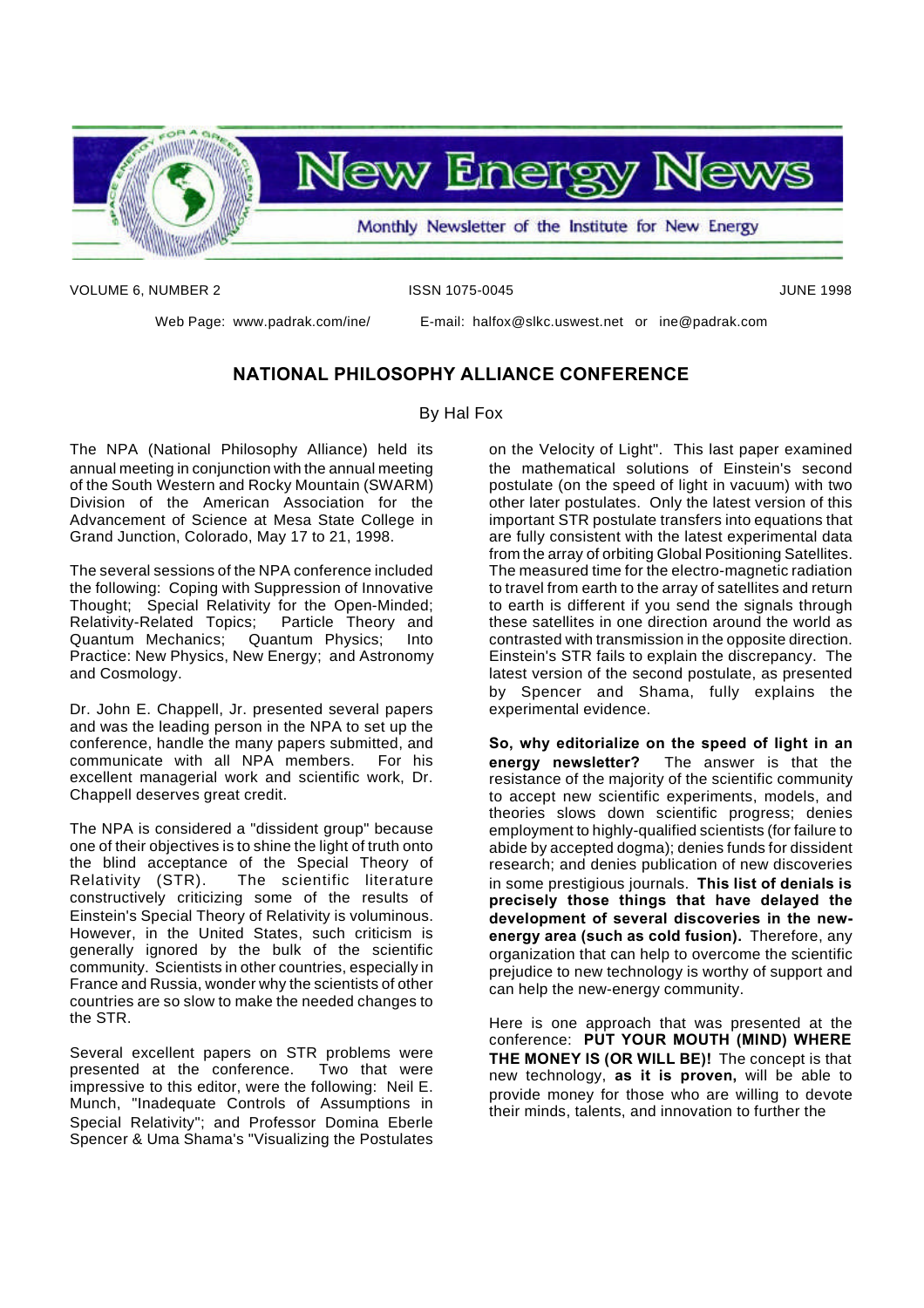development of the new technology. By using the brain power that exists in this one organization, the development and commercialization of new technology can be accelerated. A group of scientists who can both understand and **correct the inadequacies of Einstein's work** can provide a much-needed insight into new-energy technology. **In return, the monies that flow from such new technologies can support the hiring, the experiments, the publications, and the patent applications that will come from such intellectual effort.**

We know that some members of the NPA have directed their efforts into helping new technology grow and prosper. We have reason to believe that several more members of the NPA will become involved in solving some of the difficult scientific problems involved in transmutation, tapping space energy, and developing new-energy sources.

For further information about the NPA, write to NPA or John E. Chappell, Jr., PO Box 14014, San Luis Obispo, CA 93406. Membership is \$30 per year.

#### **Professor Yull Brown**

Prof. Yull Brown passed away Friday, May 22, 1998, at the Westmead Hospital in Auburn, Australia. He died with his loved ones and closest friends by his bedside.

Yull Brown was the inventor of the production and use of Brown's Gas, a special high-efficiency method for the electrolysis of water and the use of the resulting mixture of hydrogen, deuterium, and oxygen. Properly used, Brown claimed that Brown's Gas could reduce radioactivity in some materials.

#### *NEW ENERGY NEWS* **BIBLIOGRAPHY**

Just updated from INE, a complete bibliography is available containing over 1000 references, listing all the articles, papers and abstracts published in the *New Energy News* since we began back in 1993. Request PC WordPerfect 6.1 or ASCII format. Copies are US\$10, postage and handling included. INE, P.O. Box 58639, Salt Lake City, UT 84158-0639, USA, or call 801-583-6232.

# **Fusion Briefings**

### **ABSTRACTS FROM ICCF-7**

April 1998 – Vancouver, BC, Canada Program Manual and Abstracts Part Two (cont'd from May 1998 *NEN*)

Proceedings will be available in July from: ENECO, 391-B, Chipeta Way, Salt Lake City, UT 84108.

Stephen M. Hrushovez (Winnipeg, Canada), "**Integer-Linked Elementary Particle Charges and the Theoretical Pole of Neutrino Oscillation in Nucleon-Loaded Metal Anomalies**," p 68.

Particle physics has established that matter can be reduced to twelve elementary fermions (six quarks and six leptons that are also classified in three families with four distinct electric charge magnitudes) and at least twelve gauge bosons in interactions: the photon in electromagnetism, W  $*$  W $\cdot$  and Z $\circ$  in weak interactions, and eight gluons in the strong nuclear force between quarks. Other elementary particles with some preliminary support are the graviton in gravitation, the Higgs boson and the leptoquark. This paper presents an integer approach to the mass (and other) charges of these particles that fits their recognized mass ranges (some of which are known to nine significant digits), predicts masses of unconfirmed particles, links gravity and electric forces, and suggests a neutrino-related explanation for anomalous X-ray, nuclear and thermal effects in metals like palladium or nickel loaded with H<sup>+</sup>or  $\mathsf{D}^*$  .

In this integer approach to elementary particle charges a set of six distinct prime numbers are used for elementary fermion masses in each of the three families, where some are arithmetically combined with the group's neutrino mass. Another set of six and primes 2 and 3 are used in deriving masses of gauge bosons, and a similar approach is used for electric and gluon charges. Based on this integer approach, the predicted maximum mass particle is linked with electric charges such that the strengths of gravitational and electrical forces balance, suggesting a more specific determination of the Newtontan gravitational constant,  $G_{N}$ 

Of particular relevance to anomalous phenomena in metals loaded with nucleons by electrochemical or other means ("cold fusion") are my predicted neutrino and quark masses along with other facts and hypotheses: 1) scientists estimate that there are tens of millions of neutrinos passing through one square centimeter of space per second; 2) theorists predict neutrinos with mass allow them to oscillate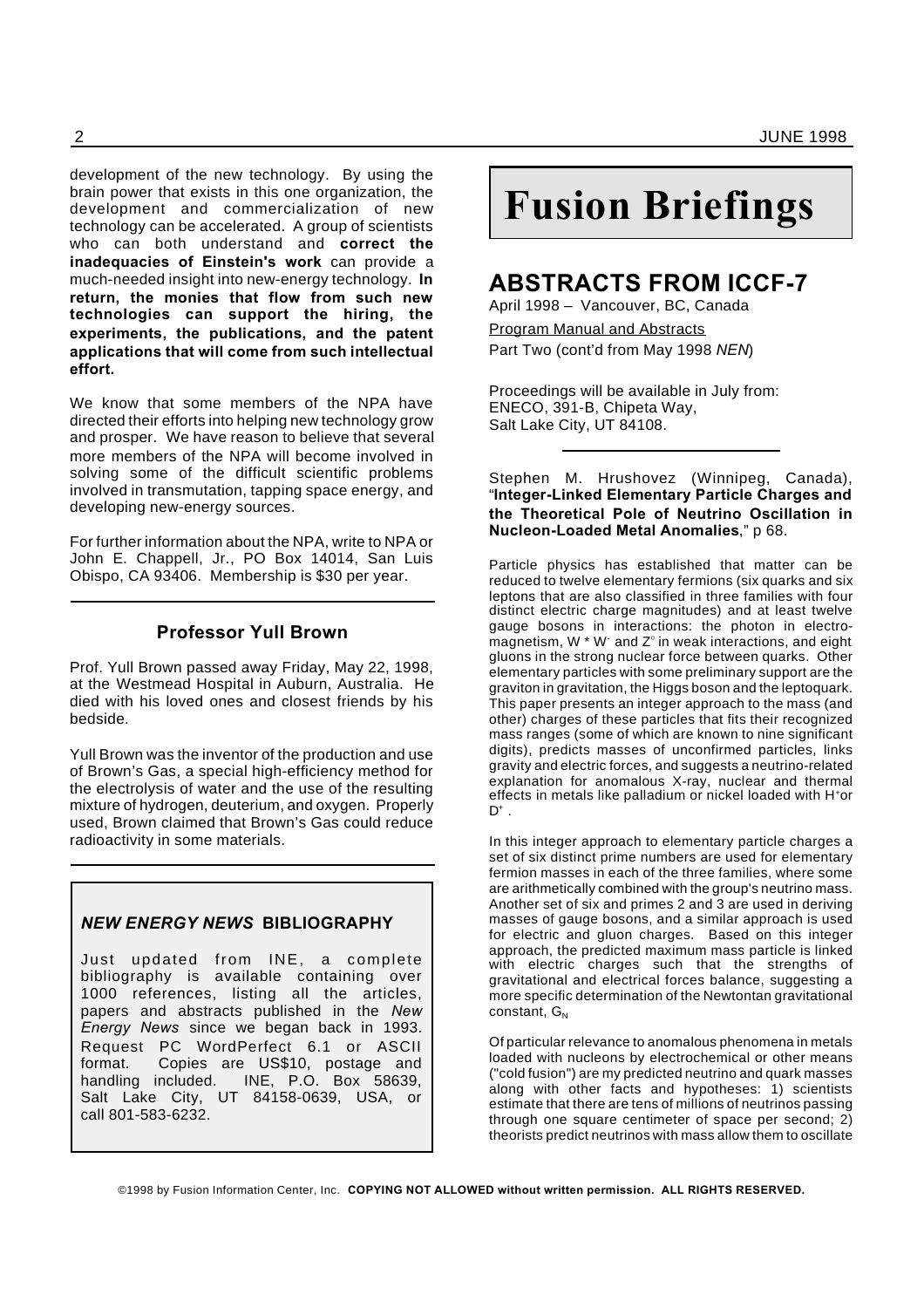between types; 3) my predicted energy difference between a muon neutrino of about 88.2 keV and a much lighter electron neutrino resembles the 89  $\pm$  1 keV "energy of radiation" of X-rays observed in heat-producing D\* loaded Pd cells but not in a Pt cell as reported at ICCF-6 by Cignini, Gozzi et al.; 4) the same energy difference is included in a quark rest energy; and 5) in quantum cavity electrodynamics spontaneous decays of excited atoms can be enhanced by absorbing "walls" tuned to the frequency of emitted photons. Thus, it is proposed that muon neutrinos naturally passing through "cold fusion" systems have their change into electron neutrinos enhanced by  $D^+$ or H<sup>+</sup> nuclei within the metals when certain quarks separated by appropriate distances (the 88.2 keV wavelength of about 0.266 the Bohr radius) act as energy-absorbing "walls of a cavity", and then release thermal or electromagnetic energy (e.g. X-rays) and/or cause other ionizing and nuclear effects, perhaps including fusion or transmutation. Similar decays of tau neutrinos with a predicted mass 11 times more than the muon neutrino could yield more energetic (and more hazardous) gamma-rays, and explain the preference for Li<sup>+</sup> in experiments. Also proposed (but not performed) are clear experimental tests and useful applications of this neutrino-related model of anomalies in nucleon-loaded metals.

Y. Isobe, H. Fukuoka, A. Takahashi (Dept. Nucl. Engr., Osaka Univ., Japan), "**Simultaneous Measurements of Neutrons, X-Rays, Excess Heat and Loading Ratio Using Opened D2O Electrolysis System**," p 69, 2 refs.

In our experiments using an open type electrolysis system, measurements of excess heat, neutrons, X-rays and loading ratio have been carried out simultaneously to know the correlation between the degree of loading ratio and occurring of cold fusion phenomena and to discover the correlation between excess heat and nuclear products if such phenomena were observed. A new experimental system was tested in this work.

The electrolyte was 0.04M LiOD heavy water and several rod-shaped metals (2 mm  $\phi$  x 75mm long) were used as cathodes. Excess heat measurement were performed by using a mass flow calorimetry method. Input power was calculated from the input current and the cell voltage. The output power would be calculated by measuring the temperature of cooling water and the flow rate which kept at the entrance and the exit point of the cell. Then we could estimate excess heat production in the cell by comparing the output power with the input power, considering the heat recovery efficiency. Temperature was measured with a resistance temperature device (RTD) and a digital multi-thermometer. The degree of loading ratio is obtained by measuring the electrical resistance of the Pd cathode during electrolysis and comparing with the known calibration data (SRI International McKubre, et al.). The measured values were managed by PCS immediately and automatically. Two NE213 neutron detectors were setup in front of the cell. Neutron signals were separated from  $y$ -ray signals by the two dimensional analysis of rise-time

and pulse-height. As we used two detectors, the system was very reliable for the detection of anomalous neutron emission. For example if one detector observed the increase of signals and the other one detected the similar phenomena simultaneously, the signals should be true ones. X -rays were detected by two CdTe X-ray detectors. The purpose was the detection of characteristic X-rays (21 ~ 23keV) that would be generated in the slowing down process of emitted charged-particles with several MeV kinetic energy in the Pd cathode. In the experiments, the step-up current mode (several tens watts maximum) was used for electrolysis.

This experimental system have been just completed. Now we are doing a series of experiments and accumulating the data to obtain some results.

Yasuhiro Iwamura, Takahiko Itoh, Nobuaki Gotoh, Mitsuru Sakano, Ichiro Toyoda (Advanced Technol. Res. Ctr., Mitsubishi Heavy Ind. Ltd., Yokohama, Japan), "**Detection of Anomalous Elements, X-Ray and Excess Heat Induced by Continuous Diffusion of Deuterium Through Multi-Layer Cathode (Pd/CaO/Pd)**," p 70, 2 figs.

We investigate "cold fusion" phenomena with a new type of experimental apparatus for the purpose of causing nuclear reactions by continuous diffusion of deuterium through Pd. It consists of an electrochemical cell and a vacuum chamber. There exits continuous flow of deuterium atoms from the electrolyte side to the vacuum side through a Pd plate.

Continuous X-ray ranging from 10 keV to 100 keV, neutron and excess heat productions were observed using the apparatus. Several elements such as Ti, Si, Cu or Fe were detected on the surface where deuterium atoms passed through Pd cathodes by EPMA. XPS, AES and ICP-MS were applied for the analysis of Ti. Quantitative discussion taking account of the analysis of  $D_2O$  solutions, Pd cathodes and platinum anodes shows that the detected Ti atoms cannot be explained by contamination.

Multi-layer cathode was developed based on EINR (Electron Induced Nuclear Reaction) model which the authors introduced for explaining experimental results. We observed excess heat generations and X-ray emissions for all the cases we tried (6 cases) by using the multi-layer cathodes. It was demonstrated by the experimental results that CaO was one of the elements which can induce nuclear reactions and it was necessary that CaO exists at the near surface of Pd. Different elements such as Zn or Pb, in addition to Ti, Si, Cu or Fe were also detected on the surfaces of the multi-layer cathodes. We are now trying to clarify the origins of these elements. At present, we consider that the detected Fe atoms may not be explained only by contamination, as SIMS analysis of Fe showed isotope shift.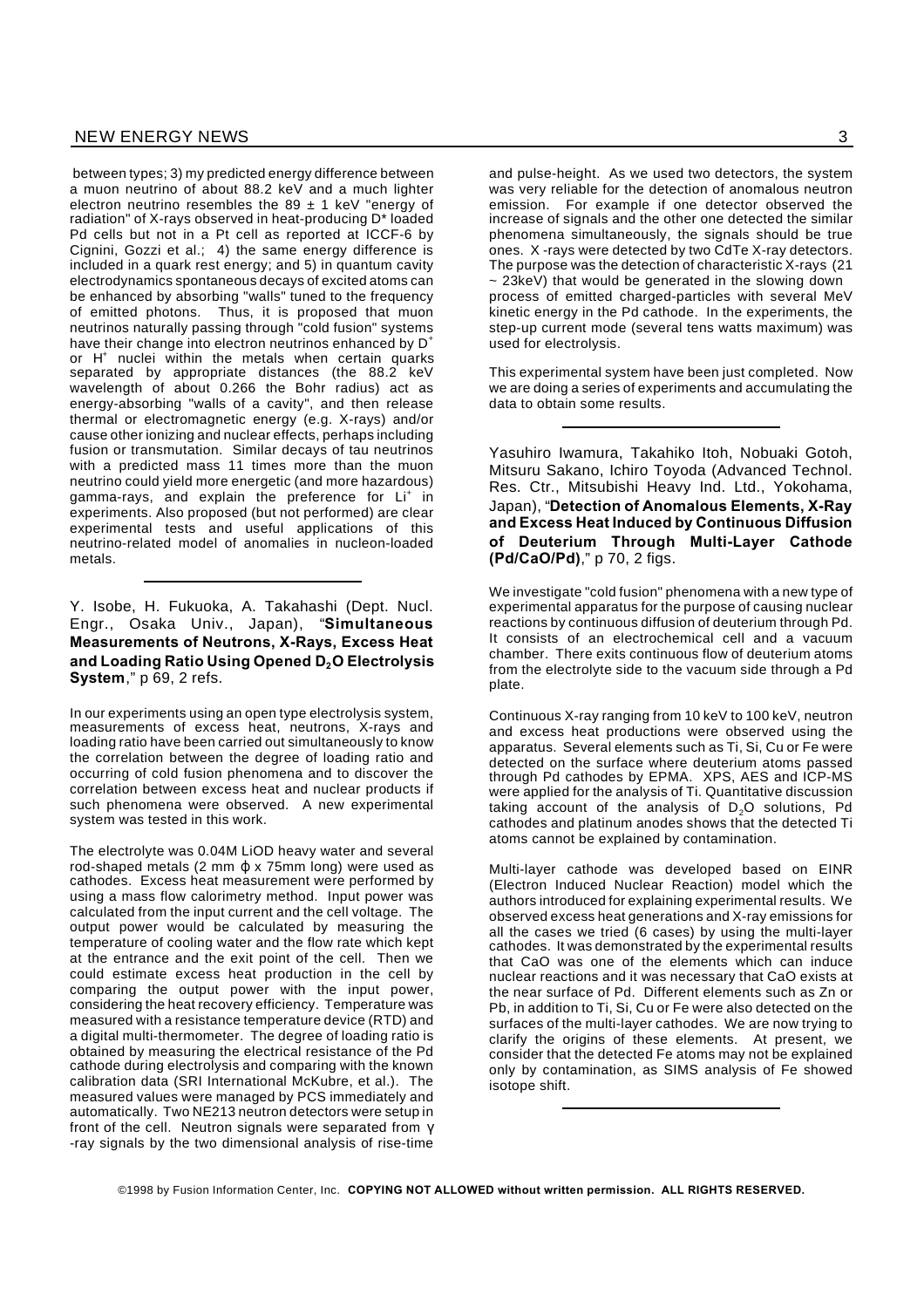#### Xing-liu Jiang (Dept. Appl. Phys., Beijing Univ. Aeron. & Astron., China), "**Electrochemical Noise, Pitting Corrosion, and Cold Fusion**," p 71, 3 refs.

Experimental data show that pitting corrosions are tightly associated with electrochemical noise in a electrolysis cell. Transient energy concentration in a tiny area leads to local ablation, oxidization of electrode metal, and even nuclear reaction. Most of excess heat events during heavy or light water electrolysis without nuclear products could be explained by the formation of metal oxides. As E. Storms pointed out, a critical current is required to initiate the effect of excess heat. Once initiated, excess heat production increases in a linear fashion as the current increased. From this fact, increasing of the amount of the metal oxides can be observed correspondently. Nuclear reactions occur if a critical value of energy density reaches in the sites of cathode surface, typically on the protrusions.

A model of electrical network with elements of capacitance and resistance has been proposed by the author for describing the evolution of electrochemical double layers and the generation of electrochemical noise. High energy density has been stored in the electrochemical double layers due to high conductivity of electrolyte with high concentration of solutes. The structure of electrochemical double layer collapses under condition of local field enhancement caused by tip effect or roughness of electrode surface. The energy concentration occurs in collapse point by instantaneous release of the energy stored in the capacitance of double layer network. Strong electrochemical noise with pitting corrosion has been detected at this case. The variety of observed nuclear reactions involving high-Z elements suggests the presence of a very efficient effect for overcoming the coulomb barrier by vortex, which is created by self-magnetic micro pinch of local field electron emission with high current density.

From the factors mentioned above, the excess heat can be produced by the chemical processes, such as the oxidization and hydrogenization of electrode metals under the ablation condition with no nuclear radiation, or by the nuclear processes with nuclear products. The evolution of electrochemical double layer should be intensively studied for further understanding of the so-called "cold fusion".

Xing-liu Jiang, Li-jun Han (Dept. Phys., Beijing Univ. Aeronautics & Astronautics, China), "**Tip-Effect and Nuclear-Active Site**," p 72, 2 refs.

High concentration of anomalous elements, Zn. Cu. Fe, Si, Mg etc. has been detected on the protrusions of palladium cathode with many cutting slits on the edge for electrolysis with heavy water. The electrolysis cell has been operated for 350 hrs. The anomalous element distribution has been confirmed by EDX and synchrotron radiation technique. To determine the spatial distribution and the life-time of the activation of nuclear transmutation, the film of 135 black-white, 27 Din has been used to image the positions of the nuclear-active site(NAS). After 1.5 years of finishing electrolysis experiment, the pattern of the NAS has been clearly formed on the films for exposing 100 hrs. As the

description by tip-effect theory proposed by Xing-liu Jiang, the fusion reactions occur only on minute areas of the electrode surface owing to the tip effect.

It is well known that a very high electric field exists at the tip of the protrusions of electrodes. Energy concentration leads to the formation of' benefit to create the conditions of melting of electrode metals and nuclear fusion.

For making the evolution of the electrochemical double layer during the process of energy concentration to be understood easily, a model of lightning-cloud-land was proposed to reveal the complicated behaviors and the transient processes from the electrochemistry to the nuclear reaction. From the point of view of the electric circuit theory, a mini-network with the parameters of R, L, C can be used to give a vivid description of such the processes.

X.L. Jiang, L.J. Han (Dept. Applied Phys., Beijing Univ. Aeronautics and Astronautics, China), "**Anomalous Element Production Induced by Carbon Arcing Under Water**," p 73, 2 refs.

There exist various phenomena for electric discharge in water, such as radiation with wide bands, collective ion acceleration, electron degeneracy and Fermi linear atoms etc. which occur in dense state of matter in stars. The arcing has been created in the gap between two purified carbon rods in de-ionized water. The carbon rods contained a few parts per million (ppm) iron, and carbon detritus produced by carbon arcing contained up to thousands ppm of iron determined by an atomic emission spectroscope. It is deduced that the plasma filaments with superdense matter due to micro pinch effect make nuclear transmutation possible. Elements of Cr, Co, Zn etc. have been also found in the carbon detritus. The excess of iron isotope Fe-58 comparing with natural iron was determined by neutron activation analysis.

Table. Elemental anomalies at the surface of Palladium cathode after electrolysis

| Location          |       | в           | C.    |       | E.    |
|-------------------|-------|-------------|-------|-------|-------|
|                   |       |             |       |       |       |
| Elements Atomic % |       |             |       |       |       |
| Na                | 0.2   | 1.95        | 1.82  | 0.28  |       |
| Mg                | 1.79  | 3.47        |       |       |       |
| AI                | 1.33  | 1.45        | 16.15 |       |       |
| Si                | 3.34  | 1.18        |       |       |       |
| Fe                | 11.66 | 1.68        | 9.86  |       | 1.72  |
| Cu                | 8.20  | 2.35        | 9.91  |       |       |
| Pt                | 3.07  | 9.99        | 4.82  |       | 3.97  |
| Pd                | 52.83 | 72.84 38.01 |       | 97.45 | 94.31 |
| Zn                | 17.50 | 5.09        | 19.44 |       |       |
|                   |       |             |       |       |       |

X.L. Jiang, C-Y- Chen, L.J. Han (Dept. Applied Phys., Beijing Univ. Aeronautics and Astronautics, China), "**Anomalies of Elemental Distribution at the Surface of Palladium Cathode**," p 74, 2 refs.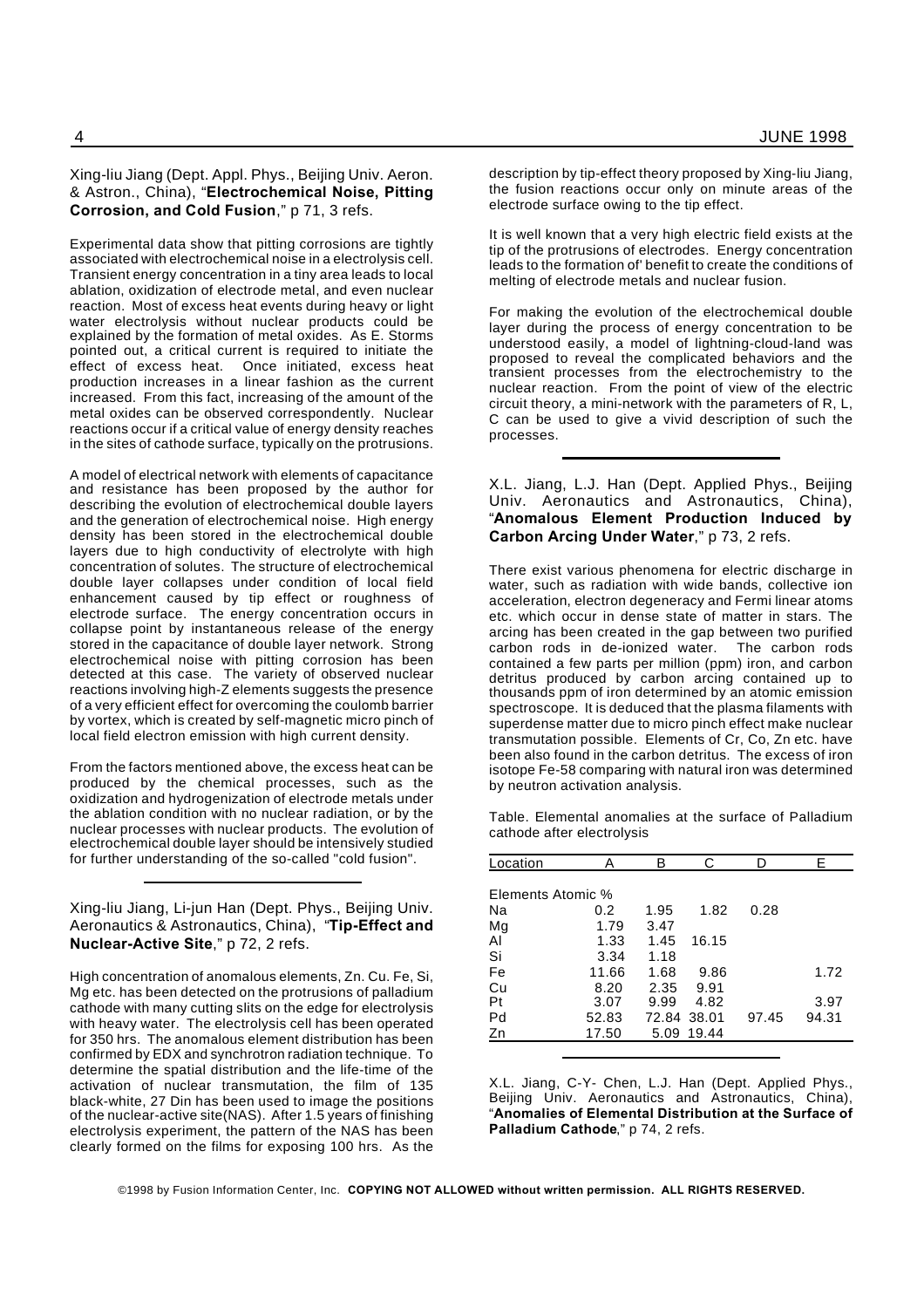Palladium rectangled cathodes used to electrolyze heavy water show a protrusion and near --surface enrichment of elements Ga, Se, Rb, Zn, Cu, Fe, Si, Mg etc. The palladium cathodes after electrolysis were analyzed by Scanning Electron Microscope, Energy Dispersion X-ray Spectrometer and Synchrotron Radiation Detection etc. **In view of the fact that the energy concentration is associated with protrusions and cracks on the palladium cathode**, the tip--effect model and related nonlinear processes are considered to account for the anomalies of the experimental phenomena. It suggests that nuclear reactions are assisted by the high electron density on the protrusions locally and temporally due to tip--effect. As control experiments, light water was used for electrolysis under same conditions. Few of elemental anomalies on the palladium cathode with light water has been detected.

K. Kamada, Y. Enokido (Energy Res. Ctr.., Wakasa Bay, Japan), Yoshio Katano (Japan Atomic Energy Res. Inst., Japan), Isao Yoshizawa (Fac. Ed., Ibaraki Univ., Japan), "**Anomalous Heat Generation of Deuteron-Implanted Aluminum upon Electron Bombardment II**," p 75.

In a previous paper presented in ICCF-5 held in Monaco, one of the authors (K.K) has reported an anomalous heat generation in deuteron implanted Al upon high energy electron bombardment. In the present paper, the further investigation of the phenomenon will be reported.'

Several possible mechanisms of the observed surface melting, such as the heating effects of the electron beam, size effect of the melting point of metals, difference of the depth profiles between implanted proton and deuteron, and also the possible chemical reactions due to the electron bombardment in deuterium collections, were investigated. Nuclear reactions between deuterons were also investigated whether or not the resultant nuclear products are capable of the surface melting.

The necessary energy deposition for a typical melted region is about 160 MeV. This is nearly 10 $^5$  times that of the energy loss of the impinging 175 KeV electron beam through the Al foil. From numerical calculation of the energy deposition upon the surface layer due to the kinetic motion of the deuteron or deuterium in the collection, we obtained that mean kinetic energy of roughly 100 eV for each deuteron or deuterium molecule is enough to produce the observed surface melting. This amount of energy is, however, too large for any kind of chemical reactions, but on the contrary, too small, presumably to attribute the phenomenon to the result of nuclear reactions.

These results will be supplemented with further theoretical and experimental investigations.

A. Karabut (SIA "Luch", Podolsk, Moscow region, Russian Fed.). "**Excess Heat Registration (up to 200 W) in D<sup>2</sup> and H<sup>2</sup> High Current Density Glow**

#### **Discharge with Various Cathode Materials**," p 76, 1 ref.

The registration of input electrical power and output heat power in experiments with a high current Glow Discharge was carried out with using a device-flowing calorimeter. The input electrical power was defined by integration of product of operating meanings of a current and voltage. The output heat power was defined by summation of heat powers of the cooling cathode, an anode and a chamber calorimeter. The system of Date Acquisition was used on the base of DAS-1400 and CTM-05 boards, and IBM PC computer. The initial processing of electrical parameters was made using analog precise boards with the time resolution more 1 MHZ. The absolute calibration of heat registration system was carried out using resistive heaters, which gave precise values of power. A special resistive heater, which was set up instead of the Glow Discharge device, was used for control tests of the thermal balance registration system. The total error of measurements of Excess Heat (according to the tests) does not exceed 3%.

The special pulsing periodic power supply, the special cathode sample design and way of its installation (using the concepts of the phonon laser theory) were used in experiments. This technology of the experiment has allowed to receive Excess Heat with reproducibility of 100% and to make comparative experiments for various systems: a material of the cathode, sample plasma forming gas (D $_{\rm 2}$ ,  $\mathsf{H}_2$ ).

The maximum value of Excess Heat (up to 3 IW at EFFICIENCY 150 %) is received for Pd-D system. The high value of Excess Heat are registered for the following systems: (Ti-D, 17W); (Ta-H, 15W); (Ta-D, 12W); (Nb-H, 12W); (V-D, 11 W); (V-H, 12W). The low value of Excess Heat (3-5W) are observed for systems Pd-H, Zr-H, Ti-H, Nb-D. Excess Heat is very small (1-1,5W) for Zr-D. The long registration of Excess Heat (during 150 hours) for one Pd sample in  $D<sub>2</sub>$  was carried out in a mode of cycles (23 switch off and switch on ). These tests have shown 100 % reproducibility of Excess Heat production at the level of 10 W with a deviation of  $(\pm 3 \text{ W}$  (EFFICIENCY - 130 %  $(\pm 5 \text{ %})$ ). The value of Excess Heat decreased monotonously by 20% to the end of the experiment.

Demonstrating Glow Discharge device of multi element was created using the results of these researches. Four cathodes - anodes pairs are placed in a vacuum chamber with volume of 350 Cm<sup>3</sup> and had a feed from the transistor power supply. This Glow Discharge device has shown Excess Heat more 200W at EFFICIENCY of about 150%.

A. Karabut (SIA "Luch", Podolsk, Moscow region, Russian Fed.), "**Registration of Impurity Elements Production with Changed Isotopes a Natural Ratio in Current Density Glow Discharge**," p 77, 2 refs.

In the assumption that registered excess heat is connected to proceeding nuclear reactions the analysis of the impurity contents in the cathode samples material before and after experiments with using Glow Discharge device flowing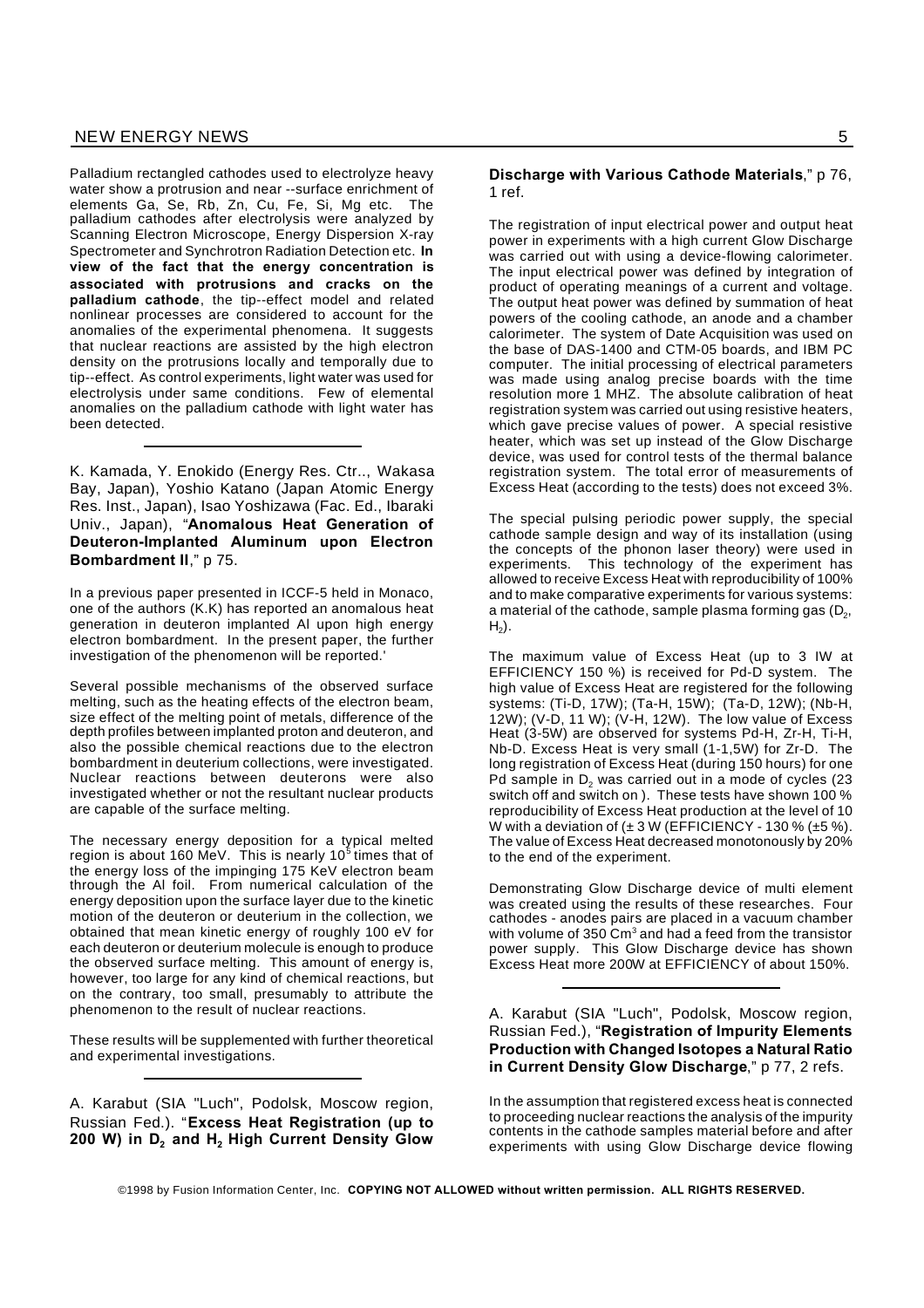calorimeter was made. The methods were used: secondary ion mass - spectrometry (SIMS), secondary material and plasma forming gas. The penetrating ability (energy of radiation) has correlated dependence on energy of nuclear levels of the cathode sample material. The multiplication of radiation by a factor of 2 -2,5 is observed at the installation of the lead screen with thickness 50 mm between the cathode and the detector. Presumably the effects of biological influence of penetrating radiation on a human were observed in this run of experiments. The results of penetrating radiation registration using of

other types of detectors and an x-ray film can be interpreted as follows. We register ultra short (10 $11$  -10 $13$ sec) monoenergy beams fast electrons with energy up to several MeV and accompanying microwave radiation. Probe measurement allow to estimate number  $(10^9 \text{ - } 10^{13})$ of electrons in a beam.

The weak radiation of this type ( up to  $10 - 10^2$  1/sec) is observed after switch off discharge during time from several minutes up to several hours. It is possible to assume the existence of metastable excitation levels with the energy higher than several keV in solid with large life time.

These results show that the channels of nonlinear transformation of low energy of 10 $^2$  -10 $^3$  eV of plasma ions in to high energy of 10<sup>4</sup> -10 $^{\rm 6}$  eV of electrons are realized to the solid cathode sample. This fundamental physical phenomenon is observed for all metals and plasma forming gases..

The received experimental results are according to the theoretical ideas of professor P. Hagelstein.

J. Kasagi, H. Yuki, T. Itoh, N. Kasajima, T. Ohtsuki (Lab. Nucl. Sci., Tohoku Univ., Japan), A.G. Lipson (lnst. Physical Chem., The Russian Academy of Sciences, Moscow), "**Anomalously Enhanced D(d,p)T Reaction in PdO Observed at Very Low Bombarding Energies**," p 79, 3 refs.

We have started a series of measurements of the  $D(d,p)T$ reaction in metal with the bombarding energies down to 2 keV, in order to investigate whether the reaction rate in metal is really enhanced or not. Previous results on Ti and Yb, clearly show that the reaction rate is enhanced in metal and depends on the kind of host metal. However, the enhancements obtained for both metals are so small that no nuclear reactions can be observed at a room temperature.

Recently, we studied the D(d,p)T reaction in Pd and PdO. Foils of PdO/Pd/Au (50 µm in thickness) and of Pd (200 µm in thickness) were used as targets. For the PdO/Pd/Au foil, electrolysis was carried out as reported in A.G. Lipson, er al., Proc. ICCF-6 pp 433, prior to the bombardment in order to charge deuterium. The targets were cooled at about -160° C during the bombardments. For the PdO/Pd/Au bombardment, deuterons stop in the PdO layer of about 50 nm in thickness. Protons emitted m the D(d,p)T reaction were measured with a  $\Delta$ E-E counter telescope consisting of Si surface barrier detectors. The yield at  $E_d = 10$  keV

neutral mass spectrometry (SNMS). The method for the impurity determination included the following operations: removal of the top layer (probably a polluted layer with the thickness of 15 angstrom using the plasma etching method; taking off and analyzing of the first layer with the thickness of 50 angstrom (scan 1); taking off and analyzing of the second layer with the thickness of 50 angstrom (scan 2); plasma etching of the cathode samples (removal of the material layer with the thickness of 1000 angstrom); taking off and analysis of the third layer with the thickness of 50 angstrom (scan 3), taking off and analysis of the fourth with the thickness layer of 50 angstrom (scan 4). This technique was used for the analysis of the cathode sample before and after the experiment. The difference of impurity quantity before and after the experiment was determined as production of elements in the experiment. These researches have shown that production the impurity nuclides occurs in the volume of the cathode sample in a superficial layer up to 0, 1 microns. The greatest production of the impurity nuclides in Pd matrix and change of their natural a isotope ratio is registered for the cathode sample as "phonon resonator" (is submitted Dr. Kucherov, ENECO). The impurity of elements with mass less than Pd mass approximately twice and with mass close to Pd mass are registered in number up to a few tens of percents. In this sample change of a natural ratio of isotopes in the top layer of Pd is observed. The change of a natural ratio of isotopes in a few tens of times is received for some impurity elements (Ca, Ti, Fe, Ni, Ge and other). The absence of some basic (with large % by the contents in a nature) isotopes of impurity elements was registered. There is the absence of the following isotopes of  $58$ Ni,  $70$ Ge,  $^{73}$ Ge,  $^{74}$ Ge,  $^{113}$ Cd,  $^{116}$ Cd. The production of impurities rare earth nuclides <sup>146</sup>Nd, <sup>152</sup>Sm, <sup>153</sup>Eu, <sup>163</sup>Dy and <sup>185</sup>Re was registered after the experiment for Ta cathode sample. These results have high reproducibility. Scheme of nuclear reactions realization can be used at the analysis of these experimental results. Estimating the value of nuclear reaction of 3-10 MeV, the value of heat energy registered in the experiment per one cathode sample will be corresponded with the quantity of received impurities of stable nuclides.

#### A. Karabut (SIA "Luch", Podolsk, Moscow region, Russia), **"Research of Penetrating Radiation in Current Density Glow Discharge**," p 78, 1 ref.

The research of penetrating radiation in experiments with a high current density Glow Discharge was made using various types of detectors and an x-ray film. The special pulsing periodic power supply, the special design of the cathode sample and way of its installation (using the concepts of the phonon laser theory) were used in experiments. This technology of the experiment has allowed to receive generation of penetrating radiation at the level of  $10^5$  -10<sup>7</sup> 1/sec with of the reproducibility 100%. The results of use of a neutron  $3$ He detector with the multichannel analyzer of spectrum and a monitor have shown that the signals in experiments like are on a neutron signal, but they are not neutrons. The intensity of radiation changes up to  $10<sup>4</sup>$  times at change of cathode sample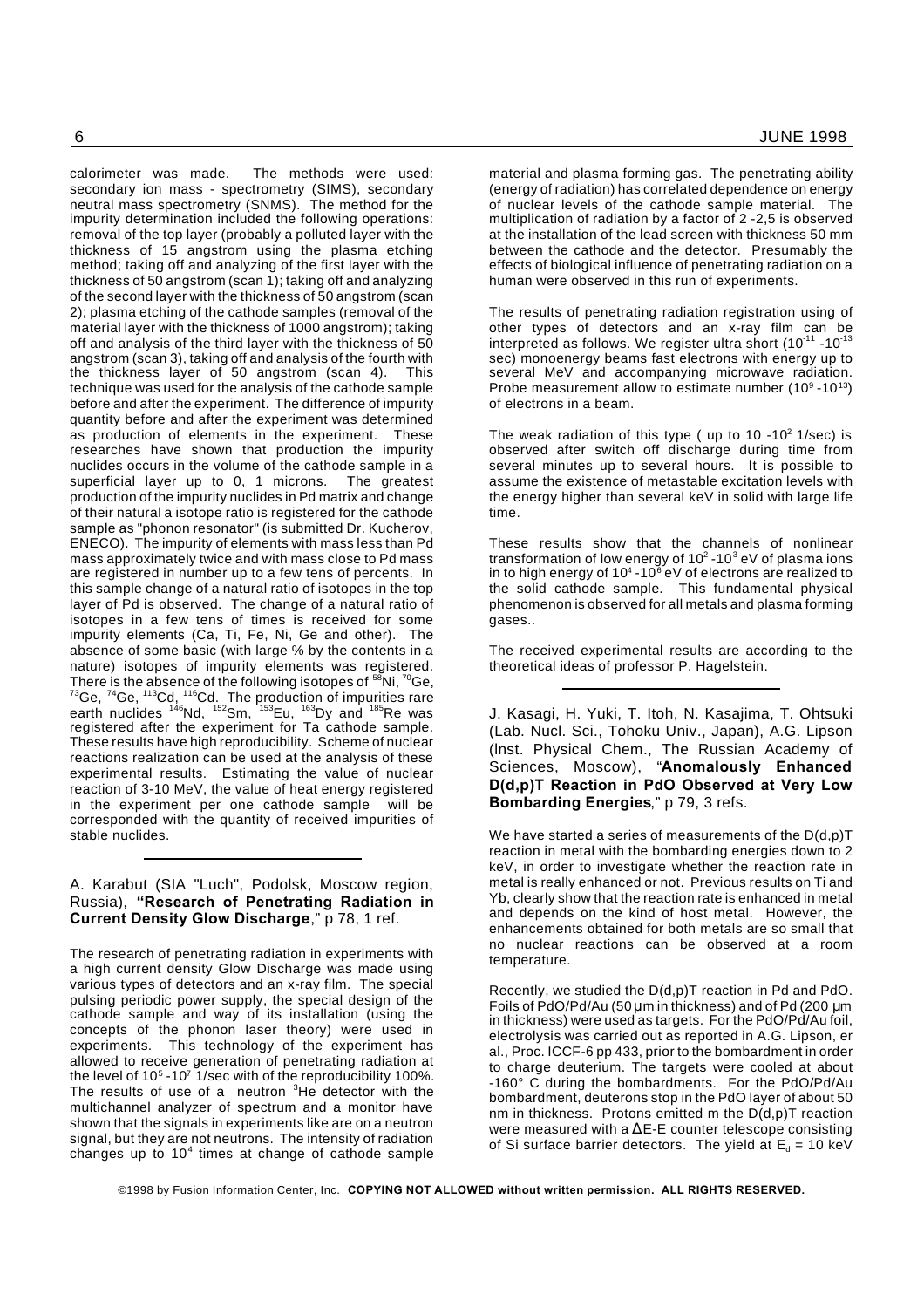were measured frequently during the run, and the yield of each energy was normalized to the yield at 10 keV. In Fig. 1, we show thick target yields of the D(d,p)T reaction

in PdO (O), Pd ( $\square$ ) and Ti $\check{\langle} \diamond$ ) against bombarding energy. The yields for PdO are surprisingly larger than those for Pd and Ti. The dotted curve shows a thick target yield calculated with the bare reaction cross section, which corresponds to the reaction without enhancement. For PdO, the calculation completely fails to reproduce the data; about 50 times smaller than the datum at 2.5 keV! To interpret the enhanced reaction, a screening potential (U $_{\rm e}$ ) which reduces the Coulomb harrier between two deuterons is naively introduced. A dashed curve which reproduces the PdO data very well is a calculation with U $_{\circ}$  = 600 eV. This is very significant, since a simple extrapolation of the reaction rate allows us the cold fusion. Thus, it is highly desirable to investigate the origin of the anomalously enhanced reaction rate observed in this work.

Y.E. Kim (Dept. Phys., Purdue Univ., West Lafayette, IN), "**Bose-Einstein Condensation Mechanism for Anomalous Ultra-Low Energy Nuclear Reaction in a Condensed Matter**," p 80, 12 refs.

There have been persistent claims of observing <sup>4</sup>He production with no accompanying  $\gamma$ -radiation from heavy water experiments. Since the radiation-less fusion reaction,  $D + D \rightarrow {}^4He$  is forbidden in free space, many theoretical explanations have been proposed based on condensed matter mechanisms. In this paper, we propose an alternative mechanism based on possibility of Bose-Einstein condensation of deuterons in cavities and cracks in the cathode metal.

The concept of the Bose-Einstein condensation (BEC) has been known for 73 years, and has been used to describe all physical scales, including liquid <sup>4</sup>He, excitons in semiconductors, pions and kaons in dense nuclear matter (neutron stars, supernovae), and elementary particles. It is only a few years ago that the BEC phenomenon was observed directly in dilute vapors of alkali atoms, such as rubidium, lithium, and sodium confined in magnetic traps and cooled down to nanokelvin temperatures.

If (1) deuteron BEC occurs in cavities ( $\mu$ m - mm size) and cracks ( $\mu$ m - mm gap) in the cathode metal during the electrolysis experiment and (2) D + D  $\rightarrow$  <sup>4</sup>He fusion occurs with two deuteron in the BEC, the BEC and <sup>4</sup>He in the final state can share kinetic energy and momenta due to the Q-value of the fusion reaction, thus avoiding the need for accompanying Y-ray radiation. Two essential conditions for achieving the BEC of an interacting Bose system are (i) that the density of the Bose system is low, i.e., two-boson separation distance is larger than the interaction range, and (ii) that the temperature of the Bose system is low  $($   $\sim$ nanokelvin). The condition (ii) can be realized if deuterons in a cluster are moving with (nearly) same velocity, i.e. relative velocities of deuterons are (nearly) zero. We will describe possible mechanisms for the formation of the deuteron BEC in cavities and cracks and also for reducing the Coulomb barrier of deuterons in the BEC.

Y.E. Kim, A.L. Zubarev (Dept. Phys., Purdue Univ., West Lafayette, IN), "**Role of Continuum Electrons in Ultra-Low Energy Nuclear Reactions**," p 81, 4 refs.

Leggett and Baym investigated an upper bound on barrier penetration probabilities in many-body systems and claimed to obtain the result that the rate of tunneling of nuclei to classically forbidden small relative separation in a fully interacting quantum-mechanical many-body system in equilibrium, is rigorously bounded above by a value calculable in terms of the Born-Oppenheimer potential between nuclei.

For the case of continuum electrons, there is a fraction of electron with  $\lambda_{\rm e} \le \lambda_{\rm N}$ , where  $\lambda_{\rm e}$  is the electron wave length,  $\lambda_e = \hbar / \sqrt{2m_e E_e}$  and  $\lambda_N$  is the nucleon wavelength,  $\lambda_N = \hbar / \sqrt{2M_N E_N}$ . For the case of  $\lambda_e \le \lambda_N$ , or  $(E_e/E_N) \leq 10^{-3}$ , the conventionally used adiabatic approximation is not valid, since the Coulomb continuum state for three charge particles (electron and two nuclei) remains to be correlated in the whole Hilbert space. At present, we cannot prove nor rule out theoretically that nonadiabatic effects of the continuum electrons for the



case of  $\lambda_{\rm e} \leq \lambda_{\rm N}$ , may explain some of anomalous effects observed in deuterated metals.

It is shown that the above nonadiabatic mechanism may lead to emission of high-energy electrons ( $D + D + e \rightarrow {}^{4}He$ + é, etc.). Since there are no other known mechanisms for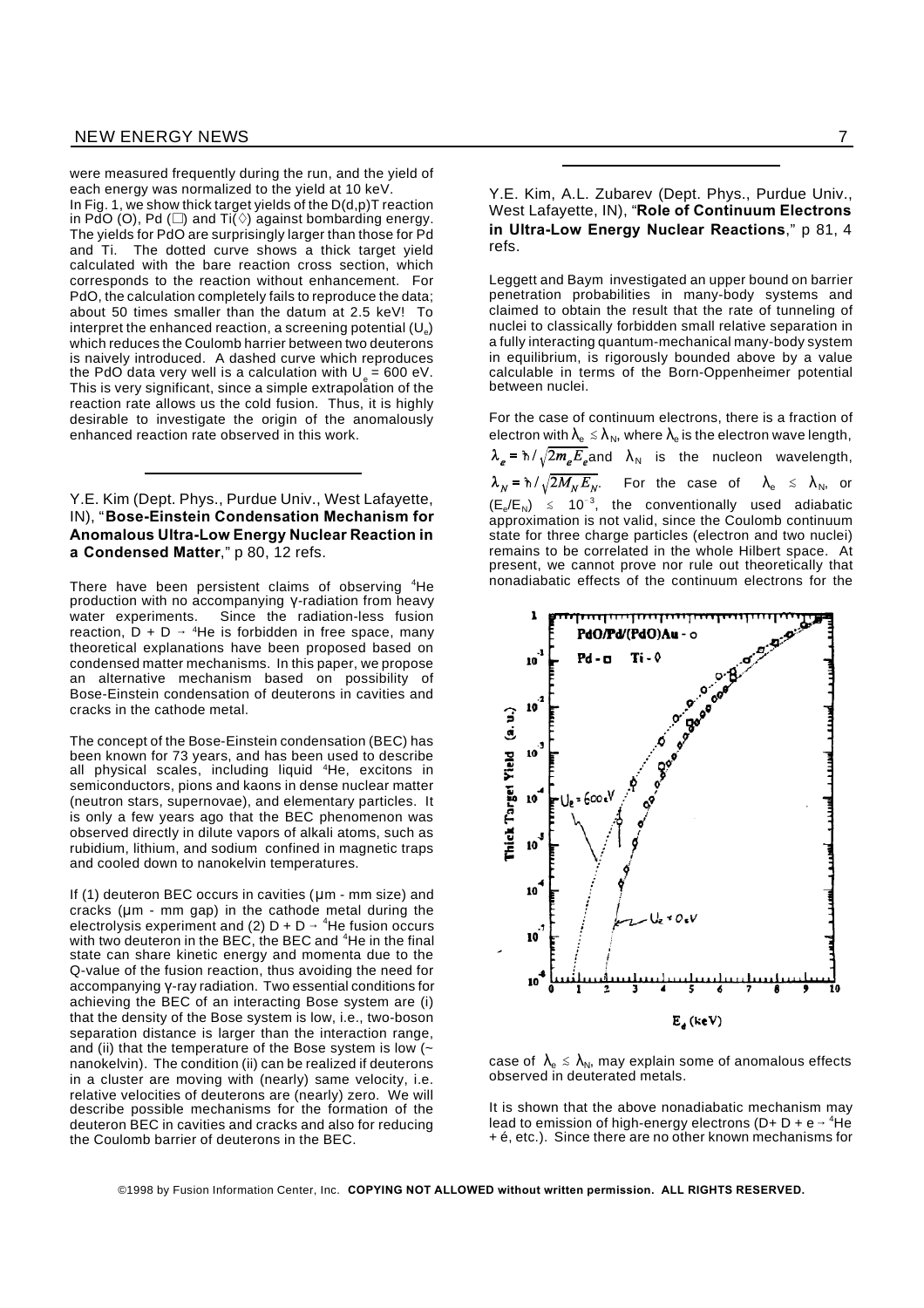emitting such characteristic high-energy electrons, this nonadiabatic mechanism can be tested experimentally by measuring the high-energy electrons.

#### M.J. Klopfenstein, J. Dash (Phys. Dept.,Portland State Univ., OR), "**Thermal Imaging During Electrolysis of Heavy Water with a Ti Cathode**," p 82

Two closed cells in series, one with a titanium cathode and one control, and both with  $D_2O - H_2SO_4$  electrolyte, were electrolyzed. A thermal imaging device (Agema 900 series) was used to determine the temperature distribution from top to bottom of each cell. A video tape shows the thermal images as a function of time, as well as the temperatures at the top and bottom of each cell.

The average temperature of the experimental and control cells was nearly the same for the first 50 minutes of the experiment. After this, the temperature in the upper part of the control cell, where the recombination catalyst was (located, increased rapidly compared with the experimental cell.

The titanium cathode was characterized by SEM and EDS before and after electrolysis. Changes in surface topography and micro composition were determined. Changes in isotopic abundance were determined by high resolution (Fision, 0.1 amu) ICPMS. The ratio of Ti isotope of mass 50 to each of the other stable isotopes was 5 to 10% less after electrolysis compared with the same titanium sample before electrolysis.

Hisatoki Komaki (Inst. Biological Agriculture, Otsu, Japan), Teruo Hanawa, Yoshio Tani (Intl. Earth Environment Univ., Otsu, Japan), "**The Observations on the Non-Radioactive Biological Cold Fusion, Using Saccharomyces Cerevisiae**," p 83.

In 1960s, Prof. C. Louis Kervran suggested the probable occurrence of the biological transmutation of elements in various organisms. In order to confirm the phenomena (non-radioactive biological cold fusion, we should say), under more controlled condition, one of us [Hisatoki Komaki] determined the amount of potassium, magnesium, iron and calcium in the cells of Aspergillus niger, Penicillium chrysogenum, Rhizopus nigricans, Mucor rouxii, Saccharomyces cerevisiae, Torulopsis ulitis, Saccharomyces ellipsoideus and Hansenula anomala, cultured in normal medium and media deficient in one of potassium, magnesium, iron or calcium, and suggested the biological formation of these elements. In order to confirm the phenomena, under more controlled condition, using ultra-violet fluorescence analyzer and PIXE (particle induced X-ray emission) analyzer, we determined the amount of the all elements in the cells of Saccharomyces cerevisiae, cultured in normal medium and media deficient in one of iron, manganese and magnesium. The experimental results led us to conclude the biological formation of iron and magnesium: The non-radioactive biological cold fusion.

#### H. Kozima (Dept. Phys., Fac. Sci., Shizuoka Univ., Japan), "**The TNCF Model for the Cold Fusion Phenomenon**," p 84.

The TNCF model for the cold fusion phenomenon including various events of the excess heat, tritium, helium and neutron generations and nuclear transmutation (NT) etc. is explained with applications for more than forty typical experimental data. The cold fusion phenomenon has occurred in various materials and the explanation of the variety in the events and fields should be phenomenological at first if a unified point of view is demanded. This is the conceptual basis for a model theory of the cold fusion phenomenon.

The TNCF model uses one adjustable parameter *n<sup>n</sup>* expressing a density of the trapped neutron assumed to exist in materials showing the cold fusion phenomenon. There are more several premises in the model used common for all materials and events. The number of analyzed data more than forty will substantiate reality of these premises including the existence of the trapped neutrons in the materials when and where observed the cold fusion phenomenon.

The explained experimental data include following typical data with the determined parameter  $n_{\scriptscriptstyle n}$  cm $^3$ in parentheses: the excess heat and others by Fleischmann et al. in 1989 (10 $^7$  ~10 $^9$ ), the excess heat by Storms In 1993 (~ 10 $^7$ ), Ota et al. in 1994 (~ 10<sup>10</sup>) and McKubrc et al. in 1995 (10<sup>9</sup> ~  $10^{10}$ ); neutron by Jones et al. in 1989 ( $\sim 10^{11}$ ) and De Ninno et al. in 1991 (~ 10 $^6$ ), helium 4 by Morrey et al. in 1990 (~ 10<sup>8</sup>), Miles et al. in 1993 (10 $^9$  ~10<sup>10</sup>) and Cellucci et al. in 1996 (~ 10<sup>9</sup>), tritium by Storms et al. in 1990 (~10<sup>7</sup>), Srinivasan et al. in 1990 (~ l0<sup>8</sup>) and Takahashi et al. in 1992 ( $\sim$  10<sup>3</sup>), and NT by Bush et al. in 1994 ( $\sim$  10<sup>7</sup>), Okamoto et al. in 1994 (~ 10<sup>10</sup>), Notoya ct al. in 1996 10<sup>9</sup>) and Passell in 1996  $(-10^9)$  and others.

These parameters *n<sup>n</sup>* determined by the experimental data of number of events for those quantities were in a range from 10 $^6$  to 10 $^{12}$  cm $^{\text{-3}}$  as shown above partly. This amount of the trapped neutron in solid is not absurd from the point of view of the solid state physics. The origin of the trapped neutrons may be attributed primarily to the background ambient neutrons abundant around us. The fundamental cause of this conjecture is null results obtained in zero background conditions. There remain some discrepancies between the TNCF model and experimental data. The most serious one is lack of simultaneity of several events in experiments expected by the model. The cause of this discrepancy should be due to either defects of the model or insufficiency of the experiments.

The bases of the premises of the TNCF model are discussed using the conventional physics; nuclear physics and solid state physics. Key points to verify the model will be behavior of thermal neutrons in crystals: especially neutron band formation and neutron wave - lattice nuclei interaction. Effect of these factors on the nuclear reactions in solids between thermal neutrons and the lattice nuclei is investigated suggesting a new science of the thermal neutrons in solids.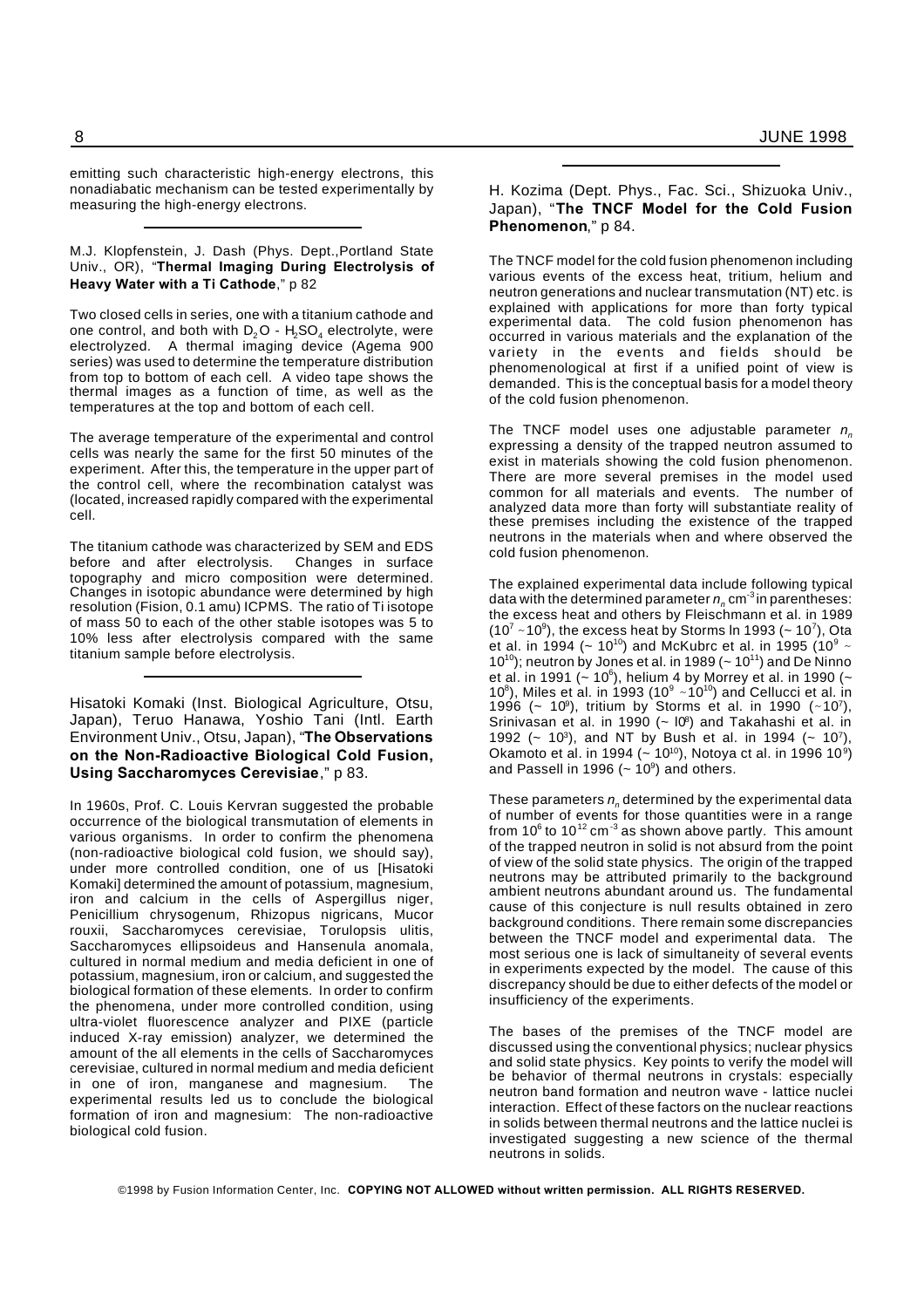

#### **MYSTERIOUS MAGNETIC SPINNER**

You may have seen a video of John Searl demonstrating with a string and a paper clip that magnetic fields spin. Do you believe that ?

Here is a device invented by Lee Trippett to demonstrate **"The Mysterious Magnetic Spin".** This product is an excellent stocking stuffer and an excellent executive toy. Please don't tell the young folks that this device might just get them thinking about how magnetism really works.

The key point of this device is that **the college professors cannot tell us how it works.** They will tell you that it is simple magnetic motor action - a force is produced on a coil that is moved though a magnetic field. Now try it with a coil of copper. No spin!

Just being produced by Trenergy, Inc., with the royalties going to support the Institute of New Energy. Thank you, Lee Trippett.

Price: \$12.00 shipped postage prepaid, anywhere in the U.S. Available to Wholesalers.

Order immediately for the Holidays by phone, fax, email, or letter. SPINNER c/o NEN, P.O. Box 58639, Salt Lake City, UT 84158-0639 Phone: 801-583-6232 E-mail: <halfox@slkc.uswest.net>

Yan Kucherov (ENECO, Salt Lake City, UT), "**Nuclear Acoustic Resonance Amplification**," p 85, 2 refs.

Nuclear acoustic resonance (NAR) is the interaction of nuclear hyperfine levels with AC electric field induced by solid state lattice oscillations (phonons). When a strong magnetic field is applied to such a system, it can reach a resonance, when magnetic field energy is lost or gained. A change in magnetic field can be detected, allowing to measure the coupling line width etc. It is known that the presence of a stable charge vacancies in TaH lattice results in the anomalous NAR effects. To get this anomaly, the lattice must have two components - light and heavy sublattices. The nucleus does not have a dipole electric moment in its ground state, but some of the nuclei have quadrupole moment, which can interact with phonons. Normally the light sublattice has higher phonon frequencies and heavier nuclei can have larger quadrupole moment,

which are the preferences for NAR. The lattice also must have stable charge vacancies.

NAR effect is one of the few realistic ways to excite a nucleus with a low energy interaction. To do that the effect must amplified. There are a lot of obstacles on this path. The most prohibitive are magnetic decoupling and a modified form of the Anderson's Localization theorem. The first problem can be dealt with by orienting nuclear spin in a DC magnetic field. The second one requires extremely strong phonon mode to allow lattice / nucleus energy transfer. The ways to create a strong phonon mode using phonon focusing effects are discussed in the present paper.

If all the conditions are met, semiclassical calculations give energy transfer rates of up to  $10^5$  eV per nucleus, exceeding possible decoupling mechanisms rates, except for the nuclear events. The quantum mechanics model of this effect is too complex, and so far was not successful.

X.Z. Li, S.X. Zheng, H.F. Huang, G.S. Huang, W.Z. Yue (Dept. Phys., Tsinghua Univ., Beijing China), "**New Measurement of Excess Heat in a Gas-Loading D/PD System**," p 86.

As reported in ICCF-6, the excess heat has been observed in a gas-loading D/Pd system in terms of the comparison between a pair of twin systems. The temperature of the D/Pd system is always higher than or equal to that of a H/Pd system while there is essentially no power input into these twin systems. It can be explained as an evidence of excess heat in the D/Pd system if the heat transfer coefficients are essentially same for these twin systems. Some questions were raised about the measurement of heat transfer coefficients. Because the heat conductivity is known to be smaller in deuterium gas, one may expect a smaller heat transfer coefficient in a dewar filled with deuterium gas. One way to solve this problem is to conduct the excess heat measurement in a single dewar filled with deuterium gas only instead of twin systems. That is what we have done after ICCF-6 in the same apparatus. There is no electrodes or electrolyte for electrolysis. The gas-loading process is completed with no high pressure and cryogenics because a tungsten filament is heated to dissociate the hydrogen molecules. The unique feature is to maintain a high loading ratio after the filament is turned off in a dewar system, which contains a long palladium wire  $(0.234 \text{ cm}^3)$ , and has a low heat transfer coefficient  $(0.1$  $W$ <sup>o</sup> C).

The temperature of the D/Pd gas-loading system(T<sub>D</sub>) is carefully monitored every 60 seconds for more than one month while the bath temperature(T<sub>B</sub>) is monitored in parallel as well. If there is no excess heat, when the bath temperature is higher than that of the D/Pd system, the temperature of the D/Pd system increases; when the bath temperature is lower than that of D/Pd system, the temperature of the D/Pd system decreases, because the D/Pd system is immersed in this bath tank. Consequently, the temperature of the D/Pd system must equal to the temperature of the bath temperature at the points where the temperature of the D/Pd system takes its maximum or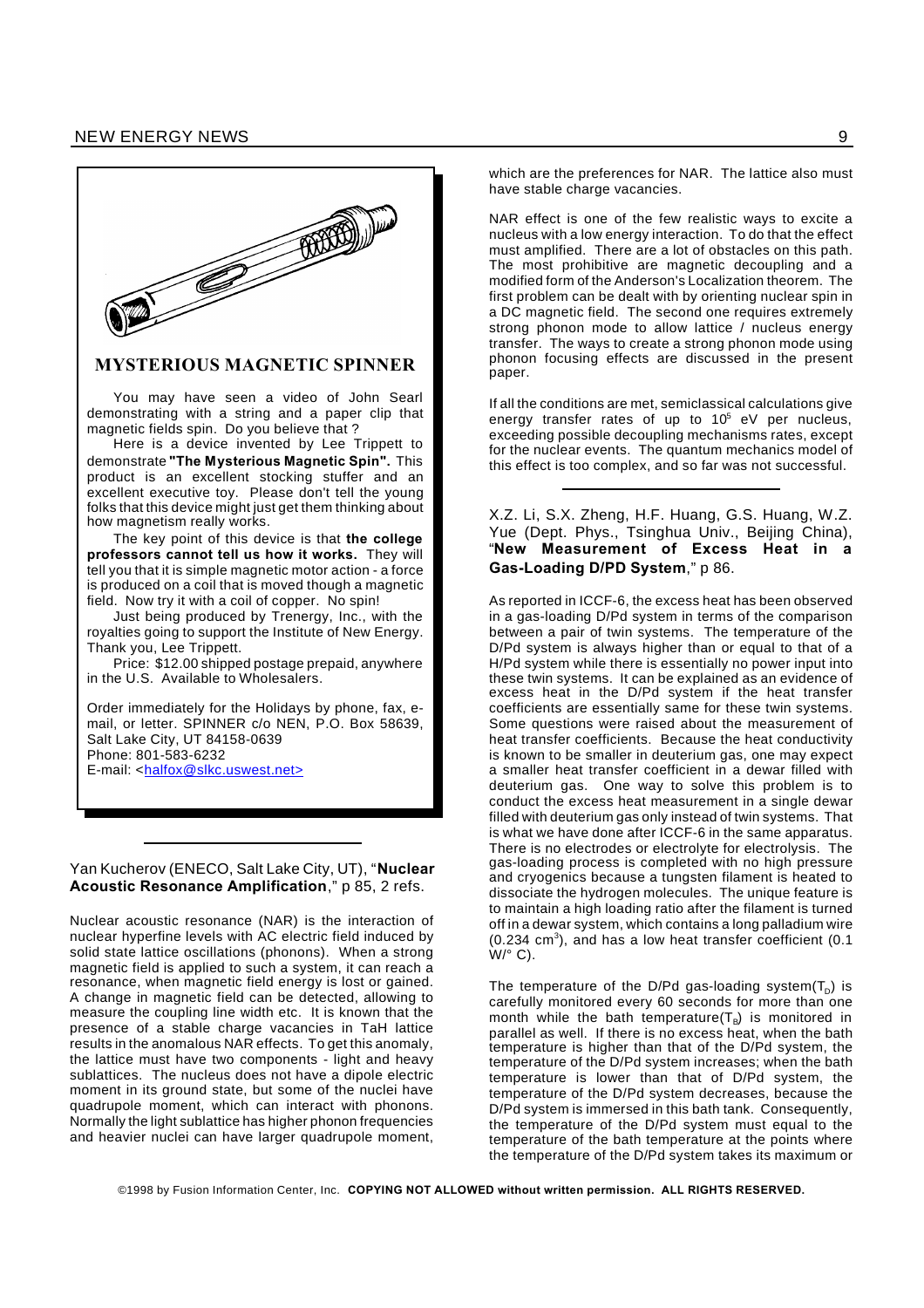minimum value. This behavior was observed indeed in our experiment. However, we have observed also that the temperature of the D/Pd system increases while its temperature is higher than that of the bath. This is a very strong evidence showing the excess heat in the D/Pd system, because it is based on the Second Thermodynamic Law.

The highest temperature difference of (  ${\mathsf T}_{\text{\tiny D}}$  -T $_{\text{\tiny B}}$  ) was 3.8° C, and lasted more than 14 hours. It corresponds to an excess power of more than 1 W/cm $^3$  in palladium wire. We are currently searching for the condition (loading ratio ,temperature, and cooling rate, etc.) in order to keep this excess heat behavior for a longer period. If we are able to succeed in keeping this amount of excess heat for more than one month, or we are able to increase this excess power, there will be an opportunity to show that this excess heat is from non-chemical sources.

The gas-loading system has the features of safety (no explosive gas-mixture), economy (no deuterium gas released), high Carnot efficiency (no constraint from the boiling temperature of electrolyte) as a future energy source; it also has the advantage of essentially no power input (good for excess heat measurement), and less contamination (good for nuclear transmutation test). This is why our gas-loading experiment has continued for more than 7 years. The detail of gas-loading method will be discussed in conducting this series of experiments.

X.Z. Li H.F. Haung, S.X. Zheng, G.S. Huang (Dept. Phys., Tsinghua Univ., Beijing, China), "**Selective Resonant Tunneling Model for Low-Energy Induced Nuclear Reaction in Solids,** *(1)-- Analysis of the Failure of the "Excess Heat" Experiments in Terms of "FineTuning" Parameter*," p 87.

Selective resonant tunneling model has been proved to be useful in explaining the low-energy induced nuclear reaction in solids, and in guiding the experimental search for excess heat. The only assumption in this model is the existence of an energy level in the deuteron-deuteron nuclear well with a very narrow width, and this assumption is supported by the experiments of "Heat after Death" and "Heat after Life". After the ICCF-6, three major steps have been made in developing this theoretical model. These are: (1)analyzing the failure of NHE in reproducing "excess heat"; (2) including the low-energy induced nuclear transmutation in this model; (3) comparing with the spin resonant tunneling phenomenon which has been well identified as the resonance between very narrow energy levels.

The resonant tunneling model was first proposed in ICCF-5 to explain the major feature of the cold fusion phenomenon: i.e., excess heat without commensurate neutron and Gamma radiation. However, there was a question of "fine tuning". How can we tune on such a narrow resonant energy level? In ICCF-6 a "fine tuning" mechanism was proposed to answer this question. Indeed, the D/Pd system may keep itself in a resonant state if the

cooling rate is not too strong, and if the density of states in solid is decreasing with the energy.

During ICCF-7, it was claimed that the NHE-FCS could not reproduce the excess heat observed in the Fuel Cell Type Electrolysis System. However, having looked at their calorimetry in details, we have found the salient difference between the NHE-FCS and the Fuel Cell Type Electrolysis System. In the view of the "fine tuning" mechanism there is a key parameter to describe the capability of keeping itself in resonant tunneling state. That is the ratio of the volume(V) of palladium cathode to the heat transfer coefficient(k) ,i.e. V/k. Since same electrodes were used in NHE-FCS and in the Fuel Cell Type Electrolysis System, the volume of the palladium is supposed to be same for both system(V  $\approx$  0.188cm $^3$ ). The difference in heat transfer coefficient is evident. The  $k \approx 0.75W$ <sup>o</sup> C in the NHE-FCS, and  $k = 0.1$  W/ $\degree$  C in the Fuel Cell Type Electrolysis System. Based on the experimental data in the past 7 years, if this "fine tuning" parameter, V/k, is greater than 0.6 cm<sup>3.</sup> °C/W there would be a positive excess heat effect. Consequently, the D/Pd system in NHE-FSC might lose its capability in keeping itself in resonant tunneling state. The "fine tuning" parameter for NHE-FSC is V/k  $\approx$  0.25 cm<sup>3</sup> · °C/W, and  $V/k = 1.88$  cm<sup>3</sup> °C/W for the Fuel Cell Type Electrolysis System. It is understandable that there is no excess heat observed in NHE-FCS and the excess heat was observed in the Fuel Cell Type Electrolysis System . The same analysis was applied to Kunimatsu's experiment in IMRA. The "finetuning" parameter, V/k~0. 18 cm<sup>3</sup> °C/W for their mass-flow calorimeter, and V/k  $\approx$  1.16 cm<sup>3</sup>  $\cdot$  °C/W for the isoperibolic calorimeter, respectively. Indeed the NHE and IMRA reproduced the Australian experiment (Green & Quickenden in 1994-1995), where the "fine tuning" parameter was as small as 0.0354, and the excess heat effect was proved to be within the experimental error, although they were using isoperibolic calorimeter. It suggests that greater palladium volume and less flow rate of cooling water might reproduce the excess heat even if in the NHE-FSC.

Andrei G. Lipson, Shigeru Miyashita, Ryoichi Shimada, Naoto Asami (Inst. Applied Energy, New Hydrogen Energy Lab., Sapporo, Japan), Tadahiko Mizuno, Tadashi Akimoto (Hokkaido Univ., Dept. Nucl. Engr., Sapporo, Japan), Boris F. Lyakhov (Inst. Physical Chem., The Russian Acad. Sci., Moscow, Russia), "**Nuclear Emissions in Au/Pd/PdO:D(<sup>x</sup> ) System Induced by Exothermic Deuterium Desorption**," p 88.

It was shown earlier in experiments being carried out in Russia (Inst. Physical Chem. of RAS, Lebedev Phys. Inst. of RAS ) that exothermic deuterium desorption from Au/Pd/PdO:D (D:PdO/Pd/PdO:D ) - heterostructure is accompanied by emissions of neutrons, gammas & charged particles ( protons and alphas ). The emissions were observed in air conditions in the process of D desorption stimulation after electrochemical loading of a thin hetrostructure sample (0.002 - 006 cm thickness ) in 1M - NaOD solution in a heavy water. The samples used were produced in IPC RAS from vacuum annealed Pd foils,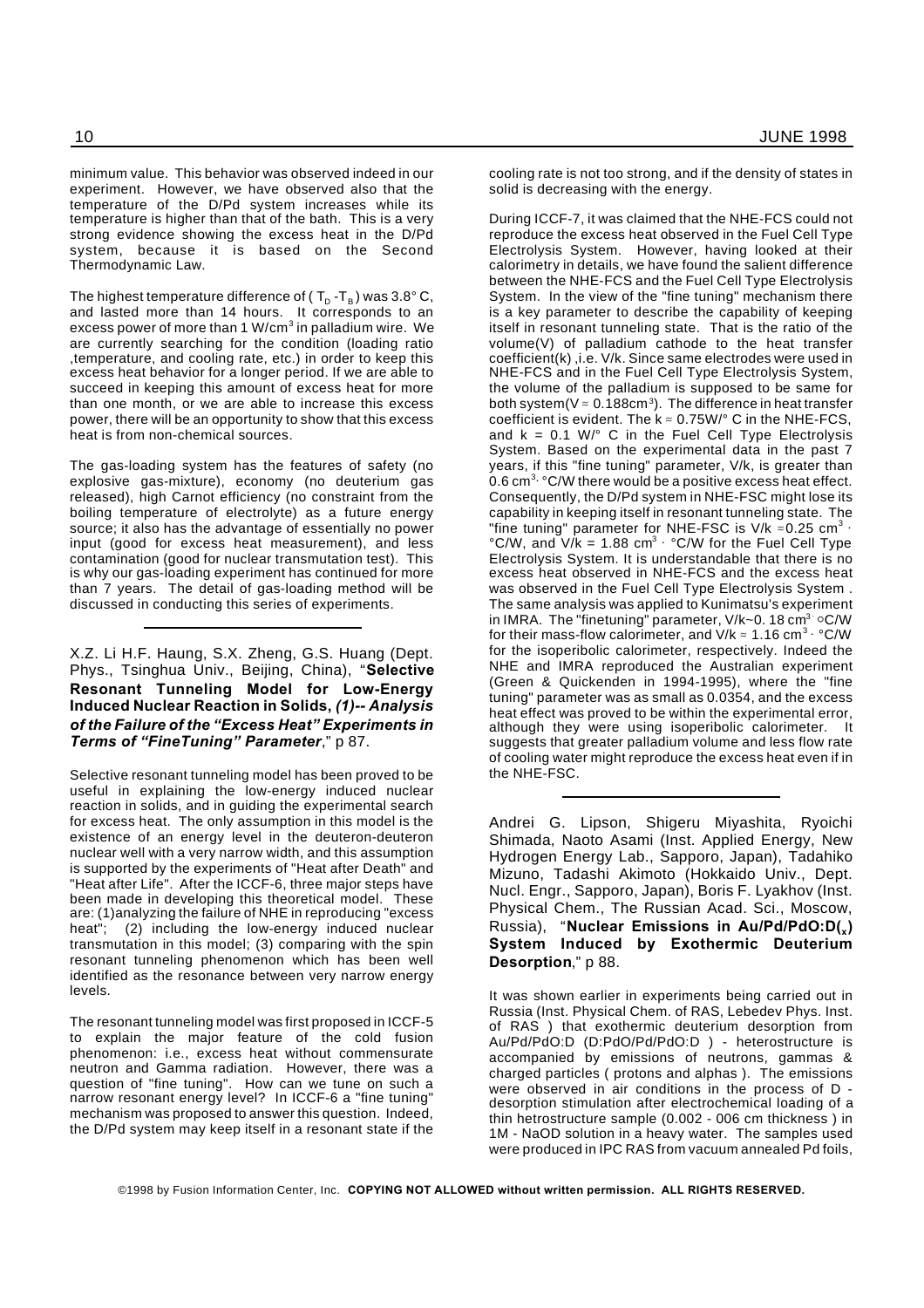oxidized in an oxygen flame ( PdO thickness within 20 - 50 nm ) and had on one side electrodeposited layer of Au.

To test nuclear results in such a kind of system the experimental set up has been designed based on high vacuum NHE - facility. Nuclear measurements have been conducted using simultaneously 2 SSB detectors, 2 Cd Te - X - ray detectors, gamma HPGe & NaI detectors. The neutron measurements were carried out in air atmosphere with the help of detector consisting of 2 independent big NE - 213 counters with total efficiency of about 8%. The initiation of D - desorption from the sample has been provided by both heating and self- deformation (strain) in the vacuum chamber as well as in air atmosphere.

The neutron charged particles and X - ray spectra from the Au/Pd/PdO samples loaded with deuterium have been obtained and studied. The charged particles spectra consist of two peaks: the first with position  $\sim 1.5$  MeV and second, broad within 4 - 6 MeV. The peak between 1 - 2 MeV is attributed to protons from dd - reaction with taking into account an energy losses during their escape from heterostructure. The broad peak in a high energy interval (4 - 6 MeV) possibly is a signature of a multibody dd reaction. The process of charged particles emission in vacuum in some cases was accompanied by X - ray emission, possibly Au - K alpha line.

In the neutron spectra the peaks located near the 2.5 ( for both independent detectors) and between 4 - 5 MeV interval are obtained.

Andrey G. Lipson. Elliot B. Kennel, Shigeru Miyashita, Ryoichi Shimada, Naoto Asami (Inst. Applied Energy, New Hydrogen Energy Lab., Sapporo, Japan), Ivan I. Bardyshev, Vladislav A. Kuznetsov (Inst. Physical Chem., The Russian Acad. Sci., Moscow, Russia), "**Change in Thermal Neutron Cross-Section for Pd and Cu Cathodes During the Electrolysis under Irradiation by a Weak Thermal Neutron Flux**," p 89.

The spectrum of gamma - emission generated during electrolysis of Copper - cathode in the light water electrolyte has been studied. 2 sorts of Cu have been used: 1) nominally pure Cu - foil ( cold-rolled ) with purity 99.9 % and 0.2 mm thickness; 2) hard commercial copper (cold - worked) doped with 0.14% Si, 0.3 mm thickness. The 1 - M solution of KOH in light water was used as an electrolyte. Anode was Pt - plate. The gamma - spectra detection has been carried out with pure Ge **-** detector, having energy resolution of about 2.0 keV. To create neutron flux the Cf- 252 neutron source with intensity of about 2 x 10 $3$  n/s in 4 pi solid angle has been used. For thermalization of neutrons inside electrolytic cell all set up with detector was surrounded by of about one metric ton of moderator ( polyethylene and water).

The experiments showed that during electrolysis of Cu (1) under thermal neutron irradiation there were no excess gamma - emission in all spectral intervals within the energy 0.1 - 5.0 MeV. For Cu samples (2) and (3) some increase

of gamma counting rate in the foreground runs was detected within the energy interval 10 $31$  - 10 $47$  keV that corresponds to Cu - 66 10 $39$  keV gamma peak's position. Simultaneously, the decrease of 2.225 MeV peak due to thermal neutron capture by hydrogen has been observed.

The results of background subtracting from foreground counts are presented within the energy interval that corresponds to 1039.4 keV peak location. For foreground runs with duration (electrolysis time) less then 5000 s the positive significant effect  $(\Delta N) = (1.30 \pm 0.35) \cdot 10^{-3}$  c / s has been obtained with appearance of peak having position close to 1039 keV. In the same time for long foreground runs ( t > 12000 s ) the negative result was established. These data confirm that the peak near the 1039.4 keV position is really a signature of Cu - 66 generation (because the half - life for Cu -66 is about 5.1 min).

The effect of Cu - 66 generation (with the total mean rate v = 1.70 at. Cu -66/s) is connected with increase in thermal neutron' s capture cross section of copper (decrease in 2225 keV line intensity in foreground runs) during electrolysis under the thermal neutron irradiation.

The similar experiments with 100 micron thickness Pd foils in 1M - NaOD electrolyte have been carried out and showed significant increase in thermal neutron cross section for these foils during electrolysis. The result obtained will be discussed.

G. Lonchampt, J.-P. Biberian, L. Joncourt, L. Bonnetain (Commissariat a L'Energie Atomique, France), "**Excess Heat in Palladium Cathodes at Boiling**," p 90.

At ICCF-6, we have shown results of experiments exhibiting excess heat during electrolysis of  $D_2O$  at boiling temperature. At the same conference Pons et al., have shown that continuous boiling experiments produce large amounts of excess heat at boiling for long periods of time. We have built a unique calorimeter using both, heat and flow calorimetry. We show our preliminary results on platinum and palladium.

G. Lonchampt, J.-P. Biberian, L. Joncourt, L. Bonnetain (Commissariat a L'Energie Atomique, France),"**Excess Heat and Nuclear Ashes in Nickel Palladium Beads**," p 91.

In collaboration with CETI, we have started a research program on excess heat and transmutation on beads. Experiments have been performed in two types of electrolytic cells: the Rifex cell as such has been used for excess heat and transmutation work, and a new cell has been measured in the two types of cells without possibility of errors, and we give our nuclear transmutation results by ICP and SIMS.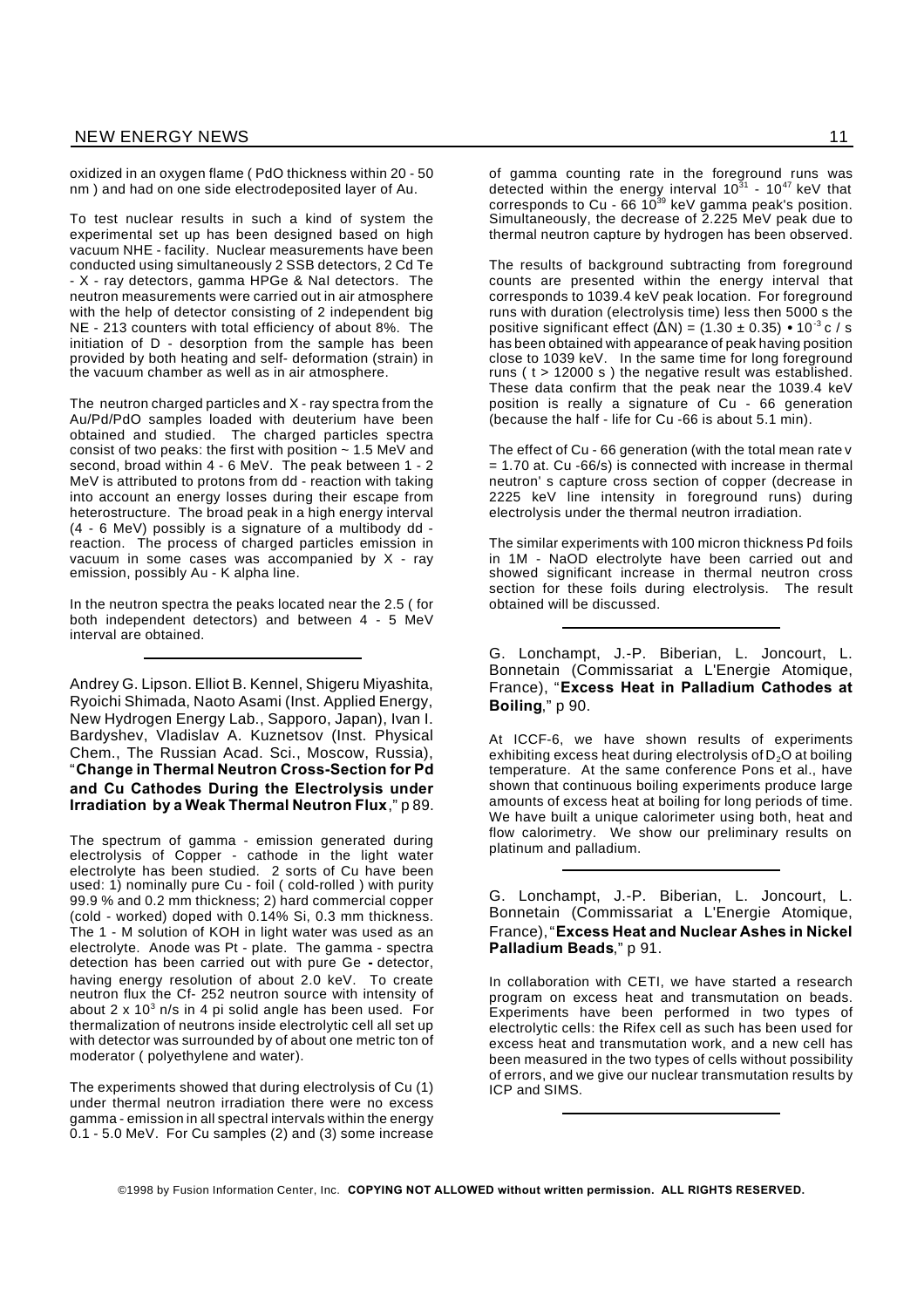Runbao Lu (Inst. Applied Phys.& Comp. Math., Beijing, China), "**Some Problems in Solar Physics and Astrophysics**," p 92.

The problem on solar flare mechanism is still open. On the basis of model of "electron-ion bound state and its introducing of nuclear fusion" it is given that there are two kinds of x-ray emission processes in solar flares: soft x-ray emission with energy ~12.5 kev x-ray (p-e-p) and hard x-ray emission with energy  $\sim$  25 kev (d<sup>+</sup> -e- d<sup>+</sup>) and  $\gamma$  -ray. Meanwhile there are (d,d) fusion in hard x-ray burst events.

On the basis of measurements of x-ray spectrum the author points that x-ray emission from CYG x- 1 (black hole candidate),  $4U0115 + 63$  (neutron star), and SN 1987A (supernova) may be like it from the solar flare. In the high state of black hole it may correspond to soft x-ray flare, and in the low state it may correspond to hard x-ray flare. In the 4U0115 + 63 events, it may not be absorption lines at 12 kev and 23 kev, but the emission lines at ~12.5 kev and ~25kev. In the SNI987A, x-ray source comes from p-e-p  $\sim$ 12.5 kev and d<sup>+</sup> -e- d<sup>+</sup>  $\sim$ 25 kev and  $\gamma$  -ray. The author suspects where so many atoms of <sup>56</sup>Ni and <sup>56</sup>Co come from. I think the x-ray spectrum of SNI987A is similar to the x-ray spectrum in solar flare.

#### Runbao Lu (Inst. Applied Phys.& Comp. Math. Beijing, China), "**Where Does the Excess Heat Come From in the "Cold Fusion" Experiment?**" p 93.

Based on the model of "electron-ion bound state and it's introducing of nuclear fusion" it is given to analysis some "cold fusion" experiments.

S. Pons and M. Fleischmann said "The most surprising results has been that the generation of high levels of excess enthalpy is not accompanied by the expected levels of tritium and neutron generation." It is not necessary to surprise because the excess heat mainly comes from the X-ray.

There are some of "cold fusion" experiments such as the experiment of H. Fukuoka et al. Y. Iwamura et al., S. Szpak et al., especially F. Cellucei's et al. experiment that gives the evidence of what excess heat comes from x-ray. J. Dufour's experiment gives the quantitative result:  $p$ -e-p  $\sim$  12.5 keV X-ray. G.H. Miley and J.A. Patterson's G.H. Miley and J.A. Patterson's experiment may not be transmutation. It is a kind of "electron-ion bound state" in the form of p-e-A<sup>\*</sup> or d<sup>+</sup> -e-A<sup>+</sup> with emission of X-ray. Equally, W.I. Vysotskii's et al. experiment may be the reaction:

d<sup>+</sup> + e + <sup>55</sup>Mn<sup>+</sup> ⇒ d<sup>+</sup> -e- <sup>55</sup>Mn<sup>+</sup>

Eugene F. Mallove (Cold Fusion Technology, Inc., Concord, NH), "**Hydro-Nuclear Reactions and Electro-Alchemy: Evidence and Prospects**," p 94.

The evidence for a variety of low-energy nuclear reactions and nuclear-scale energy production has been confirmed in a variety of systems. Some of these systems have already reached commercial prototype stage for both energy production and the transmutation of nuclides (radioactive and non-radioactive).

In this paper, we review the classes of experimental evidence and relate these to possible empirical models and theoretical insights that may clarify the large variety of phenomena in the "hydro-nuclear" or "electro-alchemy" field--possibly a more encompassing name than the original term, "cold fusion." Armed with these insights, it is possible to project the directions along which rapid commercialization of these new technologies will occur. These go far beyond the ability to produce the often requested warm "cup of tea."

U. Mastromatteo, SGS-Thomson (R & D Lab., Cornaredo, Italy), "**Nickel Submicron-Thick Layers Heated over Curie Temperature Show High Temperature Spots if Exposed to Hydrogen Atmosphere**, " p 95.

A prototype microcell has been designed using a silicon chip of about 10 mm2 size. On one side of the chip it has been realized a structure including a low electrical resistance polysilicon heater (anode), a high Hydrogen content dielectric layer and a 0.2 microns thick Nickel resistor (cathode). The total thermal resistance of the cell (under vacuum and package for electrical connections included) was so high that 70 mW were enough to overcome the Curie temperature.

Several experiments using that cell prototype with a very thin Nickel layer have pointed out that it is possible in a certain conditions of temperature and electrical biasing, the activation into the metallic lattice of Hydrogen absorption able to modify the electrical resistivity of the layer. In all the experiments where Hydrogen was present it has also detected large fusion spots in the Nickel layer due to high and fast temperature rising. This high temperature is not explained by chemical exothermic reactions or by external power input instability.

If those should be led, as calculation about specific power needed to have such fusion spots say. to *cold fusion phenomena,*then a different configuration of the cell, more suitable for heat extraction and robustness of Nickel layer should be easy to prepare for excess power measurements and quantification.

We are actually working on the design of a new cell configuration with a completely integrate calorimeter (microbolometer) able to detect any small temperature increase (even locally) trough thermal emissions measurements. This control system may be in the same cell environment and electrically connected to the input power control system to guarantee maximum system stability.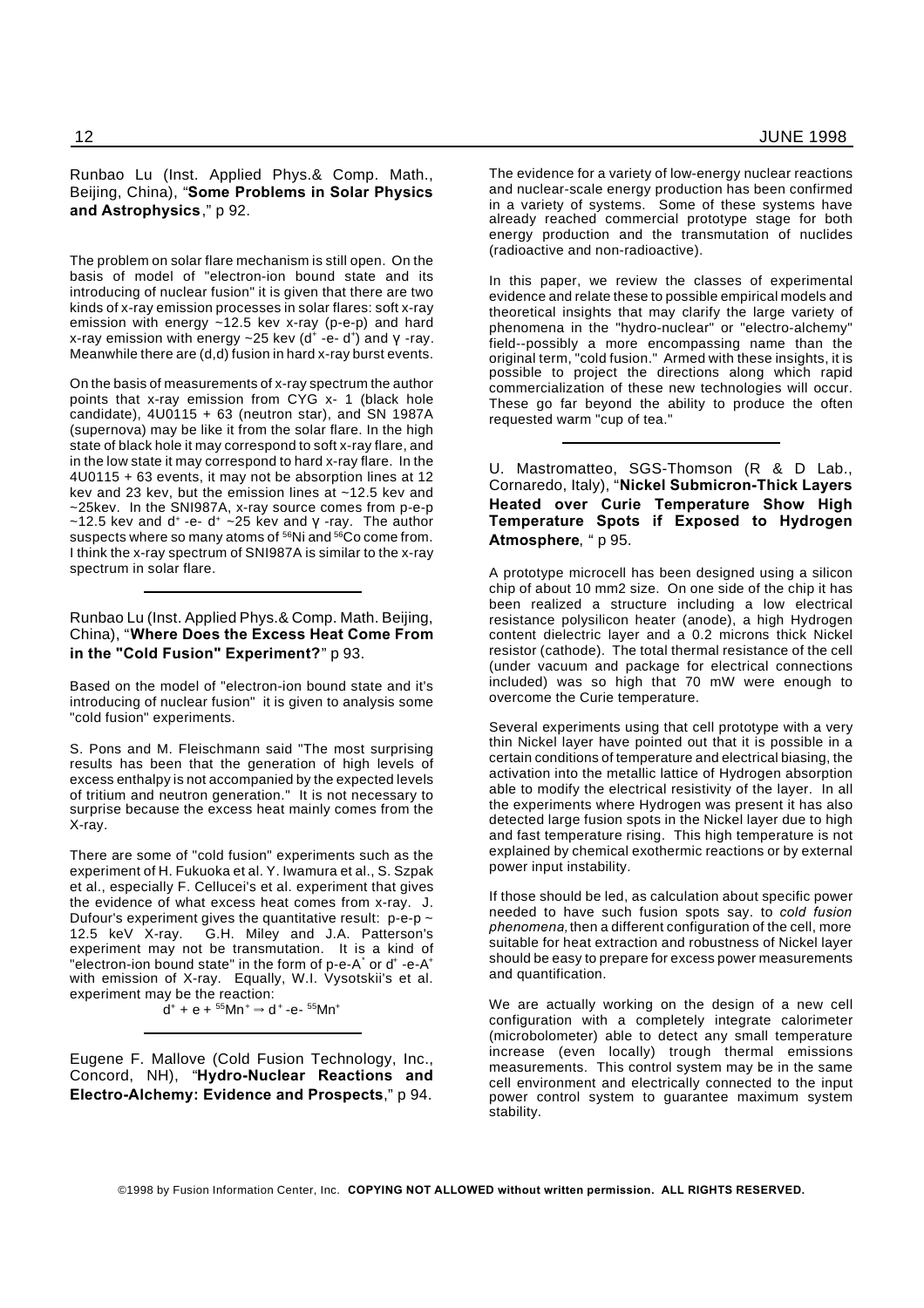## **Free Energy: The Race to Zero Point**

From Nikola Tesla to New Hydrogen Energy; Plasma Discharge to T.Townsend Brown; Magnetic Motors to Anti-Gravity... the Era of Unlimited Energy has begun!

A comprehensive 110-minute broadcast-quality documentary featuring the most promising devices, processes and theories from brilliant visionary scientists and the most persistent independent inventors on the planet!

Get late information on the history and latest revolutionary developments from the following: Tom Bearden, Dennis Lee, Dave Porter, Dr. Dennis Cravens, Eugene Mallove, Troy Reed, Hal Fox, Jeane Manning, Roy Thornson, John Hutchison, Joseph Newman, Paramahamsa Tewari, Dr. Shiuji Inomata, Moray King , Dr. Brian O'Leary, Tom Valone, Paul Pantone. Hosted by: Bill Jenkins Written & Directed by: Christopher Toussaint Produced by: Harry DeLigter Distributed by: Lightworks Audio & Video Music by: Steve Gaines, Richard Burmer, Mark Swane

VHS HiFi \$34.95 + \$3.05 S&H = \$38.00. Free shipping & handling for INE members.

Order from: FIC, P.O. Box 58639, Salt Lake City, Utah 84158.

The actual cell dimensions are in the range of a small integrate silicon chip, because the purpose of the experiments is to realize a power generation device suitable for portable electric apparatus, but it is in principle completely scalable for high power generation.

K. Matsui, N. Asami, M. Sumi, H. Kamimura, A. Kubota, R. Shimada, S. Miyashita (R&D Center for New Hydrogen Energy, Inst. Applied Energy), A. Lipson, P. Tripodi, M. Miles, H. Watanabe (New Energy and Industrial Technol. Div. Organization), "**Excess Heat Measurements and Nuclear Detection Experiments in the NHE Program**," p 96.

A research and development project, referred to as the "New Hydrogen Energy" project, was started in Japan in November 1993 with the main goal of reproducing and verifying the existence of excess heat generation, and of nuclear products during electrolysis in Pd-LiOD systems.

Four credible prior acts of excess heat measurement systems have been introduced, namely the ICARUS system developed by Fleischmann-Pons, I/J-fuel cell type system developed by Kunimatsu et. al, the SRI type mass flow calorimetry system (SRI-FCS) developed by McKubre et. al, and the INFN type electromigration mass flow



Excess heat levels of  $8 \sim 18\%$  of the input power have been observed with the I/J-fuel cell type system with relatively high reproducibility as reported in ICCF-6. To verify this excess heat measurement at the same electrolysis conditions, the NHE-FCS has been applied. However, these experiment confirmed the fact that the measured excess heat by the I/J-fuel cell type system was not absolute excess heat. The temperature of the measured point in the I/J cell was certainly increased, but no net heat output was observed by the mass flow calorimetry. The sensitivity and accuracy of the NHE-FCS and systematic error factors of the I/J-cell have been examined.

Detection of nuclear products such as  $y$ -ray, X-ray, neutron, charged particles, and QMS analysis for T, He-4, and He-3 have also been performed to identify whether nuclear reactions were happening or not. Two parameter X-ray measurement system has been employed in-situ to detect any X-ray generated during electrolysis. Detailed

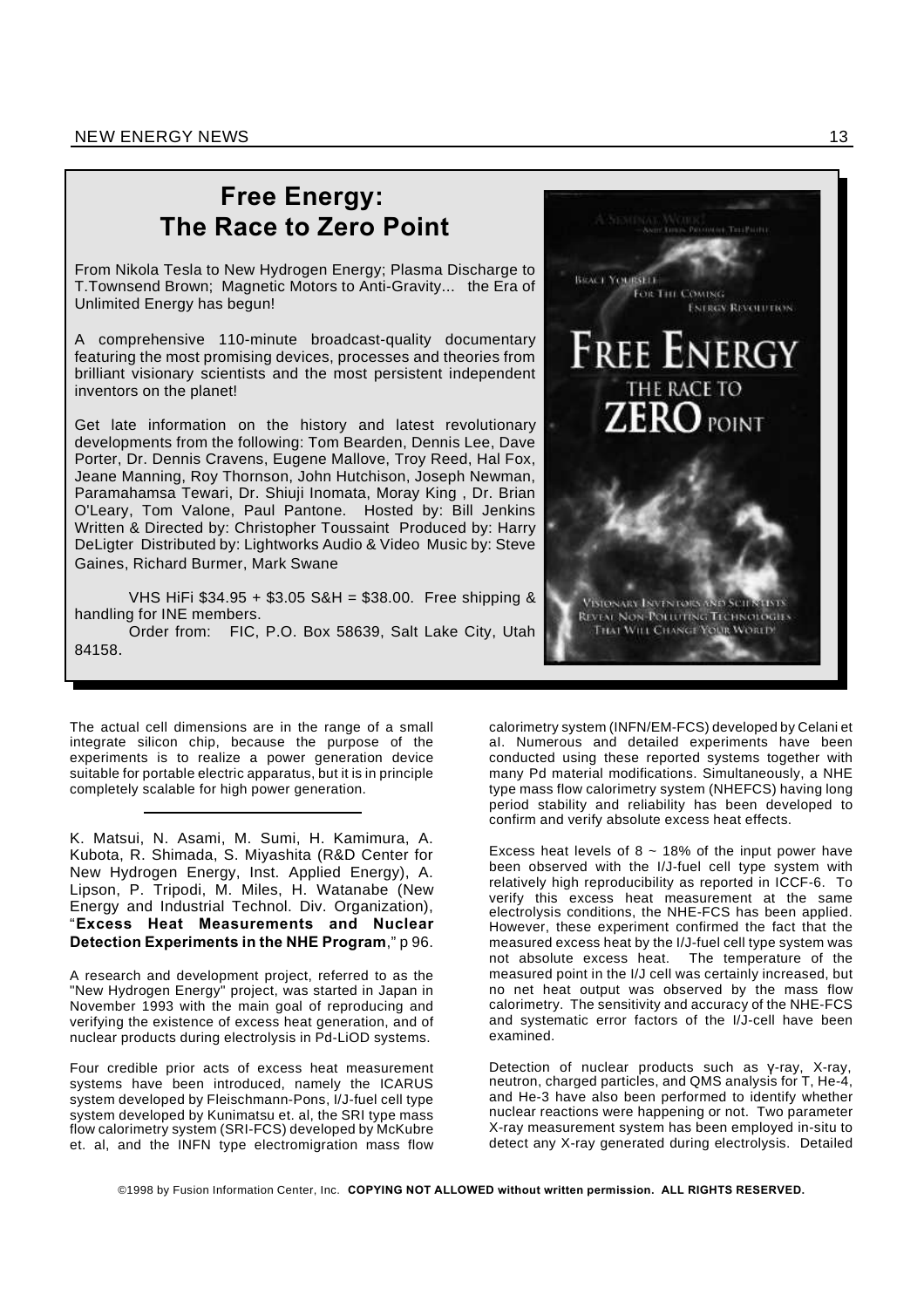QMS measurements of the out-gas from heated specimens of deuterated Pd have been conducted to detect any nuclear products. However, no anomalous amounts of T were detected.

These experimental results will be summarized and discussed.

T. Matsumoto (Dept. Nucl. Engineering, Hokkaido Univ., Japan), "**Mechanisms of Electro-Nuclear Collapse**," p 97, 3 refs, 1 fig.

Many astrophysicists now believe that nuclear collapses occur far in the universe by the gravitational force. Since the force is the weakest one, a huge mass should be required for the collapse. However, the electromagnetic force is 40 orders stronger than the gravitational force so that the nuclear collapse can be easily induced in a laboratory by using various methods of discharges. The collapse could be called "Electro-Nuclear Collapse(ENC)." Here the mechanisms of ENC will be discussed based on the Nattoh Model,

- 1. Experiments inducing ENC
- 2. Processes for ENC
- 3. Tiny white hole
- 4. Regeneration of conventional elements
- 5. Ball lightning
- 6. ENC during earthquake
- 7. Super elementary particles
- 8. Miscellaneous.

It should be particularly emphasized that during ENC, conventional elements such as C and O can be regenerated. This fact has enabled us to discuss super elementary particles which could hardly sustain those structures during passing through a worm hole with a diameter of  $10^{-33}$  cm.

T. Matsumoto (Dept. Nucl. Engr., Hokkaido Univ., Japan), "**Carbon Tubes and Films Produced in a Pb Electrode**," p 98, 3 refs, 2 figs.

Experiments of underwater spark discharges were performed with thin metal wires of Pb. Discharges were made under two modes of DC and pulsed AC. Ordinary water mixed with potassium carbonate and hydroxide were used as electrolyte solutions. Products were observed with SEM, and those elements were analyzed with EDX and EPMA.

Many remarkable products were obtained: interconnected electrons, transmuted products, thin C tubes, thin C films and hollow Pb balls. Here two processes of nuclear transmutation were separately observed: sequential e/p captures and nuclear collapse.

The C tubes and films were produced by the nuclear collapse in the Pb balls. It would be amazing that the conventional light elements such as C, O and Fe were regenerated by the nuclear collapse.

The mechanisms of the regeneration of elements by the electro-nuclear collapse will be discussed by the Nattoh Model elsewhere at ICCF-7(3).

T. Matsumoto (Dept. Nucl. Engr., Hokkaido Univ., Japan), "**Feasible Schemes of Electro-Nuclear Transmutation in Compressed Hydrogen Clusters**," p 99, 1 ref.

Nuclear transmutation easily takes place in a compressed hydrogen cluster that is formed during cold fusion experiments such as electrolysis or electrical discharges in water. Since the hydrogen cluster is at time in a special state, the "itonic" state, the schemes of the nuclear transmutation are significantly different from the conventional schemes with an isolated single nucleus. Here the feasible schemes will be described for the nuclear transmutation in the itonic state, that include the captures of electrons and/or protons, the emission of alphas and so on.

As examples, the feasible schemes are explained for the electrodes of nickel, titanium and iron, and the electrolytes of sodium and potassium. Furthermore, a multibody fission reaction will be discussed for uranium.

M. McKubre, S. Crouch-Baker, F. Tanzella (SRI Intl., Menlo Park, CA), "**Materials Issues of Loading Deuterium into Palladium, and the Association with Excess Heat Production**," p 100.

The hypothesis central to the SRI experimental calorimetry program is that maintenance of high D/Pd loadings at high cathodic current densities or currents, is an important factor in the generation of heat apparently in excess of known input heat sources. The results of more than 50,000 hours of electrochemical calorimetry experiments have been re-evaluated to determine:

> i) the effect of current and electrochemical current density on the absorption of H and D into Pd, as inferred form the measured resistance ratio.

> ii) the correlation between deuterium uptake and the appearance of anomalous excess power.

On first inspection, the results obtained appear to be highly irreproducible, signaling the presence of uncontrolled variables, at the electrochemical interface and, potentially, in the phases on either side: the electrolyte and the bulk metal phase. When appropriately normalized to exclude resistance changes not affected by deuterium uptake, it is clear that two extreme modes of resistance response to current (density) can be observed to occur under nominally identical conditions: Mode A, an approximately linear decrease of resistance with logarithmic increase of current; Mode C, a shallow decrease in resistance and symmetric increase with increasing (log) current. An intermediate category, Mode B, combines features of both Modes A and C.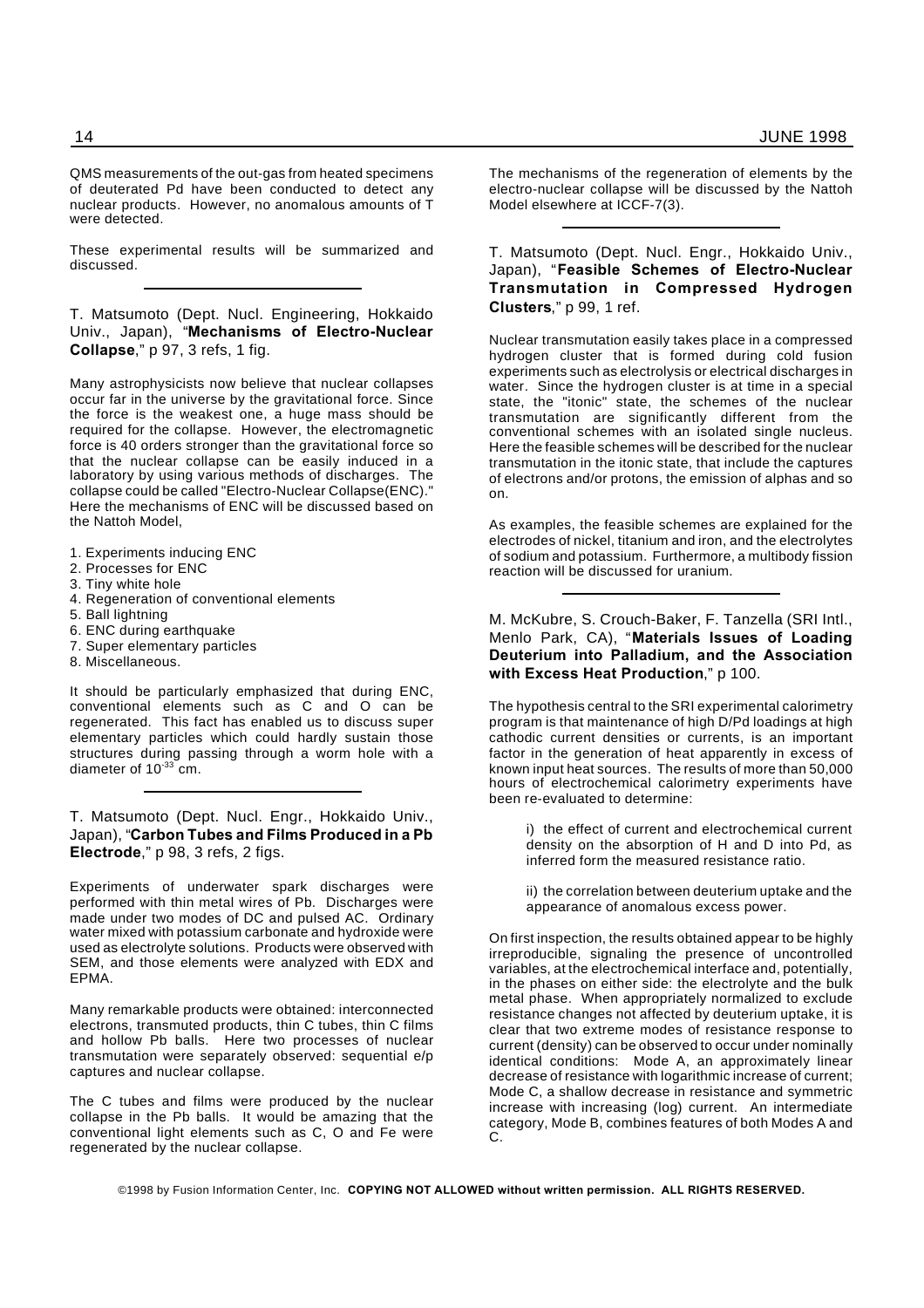We will discuss the reasons for, and significance of these behaviors, and the phenomenological association of the observed Modes of resistance/current response, and with excess heat production.

Melvin H. Miles (Chem.& Matls. Branch, Res.& Technol. Div., Naval Air Warfare Center Weapons Div., China Lake, CA), Benjamin F. Bush ( Dept. Chem., Univ. TX, Austin), "**Radiation Measurements at China Lake: Real or Artifacts?**" p 101, 2 refs.

Anomalous radiation at China Lake was first detected by the exposure of dental X-ray films in two experiments producing excess power. There was no exposure of the film used in a control study during these experiments. There was also no exposure of similar films in more than 20 experiments where no excess power was present.

Anomalously high radiation counts were observed using several different Geiger-Mueller (GM) detectors as well as a sodium iodide (NaI) detector when electrolysis experiments using heavy water were in progress. These high radiation counts were often observed in co-deposition experiments where palladium metal is deposited from a D<sub>2</sub>O solution onto a copper cathode in the presence of evolving deuterium gas. The anomalous radiation counts reached valves as high as 73 sigma above normal background counts. Most experiments, however, gave normal radiation counts. No anomalous count rates were ever observed when experiments were turned off. There was always a decrease in the anomalous radiation when the detectors were moved away from the electrolysis cells. There was no observable change in the anomalous radiation when the scalar rate meters used in these experiments were switched to battery power and disconnected from the electrical lines. Finally, the appearance of the anomalous radiation always correlated with the expected time periods required to load the palladium with deuterium. For example, the anomalous radiation would appear within a few hours in the co-deposition experiments where the palladium is loaded with deuterium as it deposits from solution. In contrast, the appearance of anomalous radiation required days of electrolysis for the palladium rods that load much slower.

The question whether these anomalous radiation measurements are real or experimental artifacts stems from the fact that two similar detectors often gave different results in monitoring the excess radiation. One GM-detector would measure anomalous radiation while another GM-detector would be "blind" to any anomalous effect. A few experiments, nevertheless, gave simultaneous anomalous effects from two different radiation detectors.

G. Miley, G. Narne, M. Petra (Univ. IL, Fusion Studies Lab., Urbana), J. Patterson (CETI, Sarasota, FL), "**Energetics of Nuclear Transmutations During Thin-Film Electrolysis**," p 102, 5 refs.

Prior electrolytic cell experiments using thin-film (~500-2000Å) metallic coatings identified a number of possible nuclear transmutation products following a several Products with high concentrations were generally localized in four mass ranges covering  $A \sim 20-35$ ; 50-80; 105-130; and 190-210. The excess heat measured during these runs was typically low for single coatings  $(s 0.5 W)$  and higher for multiple coatings. To explore the reaction energetics, results from runs using Ni, Pd and Ti coatings are examined in the context of RIFEX theory. The reactants are assumed to involve (p + metal film) reactions, forming short-lived intermediate nuclear "complex" states. These intermediate states then decay by a "slow" fission process creating the observed array of products. An overall energy balance is obtained by calculating by calculating the total binding energy associated with the measured product yields, less the total binding energy associated with the reactants, assuming conservation of nucleons. Assuming reacting p/metal atomic ratios of 0.5 to 1.0, the calculated output powers for the three coatings cited are in reasonable agreement with the experiment, especially considering the various error limits in the experimental measurements. This result corresponds to an excess energy of about 10 $^4$  - 10 $^5$  eV metal atom reacted  $-$  also in reasonable agreement with a 2 x 10<sup>4</sup> eV/Pd reported by Arata, but are higher than the 300 eV/Pd reported for typical Pons-Fleischmann-type experiments.

While the agreement of the overall RIFEX reaction energetics with our prior thin-film experiments using a variety of coatings is encouraging, an unambiguous confirmation of the mechanism involved requires additional benchmarks. Other relational aspects between theory and experiment include the characteristic mass ranges for high yield elements and the predominance of stable isotopes. These phenomena plus other characteristic reaction "signatures" will be discussed in terms of RIFEX theoretical predictions.

G. Narne, G.H. Miley (Univ. IL, Fusion Studies Lab.,Urbana), J. Patterson (CETI, Sarasota, FL), "**Quantification of Isotopes using Combined Secondary Ion Mass Spectrometry and Neutron Activation Analysis**, p 103, 5 refs.

Thin-film metal coated microspheres have been processed in the Patterson Power Cell<sup>TM</sup> and analyzed for possible nuclear transmutation products. Various metal coatings (Ni, Pd, Ti, etc.) employed were within 500-2000 Å thick, and required high precision analytical techniques to characterize the yields and isotopes in the base coating prior to and after a run.

A combination of Secondary Ion Mass Spectrometry (SIMS) and Neutron Activation Analysis (NAA) was selected for analysis. The NAA requires irradiation and counting of a calibration standard in parallel with the test sample for every isotope. Thus it is time consuming and was limited to measurement of select elements where standard procedures had previously been developed to give high degree of trace concentration. SIMS with ultra low detection limits could detect all the known isotopes in a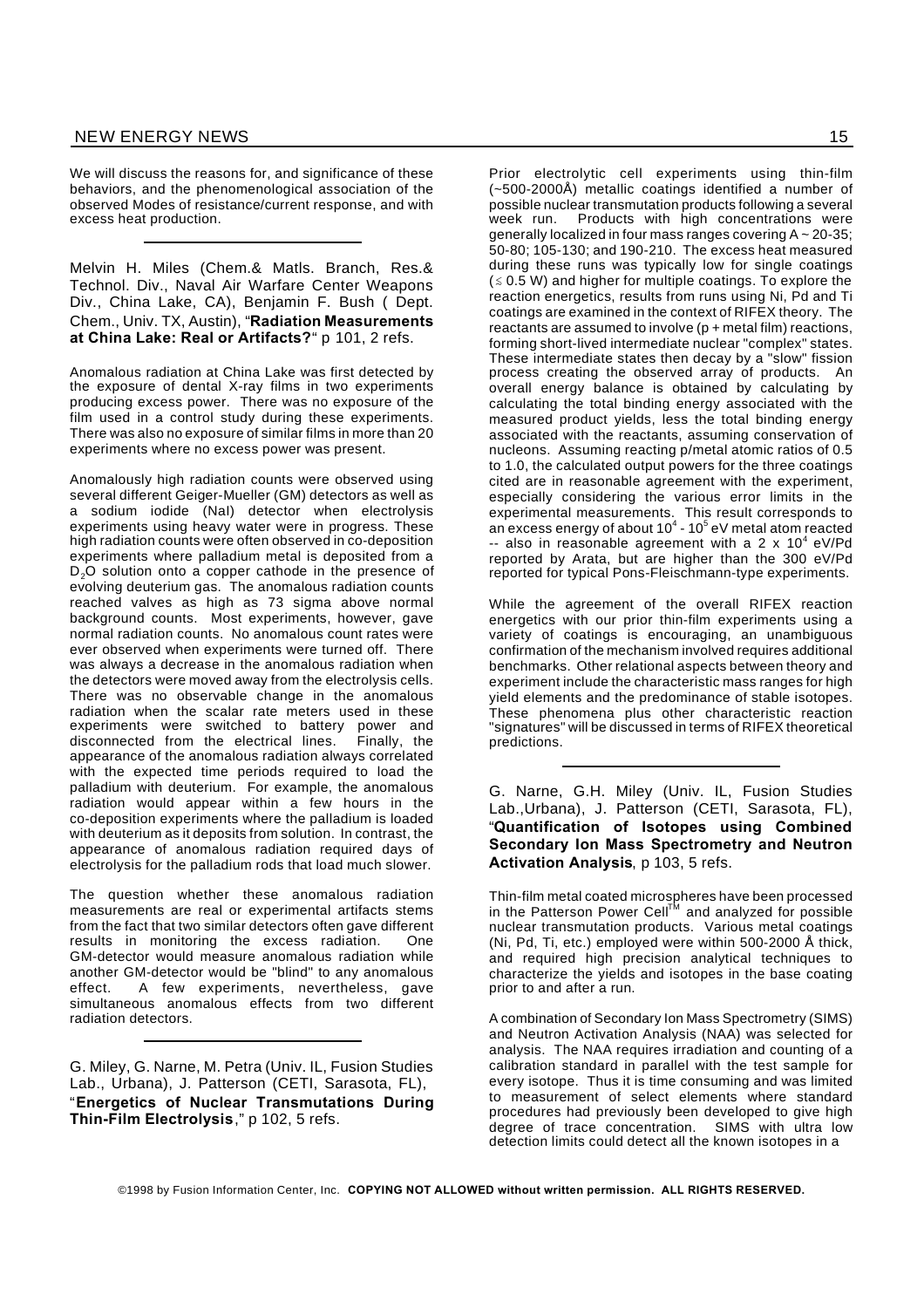sample relatively rapidly, but giving relative concentrations and isotope ratios more precisely than absolute values. NAA, with comparably low detection limits (~0.1 ppt at best) offers immunity from matrix effects and provides a measurement of bulk quantities vs the local characteristic of SIMS. To calibrate the SIMS sensitivity, results were correlated (employing an empirical relative sensitivity factor (RSF) approach) with the measured NAA yields.

The SIMS typically probes an area of 125  $\mu$ m x 125  $\mu$ m, but the bead surface-area is three orders of magnitude larger necessitating a statistical approach. In addition an image quantification approach is being applied to average over variations in isotope concentration. A separate problem involves isotope fractionation which can distort the isotope shifts (SIMS vs. Natural) up to 4% for the light elements and to 1% for the heavier elements. However, for example in Ti film run, about 51 isotopes have statistically significant deviations from natural and are not within the uncertainty due to isotope fractionation effects. Also the measured increase in concentration of isotopes/elements after the run cannot be explained in terms of known impurity sources or chemical effects, even considering statistical uncertainties.

Mizuno Tadahiko (Fac. Engr., Hokkaido Univ.), Ohmori Tadayoshi (Catalysis Res. Cntr., Hokkaido Univ.), "**Measurements of Transmutation Elements on Several Metals by Strong Cathodic Electrolysis in Heavy Water Solution**," p 104.

Many elements on Pd, R, Zr and Au electrodes were confirmed by several analytic methods after long time electrolysis in heavy water solution. For example, the reaction products on a Pd cathode with the mass number up to 208 are deposited which were subjected to electrolysis in a heavy water solution at high pressure, temperature, and current density for prolonged time. Extraordinary observations were the changes of their isotopic distributions in the produced elements; these were radically different from the natural ones on the Pd electrode. It means that a nuclear reaction had taken place during the electrochemical treatment. It is suggesting that a role of new interactions working between a proton and an electron, should explain the new phenomenologies that are experimentally observed in this study.

These masses were composed of many elements ranged from hydrogen to lead. The Elements were changed by metal and electrolysis conditions. For example, natural chromium is 4.3% Cr50, 84% Cr52, 9.5% Cr53 and 2.4% Cr54. But the Chromium found on the Pd surface was 14% Cr50, 51% Cr52, 2.4% Cr53 and 11% Cr54. Natural Isotopic distribution varies by less. than 0.003% for Cr. Essentially the same phenomenon was confirmed more than ten times with high reproducibility at high cathodic current density, above  $0.2$  A/cm<sup>2</sup>. All the possibilities of contamination had been carefully eliminated by several pretreatment for the sample and electrolysis system. It may be concluded that a reaction can be taken during the electrochemical reaction.

D.W. Mo, Q.S. Cai, L.M. Wang, X.Z. Li (Dept. Phys., Tsinghua Univ., Beijing, China), "**The Confirmation of Nuclear Transmutation Phenomenon in a Gas-Loading H/PD System using NAA(Neutron Activation Analysis)**," p 105, 2 refs.

Phenomenon of nuclear transmutation in a gas-loading Pd/H(Pd/D) system has been studied for a long time by us. In past several years, we concentrated our attention to search charged particles, precursors and got some positive results. But it is difficult to repeat them every time. Recently, We concentrated our attention upon nuclear transmutation of metal Pd in Pd/H system. Through a long term treatment, nuclear transmutation happened in Pd of Pd/H system. For confirmation of it, a lot of experiments have been done. This paper reports about using NAA methods to confirm the nuclear transmutation phenomena.

Six Pd samples were tested. No. 1,3,4,5 came from Pd/H system, No.2 is original Pd. No.6 is pure zinc. The weight of each sample is about 10 mg. Each sample was cleaned, sealed in a small quartz ampule, respectively; then, put into reflector of Tsinghua University pool-reactor where the thermo-neutron fluence is 10<sup>12</sup>n/sec•cm<sup>2</sup>. They were irradiated for one and half hours; then, were taken out from reflector ,and cooled for 72 hours. Their activity were measured with pulse-height(energy) spectroscopy with a HPGe Gamma Ray detector produced by EG&G ORTEC. The results was shown in Table 1.

#### Table I Activities of <sup>65</sup>Zn and <sup>69</sup>Zn

| sample |                             |                       |               |  |  |
|--------|-----------------------------|-----------------------|---------------|--|--|
|        | area of 65Zn                | area of 69mZn         |               |  |  |
|        | (I. 1.155MeV)               | (438.7KeV)            | ratio of area |  |  |
|        | No.1 $1267 \pm 16$ (counts) | $143 \pm 12$ (counts) | 1.867         |  |  |
| No.2 0 |                             |                       |               |  |  |
|        | No.3 $1157 \pm 34$          | $245 \pm 16$          | 4.722         |  |  |
|        | No.4 $849 \pm 29$           | $537 \pm 23$          | 1.581         |  |  |
|        | No.5 2936 $\pm$ 54          | $999 \pm 31$          | 2.938         |  |  |
|        | No.6 $5145 \pm 71$          | $1492 \pm 38$         | 3.448         |  |  |

These results told us:

(l) Zinc is the dominate product of Pd nuclear transmutation;

(2) The ratio of area different from No.6 sample (pure Zinc) means that every sample shifts its ratio of isotope(<sup>64</sup>Zn/<sup>68</sup>Zn), i.e. products of Pd nuclear transmutation have different ratio of isotope in companion with that of the natural Zinc;

(3) The experiment is reliable. Zinc is not a contamination and does not come from natural environment;

(4) There are some other peaks of Gamma Ray, for example <sup>187</sup>W, <sup>192</sup>Ir etc. These elements were not found in No.2 sample (original Pd).

R.A. Monti (Ist. TESRE-CNK, Italy, Burns Div.., Canada), "**Nuclear Transmutation Processes of Lead, Silver, Thorium, Uranium**," 106, 4 refs.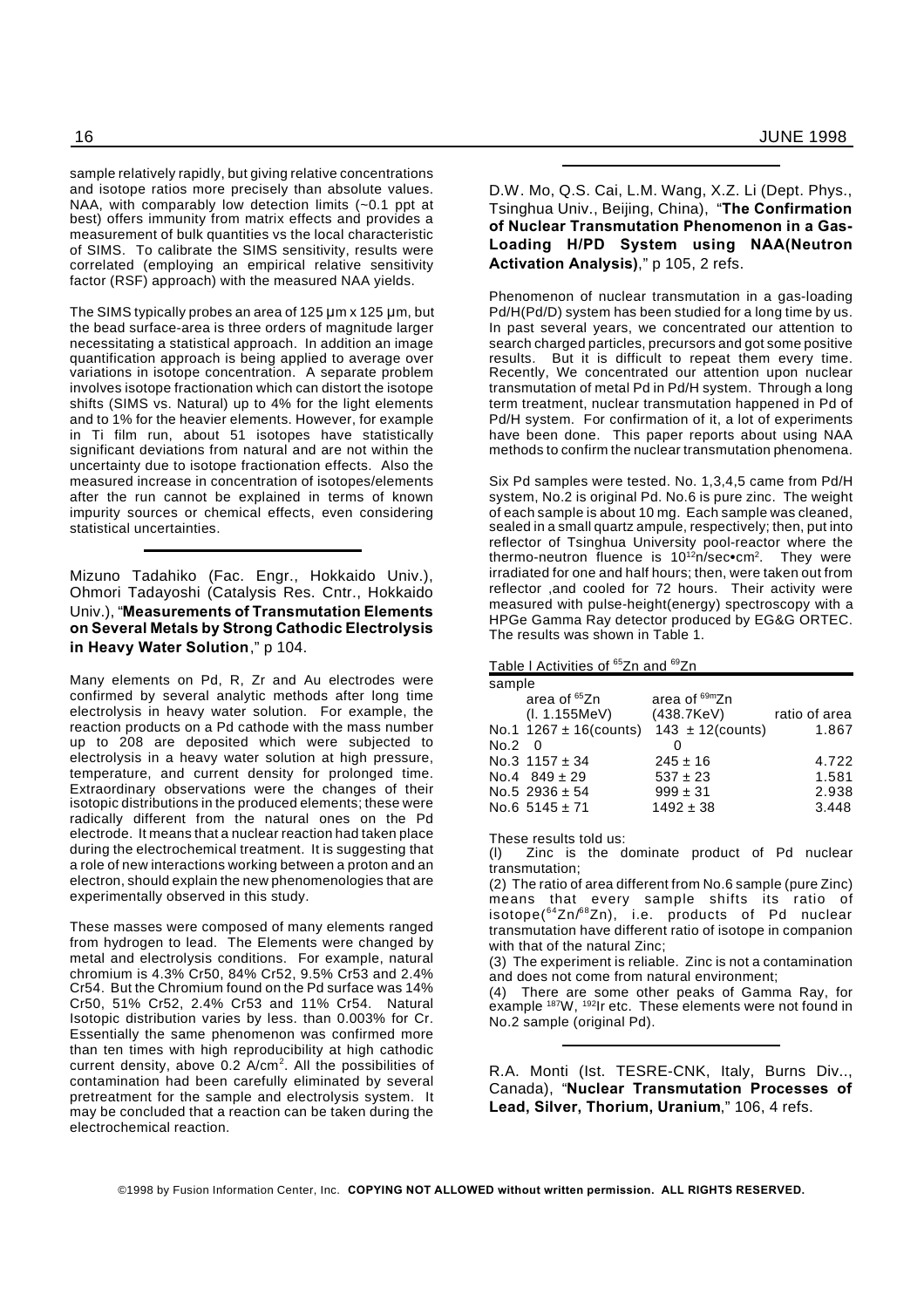The possibility to cause nuclear transmutations of stable isotopes by means of ordinary chemical reactions suggested the possibility to cause nuclear transmutation of unstable isotopes.

A first series of experimental tests was made from 1993 to 1995 with positive results .

In 1996 an industrial reactor was built in Canada and sent to Italy for a new series of independent tests at ENEA (Italian National Laboratories).

In these tests the production of Silver form Lead was used as a driver of the nuclear transmutation of Thorium and Uranium.

After the positive results of this independent tests (1997) a second series will be performed at the ENEA Laboratories, starting October 1997.

Detailed quantitative results of all these experiments and a description of the industrial reactor will be reported at ICCF-7.

R. Notoya, T. Ohnishi, Y. Noya (Catalysis Res. Cntr., Hokkaido Univ., Japan), "**Products of Nuclear Processes Caused by Electrolysis on Nickel and Platinum Electrodes in Solutions of Alkali-Metallic Ions**," p 107.

A series of the phenomena providing the evidence of transmutation, i.e., tritium generation, nuclear reactions of alkali-metals and nickel, and positron annihilation occurring in electrolytic cells have been reported by many scientists, as well as anomalous large heat evolution. The aim of this work was to observe more detailed information of the nuclear reactions by longer duration of electrolysis and the simultaneous observation of gamma-ray spectra.

The experiments were carried out by use of the similar procedure as in our previous papers. An electrolytic cell used for the experiment was equipped with a porous nickel cathode and a platinum wire anode. Each electrolyte was a light, heavy water or a mixed water solution (20 or 30 ml) of 0.1 to 0.5 M alkali metal carbonate or sulfate. The cell was directly put in a measuring box for gamma-ray spectra equipped with a Ge-detector. The spectrum of the background was observed in the same condition of that of the test except for use of electrolytic current. Each observation of gamma-ray spectrum without electrolysis (background) or with electrolysis (test) was continued for 6 to 100 hours.

The gamma-ray spectra revealed the presence of several new products in particular generated by transmutation from platinum, for example, Os-193 with peak energy (73.0 k eV), Ir-192 (296 k eV), Pt-191 (351.2 k eV), Pt-197 (77.4 k eV), Pt-199 (186 k eV) and Au-199 (49.8 k eV). These species can be easily generated by the following nuclear reactions well known occurring in a nuclear reactor and the successive decay of the products:

| Pt-190s (n, y) Pt-l91 − EC → Ir-191s,              | (1) |
|----------------------------------------------------|-----|
| Ir-191s (n, y) Ir-I92 - EC $\rightarrow$ Os-192s,  | (2) |
| Os-192s (n, y) Os-193                              | (3) |
| Pt-196s (n, y) Pt-197                              | (4) |
| Pt-198s (n, y) Pt-199 - $\beta \rightarrow$ Au-199 | (5) |
| where s means stable.                              |     |

A liquid scintillation spectro-analyzer was available for determination of nuclear species which peak energy of gamma-ray was very small, for example, Ba-l33m (12.3 k eV) observed after electrolysis in Cs<sup>+</sup> solution.

#### **TRANSMUTATION PRELIMINARY RESULTS**

F. Celani (INFN-LNF, Frascati, Roma, Italy), M. Achilli, A. Battaglia, C. Cattaneo, G. Buzzanca, P.G. Sona (CISE spa, Italy), A. Mancini (ORIM srl Italy), "Preliminary Results with 'Cincinnati Group Cell' of Thorium "Transmutation" Under 50 Hz AC Excitation." Handed out at ICCF-7, courtesy of Ron Florez.

We performed, at the CISE Nuclear Laboratory from February '98, four experiments with the so called "Cincinnati Group Cell", which consisted of a Zr-Zr cell using a 50 Hz AC line current found in Italy.

The first two experiments where "blank" control runs that were mainly aimed to understand the intrinsic peculiarity of this kind of AC electrolysis.

In experiment  $#1$ , we added 80 mM of NaNO<sub>3</sub> and one drop (i.e. 20 mM) of 37% HCl to 25 ml of de-ionized water electrolyte. The experiment was performed following, as close as possible, the I-V-T protocol developed by the Cincinnati Group (CG). We experienced a very large and abrupt temperature and pressure increase which broke the safety valve. We then analyzed the material inside the cell and found nothing strange: only Zr, Hf, and Na. The cell was then mechanically cleaned by removing approximately 0.1 mm of the surface.

Experiment #2 was similar to #1 except that no NaNO3 was added and we modified the I-V-T protocol to avoid a large pressure buildup i.e., starting electrolysis from as low as 10 V (not 50 V minimum according to CG protocol) and we waited to increase the voltage further until the current "naturally" decreased. Using this method, we reached voltages as high as 220 V instead of maximum of 177 V specified in the CG procedure. Subsequent SEM analysis of the particulate from this run showed only Zr, O, and C1. ICP-MS showed: Zr and Hf.

Experiment #3 was made using 25 ml of electrolyte that came from a solution composed of 100 ml of de-ionized water that contained one gram of Th (NO $_3)_{\scriptscriptstyle 4}$ \*XH $_2$ O plus 20 mM (one drop) of 37% HCl. Radiometric intensities of Th in the initial solution were 1.0 of  $^{232}$ Th and 12.6 of  $^{230}$ Th indicating that it was not only "natural" <sup>232</sup>Th. The experiment was run for 55 minutes with  $\text{Imax} = 2.6\text{A};$ Vmax = 22OV, Pmax = 30psi. Subsequent qualitative ICP-MS revealed B, Cs, Hg, Cu, Na, A1, V, Cr, Ni, Zn, Pb, and Mn. A chemical balance indicated 18% of the original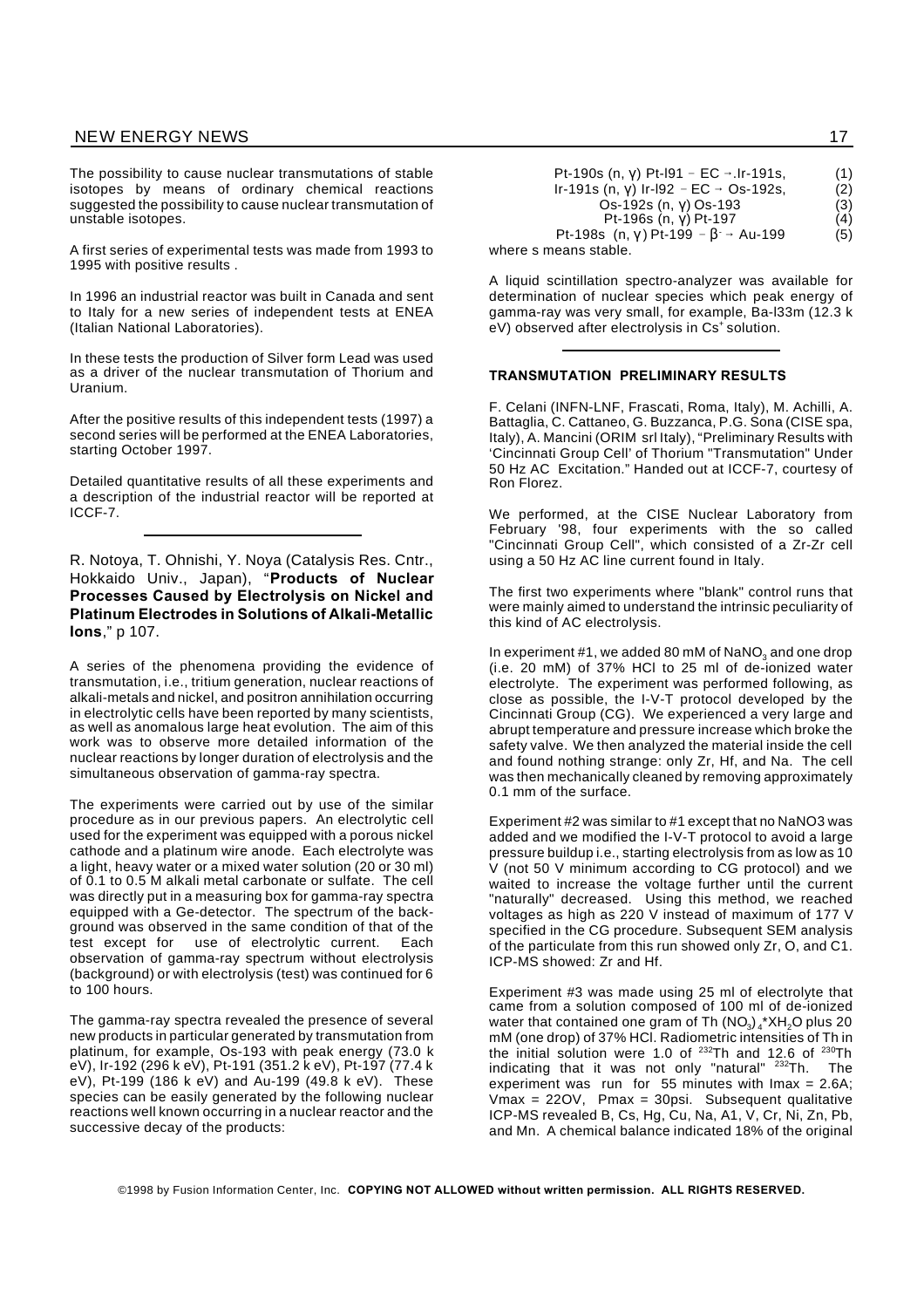Th was missing, and a radiometric balance (alpha + Beta) showed a 12% Th deficit.

Experiment #4 was made following, as close as possible, the CG protocol (except that we started at 10 V to avoid a repetition of the large pressure increase). The experiment ran for 55 min with  $\text{Imax} = 4.8 \text{ A}$ ;  $\text{Vmax} = 180 \text{ V}$ ; Pmax = l90 psi. Subsequent ICP-MS and ICP-optical analyses strongly suggests, based on our experience, that the results were very similar to experiment #3. Chemical balance showed 78 mg of Th remaining from the 102 mg initial quantity. **Other elements detected were <sup>10</sup>B and <sup>11</sup>B (3.2 mg), Cu (l.0 -1.5 mg) but not in normal isotopic ratio, <sup>133</sup>Cs (0.2 mg), and Hg (0.16 mg). The following elements were qualitatively detected: Na, A1, V, Cr; Ni, Zn, Pb, and Mn.** When we used only ICP-MS, several other masses appeared compared to when we used combined ICP-MS and ICP-optical analysis. A post-run radiometric balance (alpha + beta) showed a 14% Th deficit, but it did not have unusual unbalanced isotopic ratio.

Further studies are underway to more fully understand our preliminary results.

#### **NEAR BOILING ELECTROLYTE**

G. Mengoli, M. Bernardini, C. Manduchi, G. Zannoni, "Calorimetry Close to the Boiling Temperature of the D2O/Pd Electrolytic System," *J. Electroanal. Chem*. 444 (1998) p 155.

#### AUTHOR'S ABSTRACT

This team of electrochemists and physicists decided that a hot near-boiling electrolyte might be the secret of reproducibility for excess heat, and tested the idea. Their cells operated at about 95°C and due consideration was given to the heat of evaporation of the water etc. The calorimeter was kept at the operating temperature by additional heating with a heating coil, whose power was adjusted so as to keep the temperature constant. They also - emulating the F&P "heat after death" report - checked the effect of cutting the current. Constant current was used, and the cathodes were platelets and 4mm rods of Pd. The electrolyte was  $\mathsf{K}_{\scriptscriptstyle{2}}\mathsf{CO}_{\scriptscriptstyle{3}}$ , the reasoning being that alkali would attack the glass; so no Li was present in these experiments. Nor were there any high D/Pd loadings. In most runs, excess heat was found and found to go on after the current was cut. Rods were less effective than plates, due perhaps to their smaller surface/volume ratio.

#### *COLD FUSION TIMES*

Contents, vol 6, no 2, Spring 1998.

K. Kuroiwa, Y. Ohtsu, G. Tochitani, H. Fujita, "Experimental Investigation on Loading Ratio D/Pd Using High Pressure and Deuterium Glow Discharge Methods," *Rept. Fac. Sci. Eng., Saga Univ.*, vol 26, 1997, pp 33 (Japanese, Engl. abstract), *CFT*, pp 8, abstract.

A 12.5 x 12.5 x 0.2 mm plate of 99.9% pure Pd was mounted in a chamber and deuterated with  $D<sub>2</sub>$  gas at up to 6 atm pressure. This achieved D/Pd ratios of about 0.75 after 50 hours or so. The Pd sample was then weighed at intervals while being kept in air, and did not lose much deuterium. For the glow discharge, it seems to have been done at 20 Torr and 10 mA through a 50 kohm resistor, i.e. about 500 V total applied. The results of this are not clear to this abstracter. The abstract says that after glow discharge charging, the ratio was kept at 0.70°C by cooling the Pd sample.

R. Lu, "The (d,d) Fusion in Solar Flares," *J. Qingdao Univ*. (1997), vol 6, pp 70 (Chinese, Engl. abstr); *CFT*, pp 8.

The author refers to F&P-89 and this paper is meant to relate to cold fusion: temperatures in solar flares are essentially "cold" compared to those assumed to be required for plasma dd fusion, so if it took place there, fusion would be cold. Lu believes that there is evidence for dd fusion by (it seems) <sup>3</sup>He detected in some flares.

D.S Shelton, L.D. Hansen, J.M. Thorne, S.E. Jones, "An Assessment of 'Excess Heat' in 'Cold Fusion' Calorimetry," *Thermochim. Acta* 297 (1997)7; *CFT*, pp 8, abstract.

The Jones and coworkers team takes a close look at how CNF calorimetry has been done. They point out several weaknesses in prior designs, and design a calorimeter of their own. Theory is outlined. It turns out that stability and repeatability of a given design are no guarantee of good performance. Every calorimeter should be checked using a chemical reaction of known enthalpy, yet this has not been done previously. Simple calibration using electrical heating is not sufficient. Inadequate mixing might occur and thus temperature gradients in the commonly used cells, making any results quite unreliable. Another defect has been unstable heat paths. The authors suggest that purported excess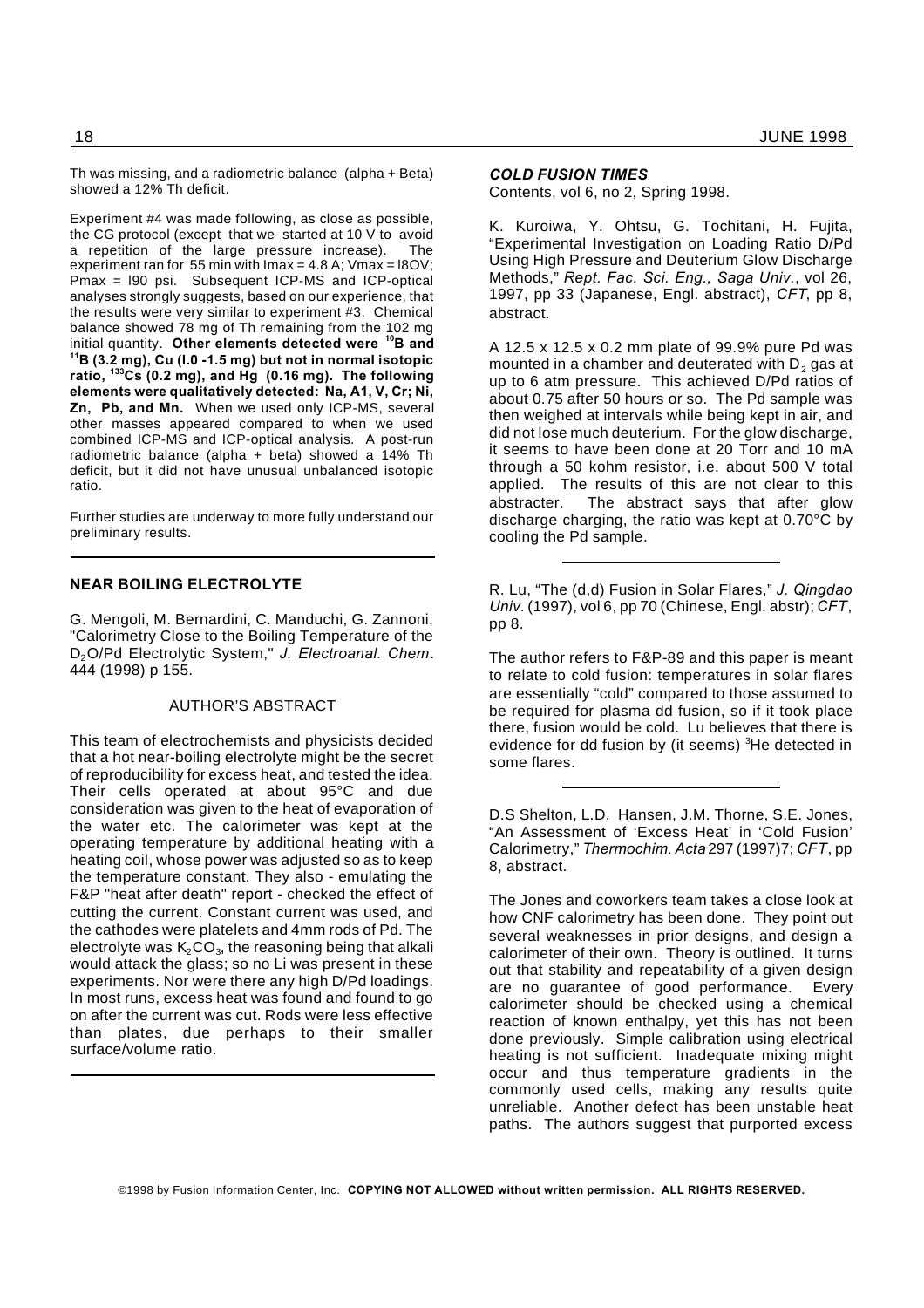heat would not be observed if calorimeter design were improved along the lines described in the paper.

Z. Zhang, F. Liu, M. Liu, Z. Wang, F. Zhong, F. Wu, "Calorimetric Studies on the Electrorefining Process of Copper," *J. thermal Anal*., vol 50 (1997), 138. *CFT*, pp 8, abstract.

In this work, the Chinese team use a cell and calorimeter rather like that of F&P, and the work is motivated by F&P CNF results. Instead of calorimetry in Pd /  $D_2$ O, they applied it to copper deposition. They find that there is excess heat, roughly linear with current density, and conclude that something anomalous is going on, some unknown process; and that thermodynamics might be wrong.

T.V. Prevenslik, "Sonoluminescence: Microwaves and Cold Fusion," *Nucl. Sci. Tech*. 8 (1997) 94;*CFT*, pp 8, abstract.

The author continues his theoretical work on sonoluminescence, which he believed may be accompanied by cold fusion. He states that microwaves may be generated and cause some cold fusion, though not much. However, high power pulsed microwaves aimed at the bubbles might increase the cold fusion rate. He suggests research using MW sources at 1/35 Ghz pulse width of 1 ns and a rep rate of  $10<sup>4</sup>$  Hz.

Noboru Oyama, Osamu Hatozaki, "Nuclear Fusion Induced by Electrochemical Reaction," *Oyo Buturi*, vol 60, no 3, pp 220-226 (1991); *CFT*, pp 10, abstract.

Attempts have been made by large number of research groups throughout the world to duplicate the electrochemically induced nuclear fusion proposed by F&P, Jones et al. However, there have been both positive and negative results during the past two years. Such a situation seems to originate from the lack of reproducibility of the results, and, therefore, many factors such as electrode materials, electrolysis conditions and detection methods should be clarified to realize cold nuclear fusion. A brief history of the development of this research subject is described and the basic information regarding the electrode reaction of the  $D_2O$  electrolysis using a Pd cathode is presented for further clarification of this phenomena.

Akito Takahashi, "Production of Neutron, Tritium, and Excess Heat," *Oyo Buturi*, vol 62, no 7, pp 707-109 (1993); *CFT*, pp 10, abstract.

Major results obtained up to now in cold fusion experiments are introduced for neutron, tritium and excess heat generation. Neutron spectra show a 2.5 MeV peak and a 3-10 MeV continuous component. An anomaly is also shown in the n/T ratio of 10 $4$  to 10 $\overline{ }$  $\,^\circ$ . The production of excess heat has been confirmed in many laboratories.

## *Rad-Waste Issues*

#### **WHY DOE IS STUCK ON GLASS PLANTS** By Hal Fox

Governor Gary Locke of Washington state threatens to sue the federal government if there are more delays in the cleanup of the Hanford Site [1] (near Richland, Washington) on the sandy/gravely layer in the bend of the Columbia River. This is the place where DOE scientists (political scientists?) have assured the people that even with the high-level radioactive liquids leaking into the Vadose layer (the name of the gravel bed on which the tanks are imbedded) it would take 10,000 years for the radioactive liquids to reach the ground water. **Guess What?** Some of the radioactive liquids from the leaking tanks are already into the ground water **and on the way to the Columbia River!** For a report see reference [2].

After DOE paid for an extensive and expensive study [3] on methods of handling nuclear wastes, the study made the conclusion that there was no known method more cost effective than geologic storage. This author doubts if any scientists in their right mind would ever claim that storing a high-level waste for 10,000 years could be cost effective. The only rationale could be that such a scientist (or non-scientist) is forecasting that there will be no new discoveries for the stabilization or transmutation of radioactive materials in the next few decades or centuries. **The truth is that such a new technology is already being demonstrated in a variety of laboratories!**

Based on this highly biased study [3] (possible guided to this conclusion by some representatives of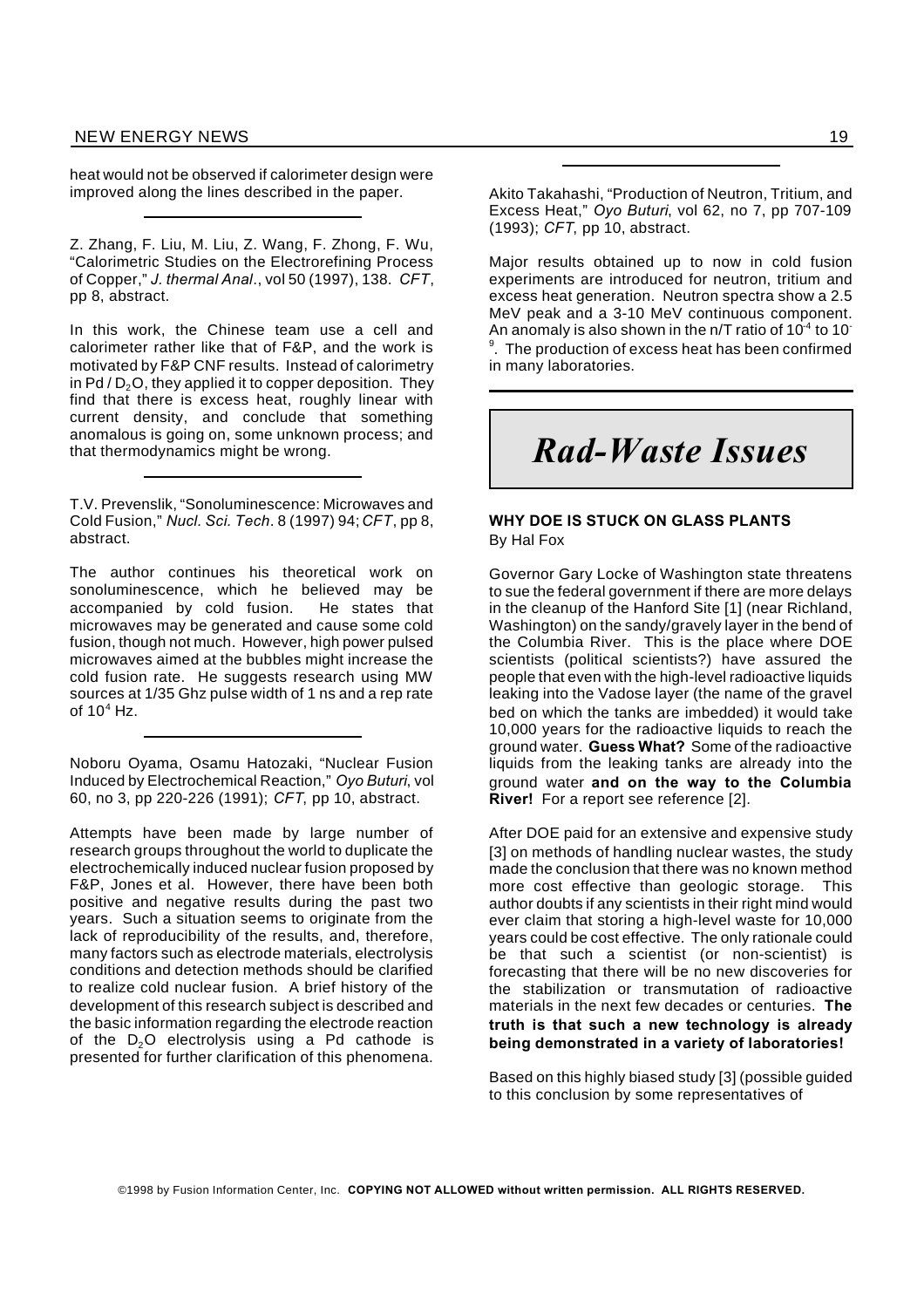DOE contractors) the DOE has zeroed in on just one glorious answer: Encapsulate the high-level radioactive wastes in glass. Note that in the past 50 years the high-level wastes have been eating through stainless steel shrouded in concrete, have destroyed the ability of salt beds to contain the wastes, and have never been tested for even a few decades in glass. However, assume that the glass is inert to high-level radioactive wastes and all of the possible elements that are produced under long-term radioactive decay. What clever approach has the DOE taken?

Because of the inability of the DOE and its contractors to meet schedules, the DOE has proposed that one or two corporate teams be selected to build glass plants **at their own expense.** Then when the plants are operating the DOE will pay a premium price for each pound of high-level radioactive waste that is encapsulated in glass (and presumably) prepared for shipment to a national disposal site (such as Yucca Mountain, which will be ready about 2010 if they don't find more problems with earthquakes and circulating water).

Two big companies are bidding to build glass plants at Hanford: BNFL, Inc. and Lockheed Martin Advanced Environmental Services. Geoff Harvey (BNFL) and Linc Hall (Lockheed team) and Mike Wilson (Washington State Dept of Ecology) all agree that if there is a cut in the Hanford Site budget that it would send discouraging signals to Wall Street investors (who plan to finance the construction of the glass plants). If Wall Street investors have their head up their asphalt to the extent that they do not know what is going on in new-energy discoveries, then it is their own fault if they fund glass plants that will become white elephants (and no hay) due to the development of technology for the on-site stabilization of radioactive wastes.

**Therefore,** put together DOE bureacrats who do not make decisions (except by hired committees); big corporations with Washington lobbyists; a Tri-City area adjacent to a large government operation and benefitting from payrolls; and promised lucrative, long-term glass-plant funds from DOE, what will be created? Obviously, a barrier to any new technology! Surprised, anyone?

#### References:

[1] John Stang, "Hanford tank waste program under fire -- Gov. Locke lawsuit threat looms over cleanup", *Tri-City Herald*, May 5, 1998, pp A-1, A-2. [2] S.E. Kos, J.R. Brodeur, et al, "Hanford Tank

Farms Vadose Zone --TY Tank Farm Report",

January 1998, Report GJO-97-30-TAR, GJO-HAN-16, US DOE, Richland Operations Office, Richland, WA. [3] Nuclear Wastes: Technologies for Separations and Transmutation, Committee on Separations Technology and Transmutation Systems, Board on Radioactive Waste Management, Commission on Geosciences, Environment, and Resources, National Research Council, published by National Academy Press, Washington, D.C. ©1996 by the National Academy of Sciences.

#### **THE COST OF N-WASTE DISPOSAL** Courtesy of Richard Shamp

Disposal and Storage of Spent Nuclear Fuel -- Finding the Right Balance, A Report to Congress and the Secretary of Energy from the Nuclear Waste Technical Review Board, March 1996.

#### EDITOR'S COMMENTS

The Congressional Budget Office has estimated that the initial five-year cost of developing and operating a centralized storage facility would be approximately \$1.2 billion. In addition, it is estimated that it will cost approximately \$250 million per year to operate the facility at full capacity. This later figures includes the transportation of 2,000 metric tons (2200 tons) of spent fuel to the facility each year. In addition, the DOE plans to spend several billion dollars for making glass plants and encapsulating the high-level radioactive wastes in glass.

The latest best estimates for the on-site reduction of high-level radioactive wastes was less than \$1,000 per kilogram (2.2 pounds). Assume the cost of \$1,000 per kilogram of waste for on-site stabilization. The costs for the processing of 2,000 metric tons (2200 tons) per year would be 2,000 (metric tons) times 1,000 (kgms/ton) times \$1,000 (\$/kgm) or \$2 billion according to the present estimates. The 1995 estimate of \$600 million for a centralized storage facility is in addition to several billion dollars already spent on drilling and studying the Yucca mountain area to prepare for a centralized disposal facility. In 1995, a study reported that the storage (not disposal) costs are typically about 15 to 20 percent of the overall waste management costs of \$30 to \$35 billion (includes construction, operation and closure of a nuclear power plant). The problem with these figures is that the estimated cost increases every year. Using the cost of \$1,000 per kilogram for on-site stabilization of high-level radioactive fuel pellets, the estimated costs for 2,000 metric tons per year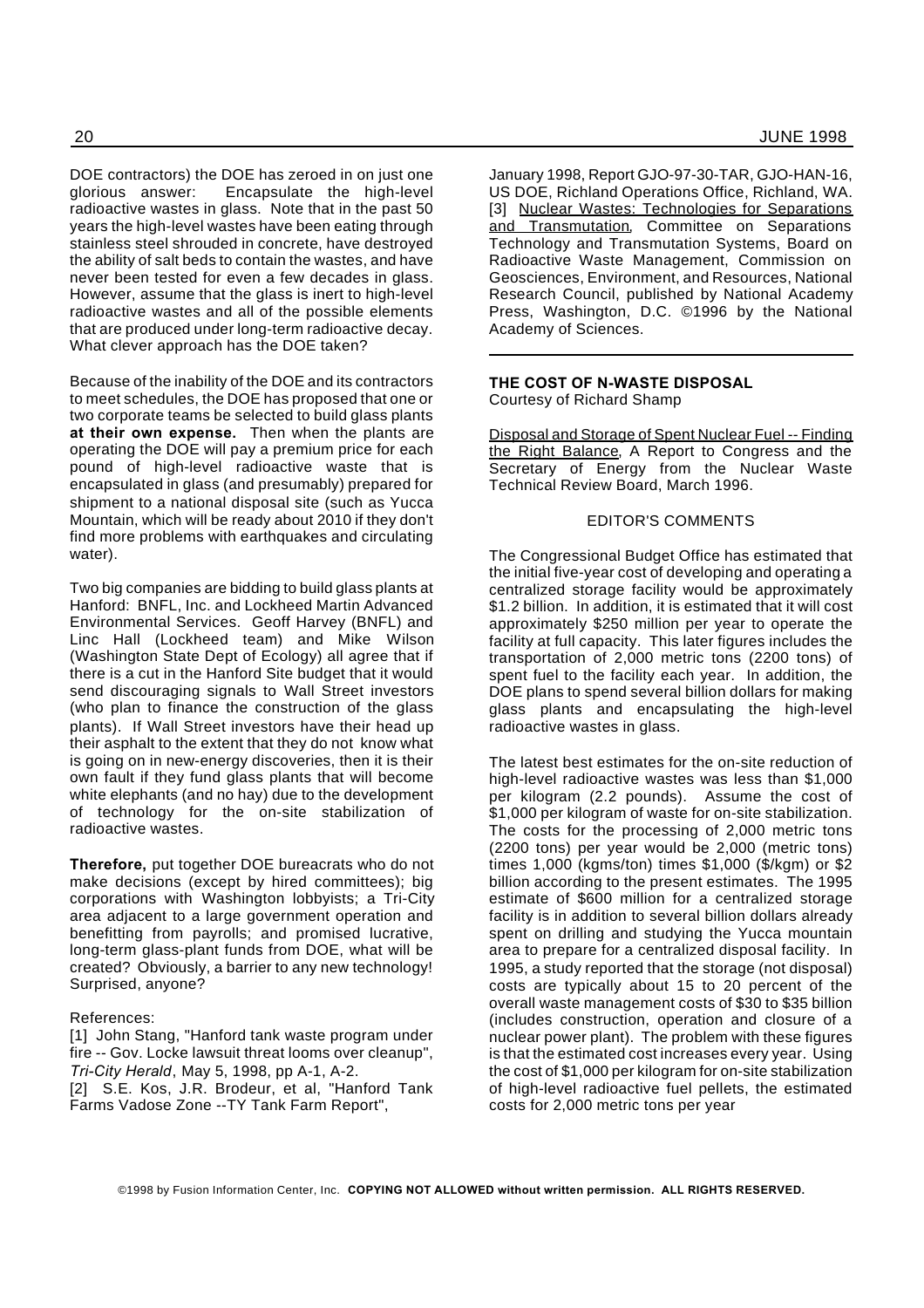(current accumulation rate of spent fuel pellets) would be \$2 billion per year. With the advent of new-energy devices and systems, there should be no new nuclear power plants built and the older power plants should be shut down. Therefore, the \$2 billion per year would gradually clear up the stockpiled spent fuel pellets and the costs of storage and/or disposal would cease.

With the present DOE plan, there would be storage and/or disposal costs for 10,000 years. Without any question, if the current accumulation (of about 40,000 metric tons) of spent fuel pellets can be stabilized for \$40 billion, then that is the process that should be pursued. With a well-managed, and competitive development program, it is highly likely that considerable cost reductions in the stabilization process could be found and used.



#### **TWO-FIFTHS OF WORLD ENERGY IS OIL** Courtesy of Gordon B. Moody

This circle graph was derived from graphs and data from *Global Energy Outlook*, vol 3, no. 5, pg 7. As shown in Fig. 1, Oil consumption provides for 40% of all of the world's energy. During 1997, world oil consumption increased by 2.6 percent. Coal is next by providing 27% of the energy needs. Natural gas provides 24% of the world's energy. Nuclear energy provides 7% and the hydro-electric plants provide 2% of world energy. Almost no one is worried about running out of coal or water power. Natural gas is



one of the least polluting (next to hydro-electric) of energy resourses and is becoming the major energy source for many communities for heating home, offices, and factories.

In many places, where pollution from burning coal is being curtailed, the replacement energy source is natural gas. While some new nuclear power plants are being built outside the U.S., there are none being built nor currently scheduled for construction in the U.S. The concept of building a plant that produces high-level radioactive waste that could be harmful for 10,000 years is not an acceptable energy-producing alternative. The next major change in the way we produce and use energy will come from various forms of new-energy sources.

#### **WORLD REPORT: \$ RICH, ECOLOGY POOR**

AP Staff, "World is economically richer, ecologically poorer than ever", *Deseret News*, 10 May, 1998, pgs A-1, A-5.

#### EDITOR'S SUMMARY

Lester R. Brown, president of Worldwatch Institute, reports that for the third year in a row, the world's economy has grown 4 percent or more. World income per person should reach \$5,000 this year. **However, ecological problems plague the world. Carbon dioxide and other carbon emission concentrations in the atmosphere are still rising. Weather change plague parts of the world**, some with drought, some with floods. Shrinking glaciers and melting icecaps appear to be problems. The health of the biosphere suffers. New-energy sources, the most important devolopment of this century, have capability to lessen the impact of man's increasing use of energy by decreasing the use of fossil fuels. This coming impact of new-energy developments can begin to reverse the deterioration of the world's biosphere and provide for a more healthy and prosperous world.

#### **FLUCTUATING OIL PRICES**

Courtesy of Gordon B. Moody

Gordon B. Moody, "Editorial," *Global Energy Outlook*, Vol 3, No 5, May 1998, pg 1.

GORDON MOODY'S EDITORIAL

Asia now consumes more than a third of total world energy demand. Crude oil markets were the first to be hit hard by the financial crisis that gripped Asia.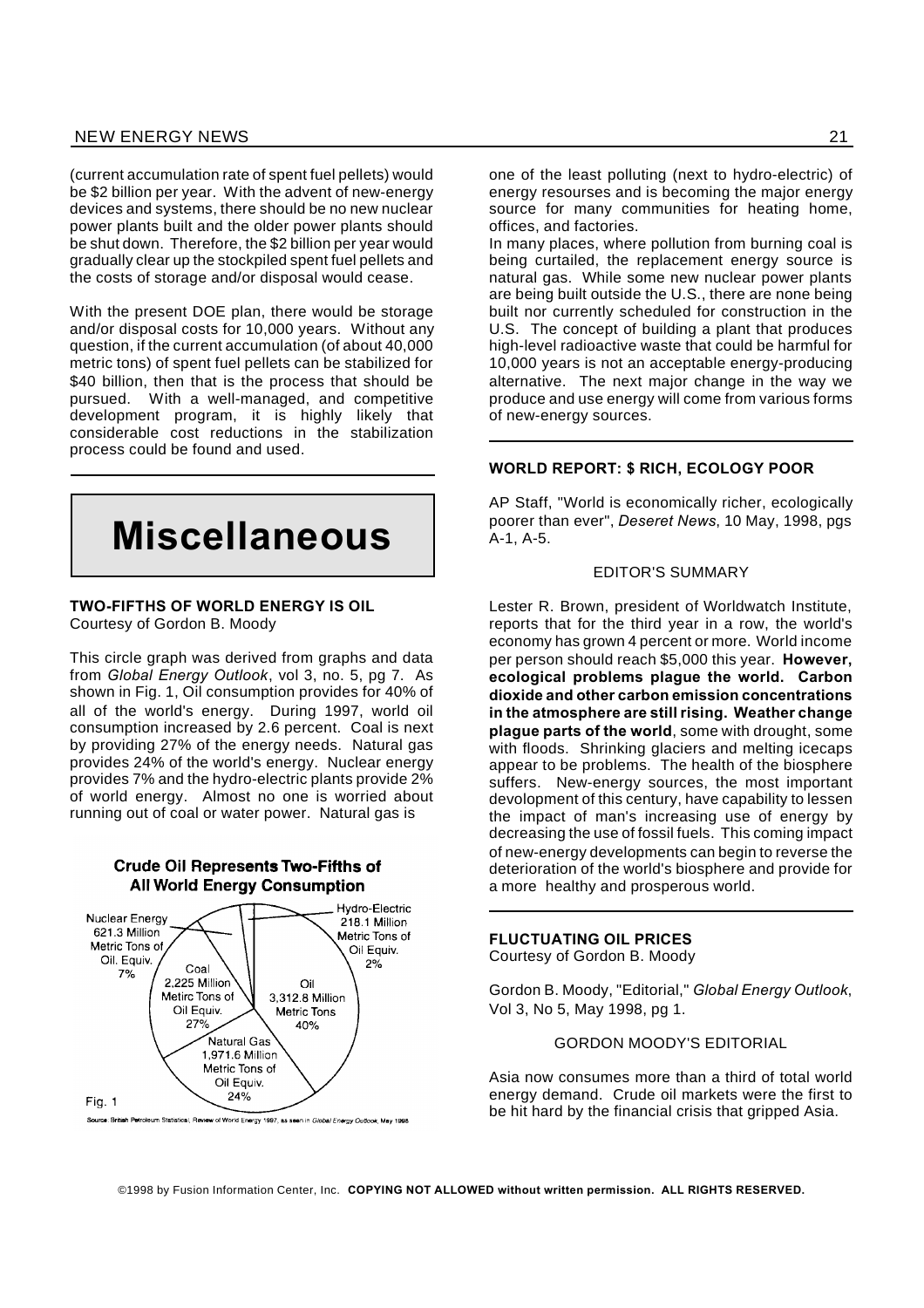The impact of the crisis is now spreading to other markets, including manufacturing and the high-tech computer-chip industries with profits considerably lower than a year ago. The oil service industries, while impacted, were much more immune to the Asian virus, doing better than predicted by analysts. The U.S. economy continues to surge into its 8th year of expansion, almost oblivious to the troubles in Asia, but eventually the stock market will be impacted by lower corporate profits. In the meantime, new opportunities are available in Latin American as more countries open their markets to privatization and trade. Oil markets could well be the first to recover as Asia's economies get back on track, beginning with major improvements forecast for 1999. While times may not be as good as a year ago, energy industries may soon find it more difficult to keep production abreast with increasing world energy demand.

#### **ADVANCED ENERGY CONVERSION THEORIES, DEVICES, AND RESULTS** by Pat Bailey

Trevor Osborne <wharmony@omen.com.au> recently sent an email calling attention to the NASA Breakthrough Propulsion Physics Program, under the direction of Marc Millis

I now call your attention to a summary assessment of all the new devices that the Institute for New Energy is aware of, where we have received data on any device - and have ranked these devices by: Ranking by Interest, and Ranking by Commercialization Potential; as well as listing by Device Name and Inventor's Name (so we have four databases listed, where each device is a link, and each link leads to a summary file of all the data we have on that device!).

We currently have about 114 devices listed, and want to include more.

See: http://www.padrak.com/ine/DBGUIDE.html

Check on the data that is listed for the devices that you know about.

Email me changes if the data is out of date. Add new devices if you have accurate information. Use the handy update INE Database form that resides at:

http://www.padrak.com/ine/DBTEMPLATE.html

#### **WHAT IS THE TRUTH ABOUT GLOBAL WARMING**

500 million years ago carbon dioxide was 500 times higher than now. 300 million years ago  $CO<sub>2</sub>$ was at its lowest level, then rose to 4 to 5 times present level and has been decreasing ever since.  $\mathsf{CO}_2$  level is strongly influenced by sunspot cycles. When the limits to plant growth are shown to be the amount of carbon dioxide and not the amount of light, the close tracking between  $CO<sub>2</sub>$  and sunspot cycles is not understood. Do we really have an intractable case of global warming, or are we headed for another ice age. This is still an open question.

If you don't do it - it will probably not get done! Let's do this right!

Thank you.

Patrick Bailey President, Institute for New Energy

Good summary review papers are at: http://www.padrak.com/ine/BGH97\_1.html

http://www.padrak.com/ine/BGH97\_2.html

http://www.padrak.com/ine/HAARP97.html

#### **INE WEBSITE: OVER 300 VISITS PER DAY**

Patrick Bailey reports that the INE Website is continuing to receive about 300 visits or "hits" per day on a daily average basis. Since the website "hit counter" was installed on Jan. 17, 1996, the website has had over 221,500 visits! A plot of the hits vs. time, tallied weekly, shows a linear and increasing trend. Also, since the counter is only set up on the main page, we are probably getting more visitors per day than that, for those users that link straight to the "Revisions" page and then go from there to the various new files that are posted each month. *NEN* congratulation to the INE Website, which has also won several internet awards! The INE website is at: http://www.padrak.com/ine/ .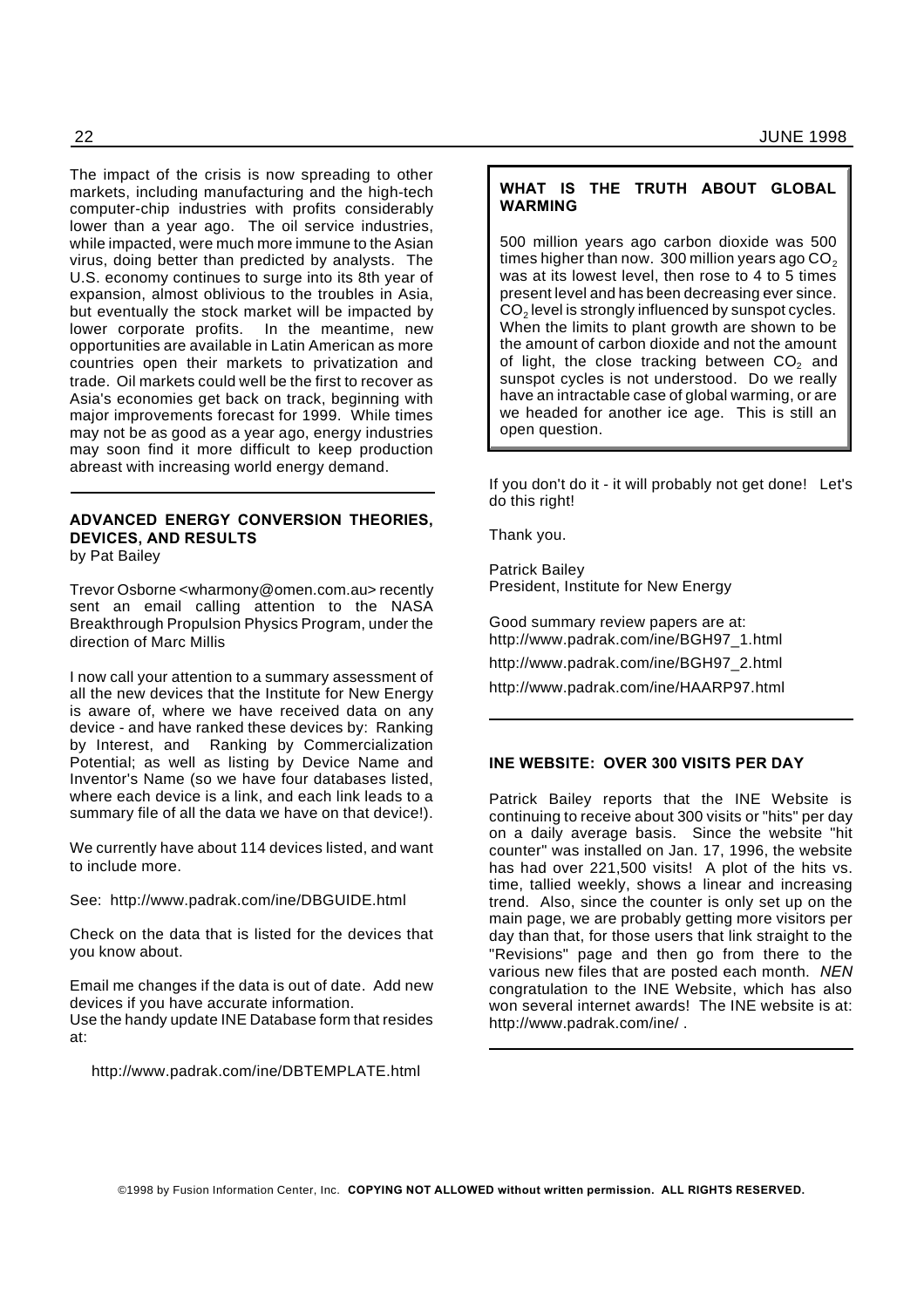#### **DERIVATION OF THE SPACE-ENERGY EQUIVALENCE**

Nelson Zink

With the increasing interest in zero-point energy and similar concepts, it is natural to wonder how much energy space might contain. A formula for the space-energy equivalence may be derived as follows:

The universal gravitational constant (G) is an expression of the relationship between space and mass. Fundamentally, G is the space-mass equivalence. Expressed dimensionally,  $G=L^3 / MT^2$ where  $L =$  length,  $M =$  mass, and  $T =$  time.

Bringing the quantity to unity, it can be written  $M = L^3 / L^2$  $T^2$  and simplifying, M=rC<sup>2</sup> where C = the speed of light (L/T) and r stands for a radius (L).

Substituting M into the mass-energy equivalence  $(E = m C<sup>2</sup>)$  yields  $E = rC<sup>4</sup>$  where  $E = energy$ .

Thus, the total amount of energy contained in a volume of space defined by a given radius is equivalent to the radius times the speed of light to the fourth power.

Written in dimensionally balanced form, the space-energy equivalence is  $E = rC<sup>4</sup>/G$ .

Nelson Zink zink@newmex.com

#### **REJOICE FOR THE HYPERCAR**

Dave Reed, Editor, "Halfway to Hypercars --Automakers Are Already on the Right Road", *Rocky Mountain Institute Newsletter*, vol XIV, no 1, Spring 1998, pp 1-3.

#### EDITOR'S SUMMARY

The concept of using a combination of battery power and a small engine that runs at peak efficiency to charge the batteries is the essence of the hybrid vehicle. Plans are for such autos to get 60 to 80 miles per gallon. High structural strength with light weight is achieved by using modern super-light construction materials. All use low-drag styling and special drive wheels, such as installing the electric drive motors directly in the wheels. The Rocky Mountain Institute has been quietly urging the development of Hypercars since 1991. They now are rejoicing that such vehicles are in the advanced prototype stage and, in one case, Toyota's Prius

hydrid went on sale in December 1997 in Japan. RMI predictions are that hybrid vehicles will have one-third of the world market by 2005.

This newsletter rejoices in the development of the hybrid autos -- but for a different reason. We know that the time is not far off when new-energy devices will be able to provide the on-board battery charger that will eliminate the gasoline-burning, polluting engines that are now being designed into the current hybrid vehicles. **However, it will be relatively easy to swap out the engines and install the on-board battery charger based on new-energy technology.**

#### **HUMAN GENOME IN 3 YEARS!**

Staff, "Scientists plan to map full DNA within 3 years", *Deseret News*, 10 May 1998, pg A1.

#### **EDITOR'S COMMENTS**

The board of directors of Perkin-Elmer Corp of Norwalk, Connecticut has approved the funding of a project to map the entire DNA of man (human genome). Their estimate is that the task can be completed within three years. This estimate compares with the current estimate for sequencing the human genome by government-funded reserchers that it will require another \$3 billion and take until 2005. **Once you turn loose the ingenuity and freedom of unfettered scientists, marvelous results can take place.** The key is that those who control the purse strings must make a decision to support good scientific efforts.

Just think what enormous progress could be made to solve the world's energy problems if the task were taken out of the government laboratories and placed in the hands of qualified scientists, unfettered by bureacratic controls and their enormous demands for paper work. Add the flavor of scientific integrity, the opportunity to publish, honest treatment of patent applications, no well-funded organized protection of the status quo, no money spent to attack the originators of new science, and no monies paid to "hatchet journalists" to destroy new developments. None of these desirable parameters of free science has been widely available today for new-energy developers. **However, the good news is that new science can only be delayed not destroyed.**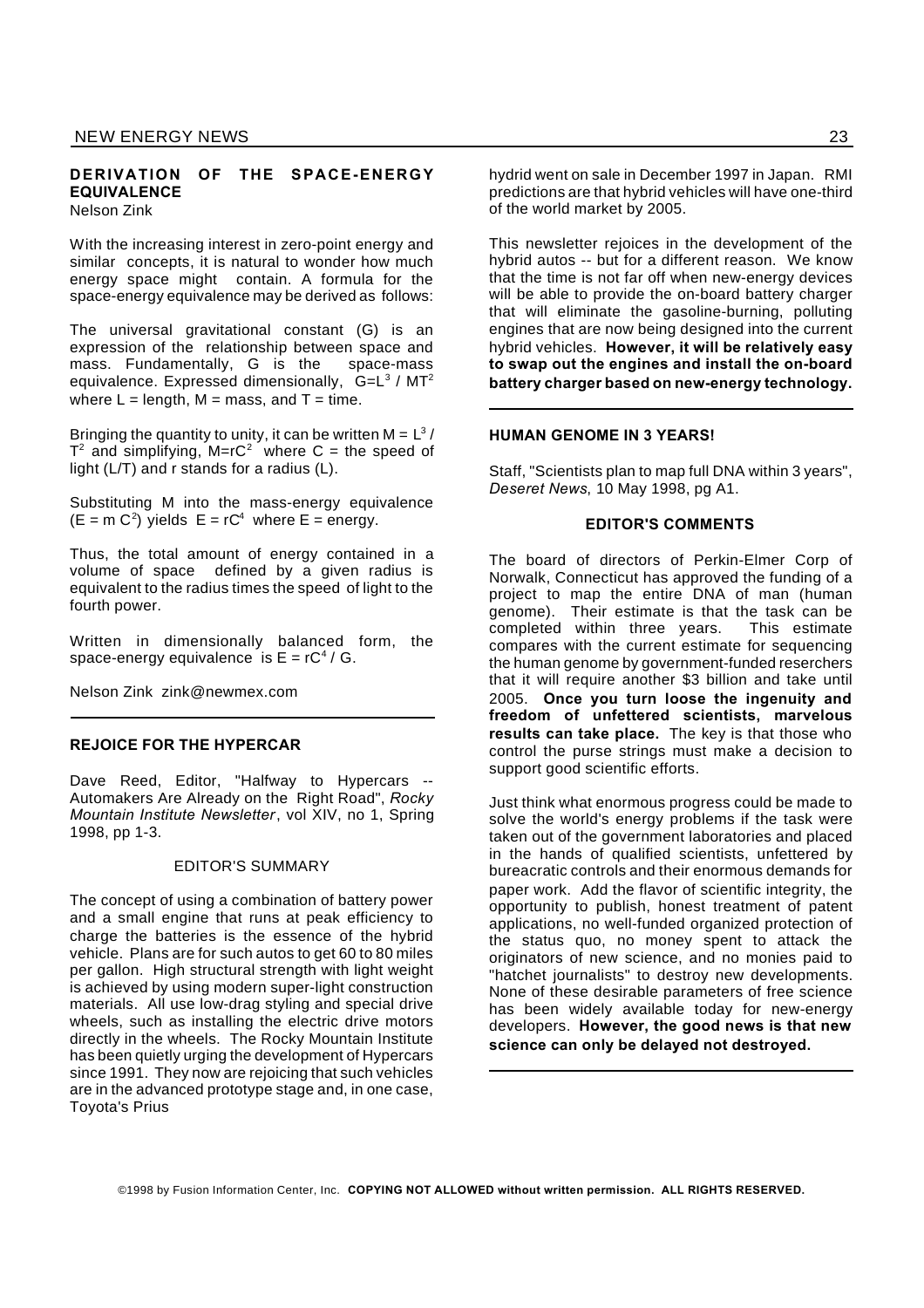# *Letters*

#### **LETTER FROM: BRIAN MAY**

I've just read over a number of the articles at www.padrak.com/ine/index.shtml#new\_5\_8\_7

There seems to be a lot of problems getting these new technologies to market...Govt seems to block registration of the Inventors Ideas. Companies seem to want to stick with conventional technologies. Has anyone said to heck with them and put out some simple kits that could be applied?

Say a cold fusion cell that will put out 1 HP or a 1 HP cap motor that uses standard mounts to replace a standard electric motor. I worked for Heath kit at one time, we had color TVs, Microwave ovens, Test Equipment, etc., all built from Kits... Why not a cold fusion kit? If the Kits are sold on the Net from a country that is not friendly to the US, there is little that the US could do to stop sales. Once enough kits are sold, they would get back into the US and the Govt would be forced to allow open sales of the product.

The inventor would not get all that is coming to him in cash terms but he would get the satisfaction of getting people to use his idea and that's what it's all about anyway. The inventor of a new technology seldom gets the money.

Brian May <bmay@mb.sympatico.ca>

\*\*\*\*\*\*\*\*\*\*\*\*\*\*\*\*\*\*\*\*\*\*\*

#### Dear Brian May,

The government is not preventing new-energy devices from being built nor commercialized. In the case of cold fusion, it has been the hot fusion scientists (acting as political lobbyists to protect their flow of \$500 million per year for hot fusion research) that have organized the anti-cold-fusion campaign. The end result has been that both the hot fusion community and the cold fusion community have suffered.

Many devices that are claimed to be over-unity are denied patents by the patent office because of the strong acceptance of standard science. Until some good scientists demonstrate otherwise, the patent office should accept standard science. Remember that in 1929, T. Henry Moray sent in a patent application for what we now call a transistor. The patent office rejected the patent with the comment, "It has no heater, therefore, it could not work." (Vacuum tube technology was well understood.) Moray abandoned the issue rather than disclose his discovery and transistor technology was delayed for another 16 years. (1945 transistor invented by Shockleg-Bell Labs.)

If any inventor out there has a demonstrable device and is willing to have it tested by an independent, reliable scientific group, then that person should let us know about it. We will ensure that the inventor is protected, that the device gets a fair test, and that the results are made known to the inventor and to the world. **But don't come to us with just a great idea. We have more ideas of our own than we can handle, we don't need unproven ideas from other groups. You must have a working model to get our help.**

**Your idea of a kit is a good idea.** There are three groups that have kits that can be obtained, CETI, Jet Technology, and ourselves. They all work, but none of them are up to the 1 kW level. The cheapest, and the most promising, in our opinion, is the LENT-1 Kit (Low-Energy Nuclear Transmutation Kit). But to be a part of this important scientific development, you will need to spend about \$25,000 for laboratory equipment to make the kind of measurements that will help make real scientific progress using this remarkable discovery.

Hal Fox, Editor *NEN*

#### **LETTER FROM JERRY DECKER**

Self-Running Lawnmower Engine

Thanks for that elucidation of the internecine backgrounds of the various organizations. It all is much clearer to me, and if I had to put my money on it, the INE is the one I would back. The meetings are just the most interesting I've ever been to, especially the after hours talks. I take all pains to attend each year and will do so this year with the Salt Lake meeting.

I almost had a guy with a self-running lawnmower engine ready to bring it to show. He has it working and it takes 8 amps to generate continuous hydrogen to keep it running. Connected to a generator, it produces a sustained 15 amps at the same voltage. He has had the thing running on its own for more than a week at a time and sustaining a load at the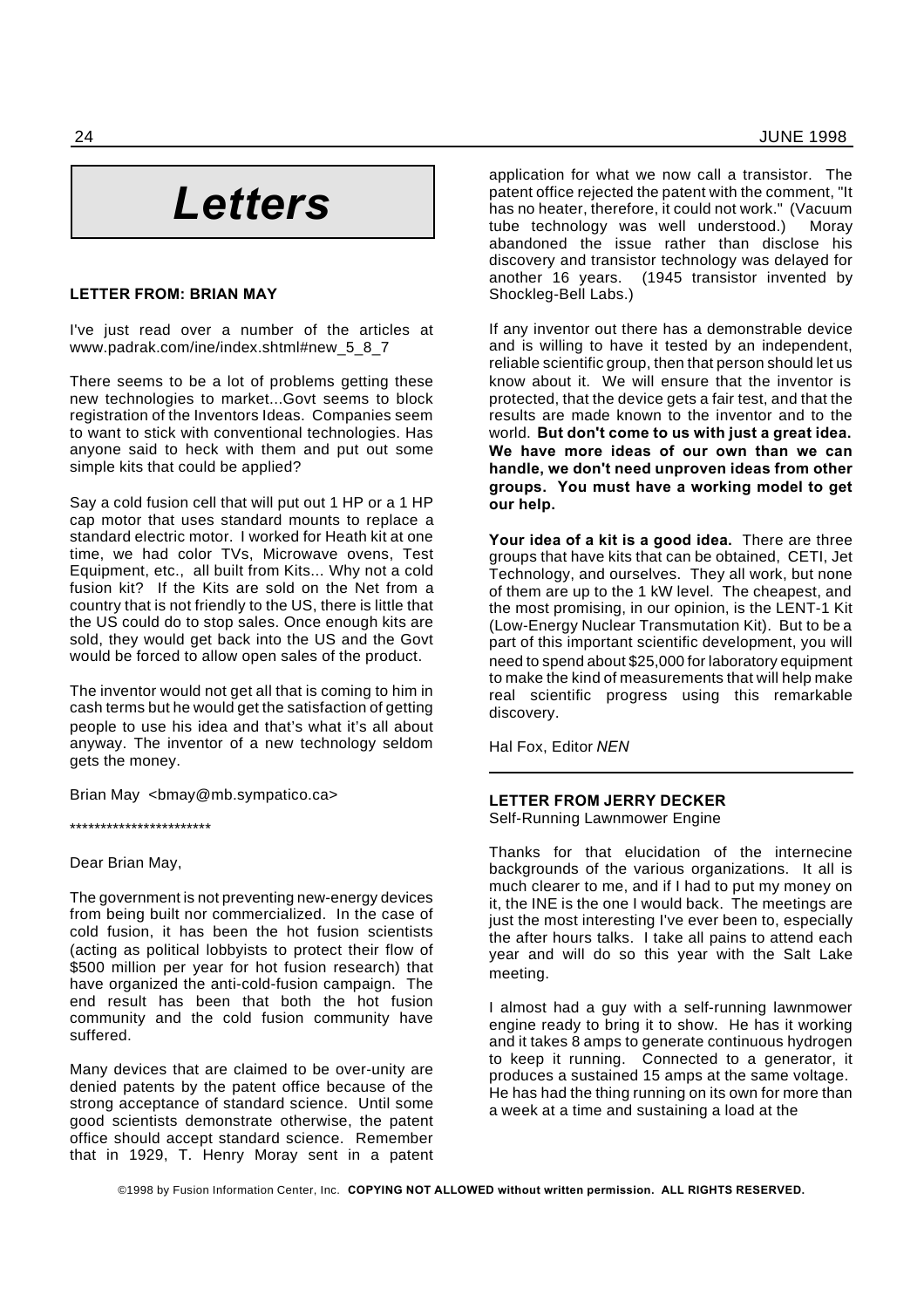

Shown are cross sectional models of the electron and the positron. See if you can spot the essential difference between negative and positive charge. Clue: negative and positive charge are simple repeating patterns on the periphery of the particles. All the more complex repeating patterns form neutral charge.

Einstein once said that God does not play dice with the universe and he spent the remainder of his life looking for the underlying determinism. I found the underlying determinism in the form of deterministic internal structures for the particles. The book is called the Theory of Elementary Patterns (TOEP) and particle models for all of the stable particles are presented. The premise of the theory is that all of the elementary particles listed in the physics books are not elementary particles but are elementary patterns of one much smaller elementary particle. In other words one elementary particle put together in various patterns form all of the substance of the universe and is responsible for all of the phenmena of nature.

I discovered that neutrino decay is a robust energy source as is quite possibly behind the Biblical event that is to occur soon. I discovered a second spectrum of photons. I have particle models for all of the stable particles and there were some surprises. I found the familiar four forces of nature plus a few more.

My physics teacher in high school once said that the why questions of physics would never be answered. Examples: Why can't a quark be isolated for study? Answer: A quark is an elementary motion of the one elementary particle and there are eight quarks two of which are forbidden under most circumstances. I canceled the Super Conducting Super Collider project and saved the US government many billions with that answer.

For a copy of my book send check or money order in the amount of \$20 US funds (\$15 plus \$5 S&H) to the following address. Idaho residents add 5% sales tax on the \$15 (\$.75). Please do not forget your mailing address. Allow 4 weeks for delivery.

Dan Siedelmann, 185 South Ridge Ave., Idaho Fails, ID 83402 no phone calls please

same time. But he says I'm 'moving too fast', that he's been working on it since 1968 and he's 'not ready'. I hoped everyone would see something unique this year. He says he mixes the hydrogen with outside air and has to adjust the timing of the

engine to make it work right. I'll keep you informed, always have my eyes out for anything that can be demonstrated at INE. **It would be a great draw for the conference and show everyone that O/U IS**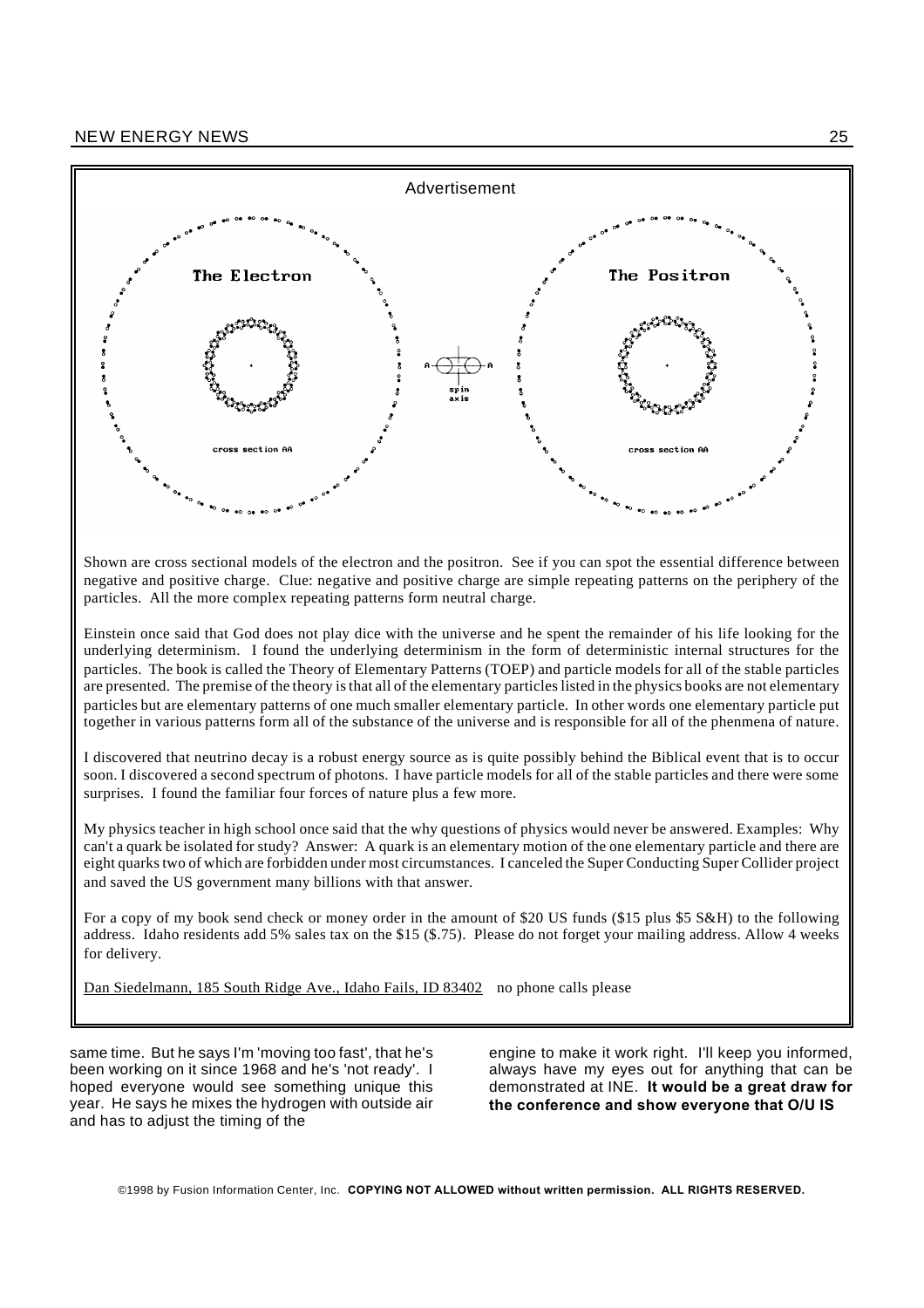**possible.** Now, I plan to work on my spare lawnmower engine trying to duplicate this. Free-Energy Books

With regard to the book 'HIGH VOLTAGE AND FREE ENERGY DEVICES' from John Snell \$20.00 US. I am sure if you send John a letter with your concerns, he would gladly give you back your money.

I found the book excellent... it has DETAILS (much like George Wisemans books) on how to build high voltage coils and experiments for the intense repulsive effect noted by EV Gray, it has **details** on the water arc experiments (pioneered by Peter Graneau and Richard Hull). My only reservation is the inclusion of 'free energy devices' in the title... but I've spent much more for a lot less **details**.

It never ceases to amaze me how people truly expect a working free energy device for 20 or 30 bucks....I hear it and have been suckered in many times...heck, all I want is a proof of the principle, not the whole thing to power your house (though that would be nice too).

Some people when they buy the info and aren't given the world on a silver platter, they become upset....well, Duh.... Anyway, I've learned over the years **not** to remotely **count** on actually getting plans in this fashion that work...however a few are interesting. The only way we'll see it, is if it **freely** released, even with a shareware option, where you can **prove** it for yourself.

The material in the Snell/Moonghie book I had not seen described or detailed anywhere else so in my opinion (and I've been at this for about 30 years with not one flipping bit of proof, **still**), the book is worth the price and worth keeping in MY library.

I don't know if you've seen the video of the one cylinder lawnmower engine using this high voltage coil discharge method, but it is enough to run the engine. The video is from Creative Science labs....in it they show an improved version with four coils mounted on arms on a central axis....of course, they **claim** it is overunity.

Bottomline, I paid nearly \$20 for the book and was very pleased with the content. As much as I was tempted to lift some of the construction details to HTML files, I have resisted out of respect for the authors and their providing of the info in the book form. So, if I could get this kind of detail in the majority of the books and magazines Ispend money on, I'll gladly do it.

Unfortunately, of all that I've bought, perhaps 3% to 20% of any book or magazine has useful information. Its just the way it is. --

Jerry W. Decker / jdecker@keelynet.com http://keelynet.com / "From an Art to a Science" Voice : (214) 324-8741 / FAX : (214) 324-3501 KeelyNet - PO BOX 870716 - Mesquite - Republic of Texas - 75187

#### **LETTER FROM: dphend@juno.com** Stored Momentum in the Shaft

I would like to refer to your statement concerning "A Momentum Producing Machine" on page 122, *Journal of New Energy*, vol 2, nos 3/4. I don't believe the momentum is transferred to the bobs, I think the momentum of the arrow shaft is lost.

The shaft is positioned 10.2 cm below the solid bar, and the bob's center of mass is 110.0 cm below the shaft. Therefore the rate of motion of the shaft is small in comparison to the bobs,  $(10.2 / 120.2 = .085)$ . Let's be generous and give the velocity relationship a value of 0.1 (the shaft is moving 1/10 as fast as the bobs). The shaft has a mass of 17.8 g, with the wire attachments lets say it is 22.0 g. The bobs have a combined mass of 8,230 g. Therefore the mass relationship is  $22.0 / 8.230 = .0027$ . This gives us a momentum relationship of  $0.1 \times 0.027 = 0.00027$ . 27/100,000 of the momentum is lost by stopping the shaft, an insignificant quantity. The same can be said about the small amount of suspending wire that is also stopped.

I think there is a momentum loss from the stopping of the shaft, but it is not very large. At any rate, there is not enough momentum in the shaft to figure it in as a possible source of stored momentum.

#### **LETTER FROM DON KELLY**

This letter is an advisory that the Gravity DropTests of 1990-1994, will be reintroduced by*Electric Spacecraft Journal,* c/o Charles Yost.

Apparently Charlie has seen enough merit in this phenomena to rerun these G.D.T's, but centered only on the all-magnetic drop tests which were the most valid of the full series of tests. The major factor that was missed back in the 1990-94 time frame was that it was not nearly sufficient to test just one or two sizes of test plates, but many sizes are needed,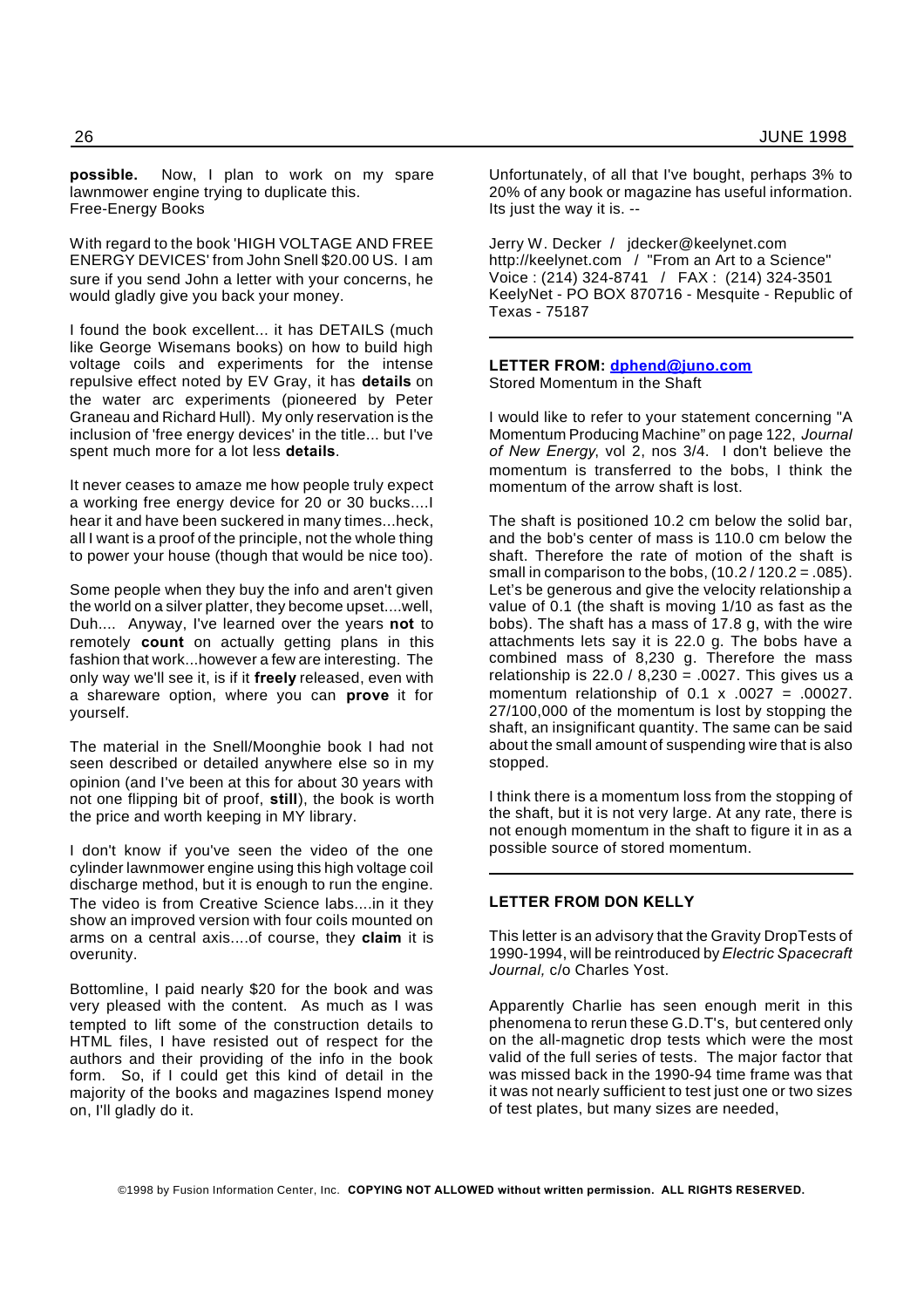particularly in the larger sizes of 5 to 6 square feet, and up.

The G.D.T. work of Richard Hull and the theory of Martin Holwerda of Holland (i.e., his Gravitational vortex) concept are most important to the original G.D.T's since they expanded on the test plate size factor which was originally missed! Richard Hull is one of the very few, excellent researchers today, who will run test/experiments on a concept, if he believes that there may be some merit in testing it.

While his "drop like a rock" experiment tended to disprove the concept, this was not the true case, since it showed the starting point, or minimum "anchor" for the evolution of a results test curve.

Martin Holwerda's "gravitational vortex" theory provides for the projection for successively slower drop rates, as the test plate sizes increases.

Some examples of the comments and peer review responses are available. I now clearly see the blatant hostility that Pons and Fleischmann ran into with their "cold fusion" project work, as per the *Infinite Energy*, issue, Vol 3, No. 1, 1998, pp 44-45

While these G.D.T's are probably not as important as C/F, due to the various spin-off projects that C/F has inspired, they do point out a key area of anti-gravity R & D at this point. Why should all this work be centered at Area 51, Groom Lake?

These G.D.T's attracted the same type of blatant hostility as C/F since there was no clear cut antecedent basis for them in the present physic field, and in the textbooks! There seems to be some kind of "mental block" among establishment physicists in this area of new concepts, when they can't seem to find some kind of prior art to tie it to!.

A major point that these various peer-reviewers all seem to miss is the extremely high magnetic induction levels of a single neodymium permanent magnet, and when arrayed in a seven-by-seven (49) pattern, the total magnetic induction is huge! If these damn fools don't believe that such a huge magnet does not react with the Earth's natural  $N-S$   $\frac{1}{2}$  Gauss, and the E-W-ELF flow, then we are all in deep doo-doo as we begin to move into the next millennium!

D.A. Kelly for SEA

#### **LETTER FROM RON KOVAC**

I want to let you know that progress is being made here in Denver and Boulder to set up the Denver Institute for Advanced Studies funded by the company called Boulder Recycled Lab Equipment.

We are now moved into the new building I bought in Denver. The web site (first try) is a 24 page catalog of used equipment for research and experimenters:

See www.labused.com.

Any help you can give to advertise the web site would be very much appreciated. I enjoy reading of your successes and wish you good fortune.

Sincerely;

Ron Kovac (ronkovac@aol.com)

#### **LETTER FROM P. T. PAPPAS**

Finally I picked up on Cold Fusion, mainly after the indication that my PAP-IMI (Ion Magnetic Inductor) triggers biological transmutations. This is my main subject now, both experimentally and theoretically. Also, for fun, I am looking to Gold Fusion, too.

I managed to do C to Fe and other elements which I show to non-believers in a few minutes.

PAP IMI also produces 20% excess heat on the probe alone, not counting other loses all around which certainly should make this figure more than 2-3 times bigger. But who cares about heat. It was also producing water from the beginning which made me to develop a draining system in it to get rid of it. No doubt it does cold fusion, not so cold though, as the energies are in the range of 30 Kev.

Do visit my sight <http://www.papimi.gr>

We are constantly pouring data into it. Emphasis is given to Biological Transmutations – certainly cold fusion. Please, list it to your site and/or other places for people to visit.

I am also attaching for you and possibly for *JNE*, if that is appropriate, my last minute contribution to ICCF-7 with the title: **Electrically induced fusion in the living cell.** Also associate this paper to "Our Cancer Theory" posted in the web site. Also check in the cases section: "Lung Cancer Case," treated in Santa Monica. It relates to it and makes a good subject for *NEN*.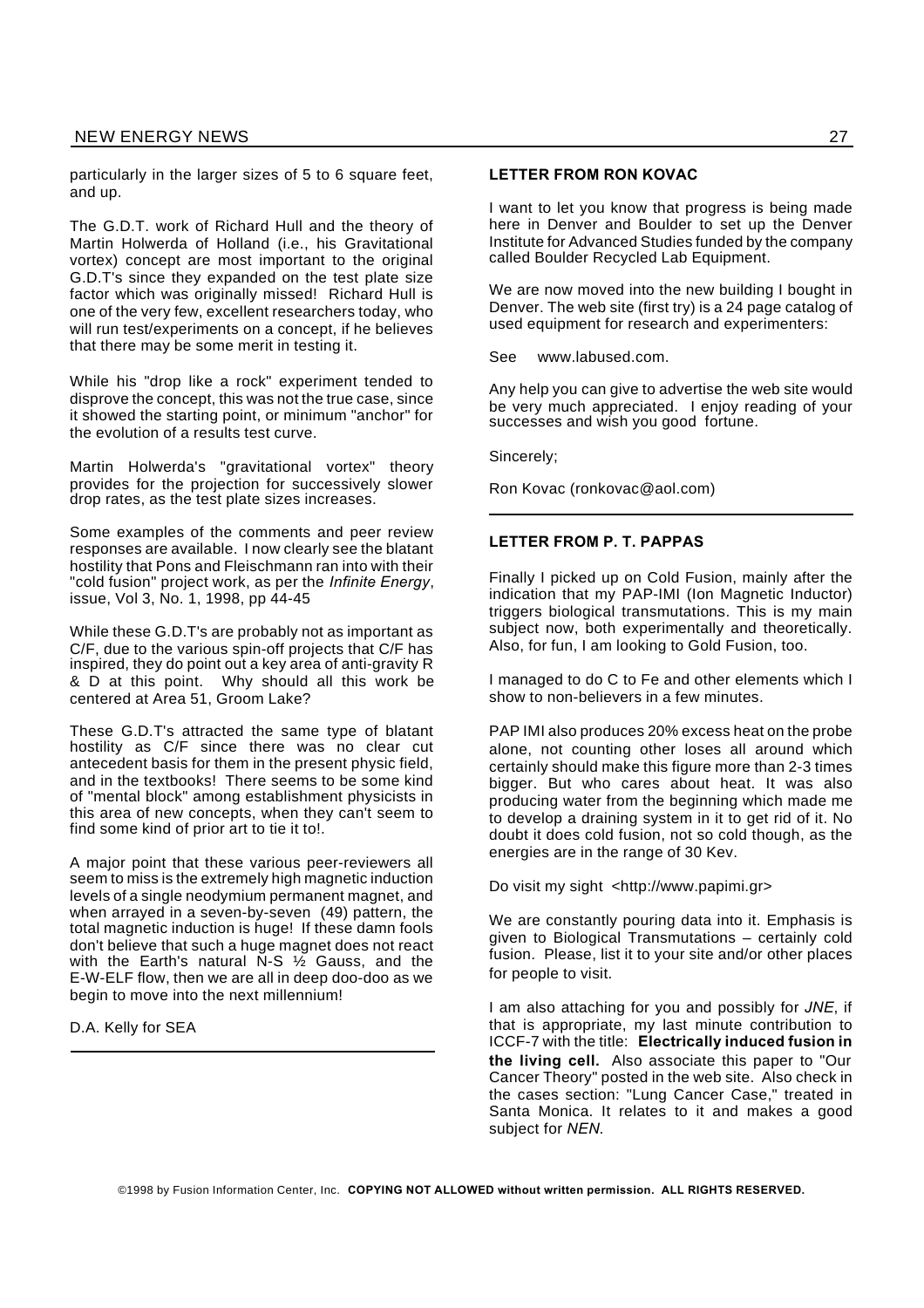P. T. Pappas, 26, Markopulioti Street Athens 11744, Greece.

Tel.: Voice Home: 011-301-9010355 and 9012028 Lab.: 011-301-9270807, Fax: 011-301-9011620 E-mail: pappasp@ibm.net. http://www.papimi.gr

[The editor visited Dr. Pappas when he was working with M.D.'s from UCLA in Santa Monica. ED]

#### **LETTER FROM ROGER K. PARR**

#### Over Unity Measurements

I have often wondered if claims for over unity effects in electrical apparatus have resulted from incorrect measurement techniques, especially where there are complex current and voltage waveforms. My attention was drawn to this issue in an article in *Electronic Design*, April 6, 1998, "Pease Porridge," see Puzzler #2 and the answer set out later in the article. There is reference to a web site Don Lancaster's GURU'S LAIR home page, where there is reference to this issue under Guru's Lair: Tech Musings library directory, see Tech Musings #112. Here the correct derivation of power under these conditions is described.

This information may be of interest to people undertaking these measurements.

Regards, Roger K. Parr <RKParr@worldnet.att.net>

Dear Roger Parr,

\_\_\_\_\_\_\_\_\_\_\_\_\_\_\_\_\_\_\_

You are absolutely correct. The most frequent problems with some types of solid-state and rotating motor/generators is that the complex waveforms are not properly treated. Even some "real professionals" do not fully understand the problems. There is equipment available that can properly measure input and output power over a wide range of wave forms and frequencies. The next big problem occurs when people use light bulbs to measure energy. The illuminations from light bulbs is highly non-linear and should be used only as a partial indication of energy output or input.

Regards, Hal Fox, Editor, *NEN*

#### **LETTER FROM AN ENGINEER**

I am an engineer who has designed a new type of rocket engine. I submitted the invention to the USPTO who then returned a secrecy order to me, with the concurence of the Air Force. Any advice on my rights?

Thank you for your help.

Dear Engineer,

You should hire a good lawyer to determine what rights you may have under the government secrecy order.

Next time, ask for advice before you file the patent. If no government funds were used in the development of your device, then there are ways to protect your ideas prior to the filing of a patent.

Best regards, Hal Fox, Editor, *NEN*

# *Meetings*

#### **INE NEW-ENERGY SYMPOSIUM August 14-15, 1998**

#### **Call For Papers**

Deadline for papers July 15, 1998.

Meeting will be held at the University of Utah Union Building on Friday and Saturday, August 14-15, 1998. Cost, if paid by 1 August1998, is \$100 for members and \$125 for non-members (\$150 at the door).

All papers accepted for presentation will be published in the *Journal of New Energy*. The journal will be available immediately after the conference.

Author's are encouraged to send their abstracts immediately. The editorial staff of the *Journal of New Energy* will select the papers to be presented. Author's will have from 30 minutes to one hour for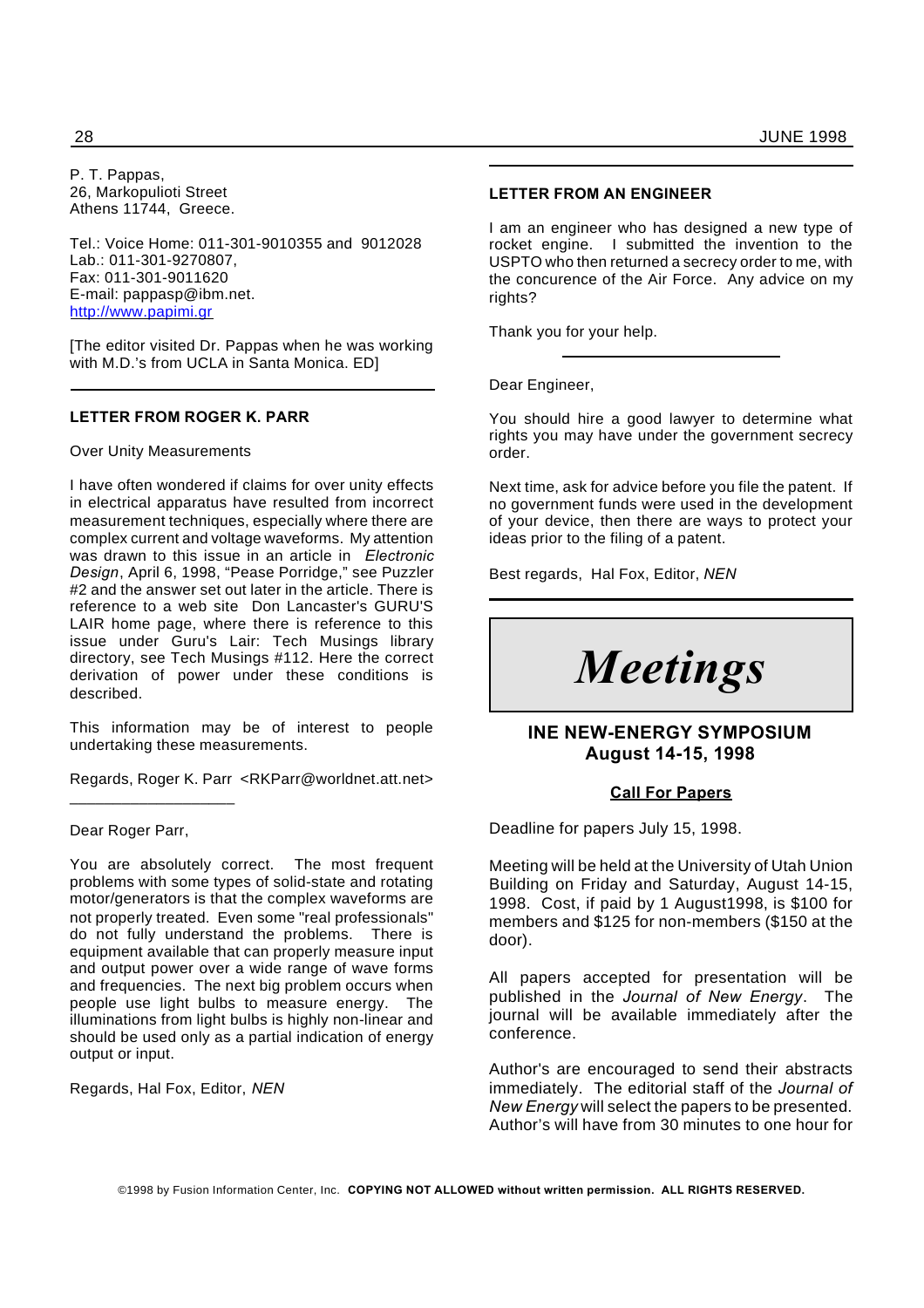their presentation depending on the number of papers that qualify for presentation. If excess papers are offered, new-energy experimental papers will be given preference.

### **18th International Symposium on Discharges & Electrical Insulation in Vacuum**

August 17-21, 1998 Eindhoven, The Netherlands Hosted by the Eindhoven University of **Technology** 

**Scientific Program**, Papers will be presented on all aspects of: Fundamentals of Discharges and Breakdown in Vacuum; Vacuum Discharge Devices and Applications; and Vacuum Insulation Technology and Applications.

**Mini-Courses** held parallel with conference: Diagnostics for Vacuum Devices, and Production Technology for Vacuum Insulated Devices

A **technical exhibition** will be held featuring components and systems in the area of vacuum discharge devices and vacuum insulated devices (e.g. vacuum switchgear, vacuum deposition and coating, X-ray and microwave tubes and other beam-devices, high-power devices, and equipment for analysis, monitoring and test purposes).

Hotel accommodation in downtown Eindhoven, a short distance from the University Conference Centre, is available through the EUT Conference office at reduced rates.

#### **Information for Authors**

Accepted papers will be published in conference proceedings, available at the registration. A limited number of accepted papers will be selected for publication, in a modified and extended version, in Special Issues of *IEEE Transactions on Plasma Science* and *IEEE Transactions on Dielectrics and Electrical Insulation.* The working language of the symposium is English. All printed matter will appear in English.

**Correspondence** should be sent to: Carla Schreurs Congress Office ISDEIV'98, Aud.2.26 Eindhoven Univ. of Technology P.O. Box 513

5600 MB Eindhoven, The Netherlands

phone: (011)-31-40-247-4849 fax: (011)-31-40-245-8195 E-mail: C.L.A.Schreurs@ieb.tun.nl Website: http://www.ele.tue.nl/evt/isdeiv/

> Environmental Needs" **33rd Intersociety Energy Conversion Engineering Conference (IECEC)** August 2-6, 1998 Colorado Springs, CO

Sponsored by the American Nuclear Society, American Inst. of Chemical Engineers, Society of Automotive Engineers, American Inst. of Aeronautics and Astronautics, American Society of Mechanical Engineers, and Inst. of Electrical and Electronics Engineers.

For further infromation: ANS Proceedings Office, IECEC '98 555 North Kensington Ave. La Grange Park, IL 60526 Phone: 708/579-8253; fax 708/352-6464 Web page: www.inspi.ufl.edu/IECEC98

**Second International Symposium on Consciousness, New Medicine and New Energy** November 26-27, 1998 Ibuka Hall, Waseda University Tokyo, Japan

Symposium slogan: Toward New Human Civilization

The Second International Symposium on Consciousness, New Medicine, and New Energy will bring together scientists and scholars from Japan and elsewhere to discuss their pioneering work and raise new questions for further research on the interrelationship of consciousness, matter and energy, complimentary and intergrative medicine, and new energy technologies.

Research in these frontier areas challenges the dominant scientific paradigm, but new scientific worldview and paradigm had appeared at the first symposium. This second symposium will help facilitate this new paradigm, based on wholeness which is important for the future of humanity and the whole earth.

Contact: Mr. Hideo Hirano, symposium secretary at: Tel/Fax: 0426-65-9371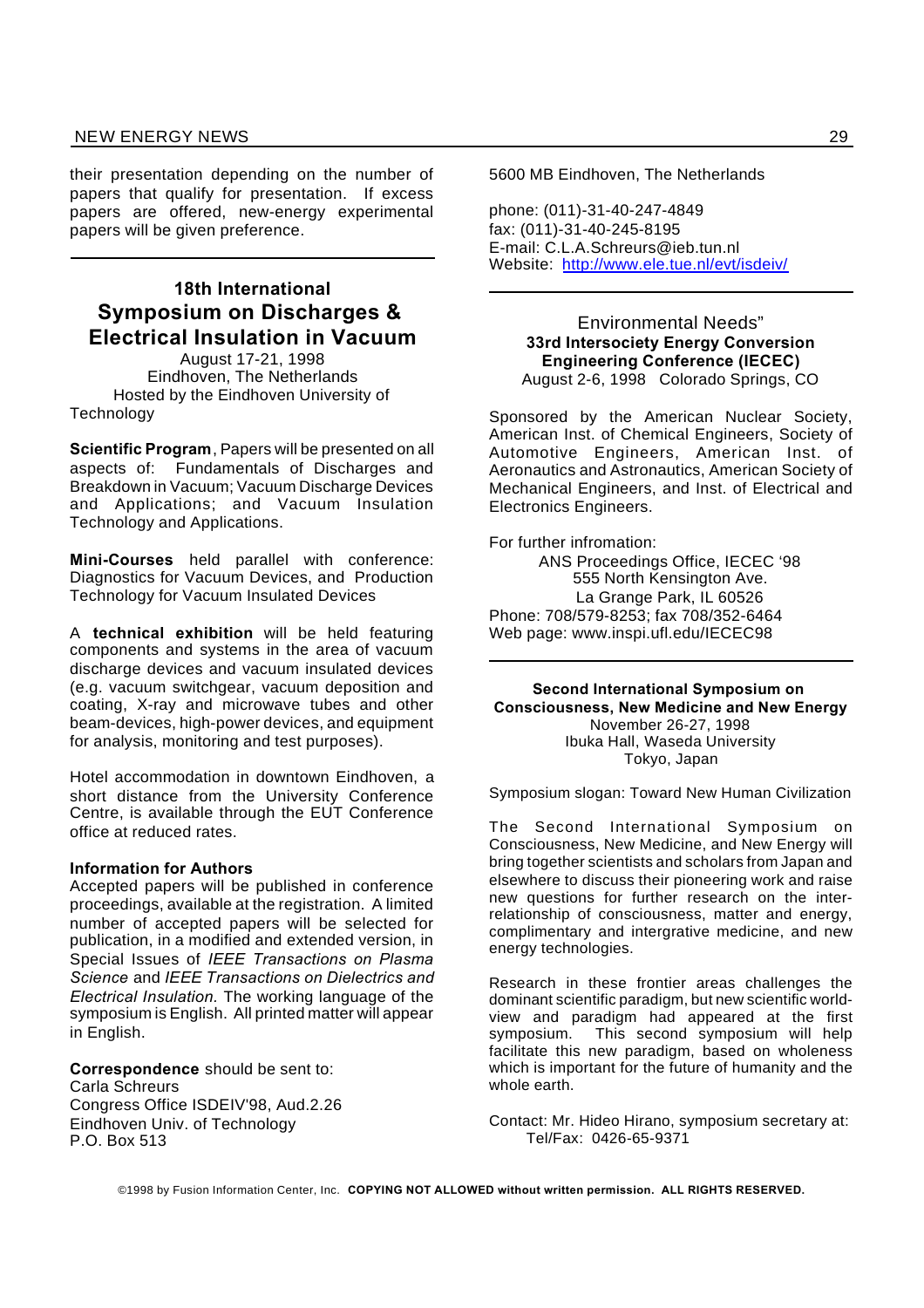# Commercial Column

The following companies (listed alphabetically) are commercializing cold fusion or other enhanced energy devices: [Listings with your additional copy, or boxed, for small annual service fee.]

#### **COMPANY**: PRODUCT

**American Pure Fusion Engineering and Supply**: Warren Cooley, 1-800-789-7109 or 503-585-6746. Email to: Coolwar@aol.com

**Clustron Sciences Corp.**: Contact: Ron Brightsen, 703-476-8731.

**ENECO**: is in the business of commercializing the exciting new field of low energy induced nuclear reactions in solids via patent licensing, jointventures, and co-operative research. ENECO, University of Utah Research Park, 391-B Chipeta Way, Salt Lake City, Utah 84108 USA. Contact Fred Jaeger, Voice 801-583-2000, Fax 801-583- 6245. Email: jaeger@ENECO-USA.com

**E-Quest Sciences**: Contact Russ George, FAX 415-851-8489.

**Fusion Information Center (FIC)**: Research and development of new energy systems. The world's most complete resource depository for cold fusion research information, as well as other new energy research including zero-point energy; space energy research; electronic, electromagnetic, and mechanical over unity devices and transmutation. We are the publishers for *New Energy News*, and *the Journal of New Energy.* Voice 801-583-6232, Fax 801-583-2963. Contact Hal Fox.

**German Association for Vacuum Field Energy**: DVS-Secretariat, Feyermuehler Str. 12, D-53894 Merchernich, Germany. Tel: 011-49/(0)2443-8246 Fax: 011-49/(0) 2443-901880 E-mail: dvs@gptec.com Internet: www.gptec.com/dvs.

**Holotec AG**: Clean Energy Technology, contact André Waser, Gen. Mgr., Bireggstrasse 14, CH-6003, Luzern, Switzerland. Phone 011 41-41 360 4485, or Fax 011 41- 41 360 4486.

**Hydro Dynamics, Inc**.: Rome, Georgia. Contact James Griggs, Voice 706-234-4111 Fax 706-234-0702.

**JET Energy Technology, Inc.**: Weston, MA. Contact Dr. Mitchell Swartz, Voice 617-237-3625. Fax 617-237- 3625.

**Labofex, Experimental and Applied Plasma Physics**: Ontario, Canada. Contact Dr. Paulo N. Correa. Tel 905-660-1040 Fax 905-738-8427

**Magnetic Power Inc.**: Sebastopol, CA. Contact Mark Goldes, voice 707-829-9391, Fax 707-829-1002.

**Nova Resources Group, Inc**.: Denver, CO. Call Chip Ransford, Phone 303-433-5582.

**Trenergy, Inc.,** has acquired rights to develop and produce a new-type of thermal power based on the controlled production of clean nuclear reactions from plasma injected transmutation. Contact through P.O. Box 58639, Salt Lake City, UT 84158- 0639, Voice 801-583-6232, Fax 801-583-2963.

**UV Enhanced Ultrasound**: Hong Kong. FAX 852-2338-3057.

**"YUSMAR"- Scientific-Commercial Company:** President: Dr. Yuri S. Potapov, 277012 Kishinev, Moldova. Phone and Fax 011-3732-233318.

**Zenergy Corp.**: Founded in 1996 to facilitate the introduction of commercially viable energy alternatives. 390 South Robins Way, Chandler, AZ 85225. Contact Reed Huish, 602-814-7865, Fax 602-821-0967, e-mail: info@zenergy.com

Note: The Fusion Information Center has been acting as an information source to many of these companies. We expect to augment our international service to provide contacts, information, and business opportunities to companies considering an entry into the enhanced energy market.

#### **INFORMATION SOURCES**

Academy for New Energy (ANE) 216 Commerce Drive, Ste. 4, Fort Collins, CO 80524. Tel. 970-482-3731

*ANE Newsletter*, quarterly publication of ANE, edited by Robert Emmerich.

*Advanced Energy Network Newsletter*, quarterly. Advanced Energy Network, P.O. Box 691, Rondebosch 7700 Capetown, Rep. South Africa.

*Antigravity News and Space Drive Technology*, bimonthly newsletter, pub. J.E.Cox Enterprise, P.O. Box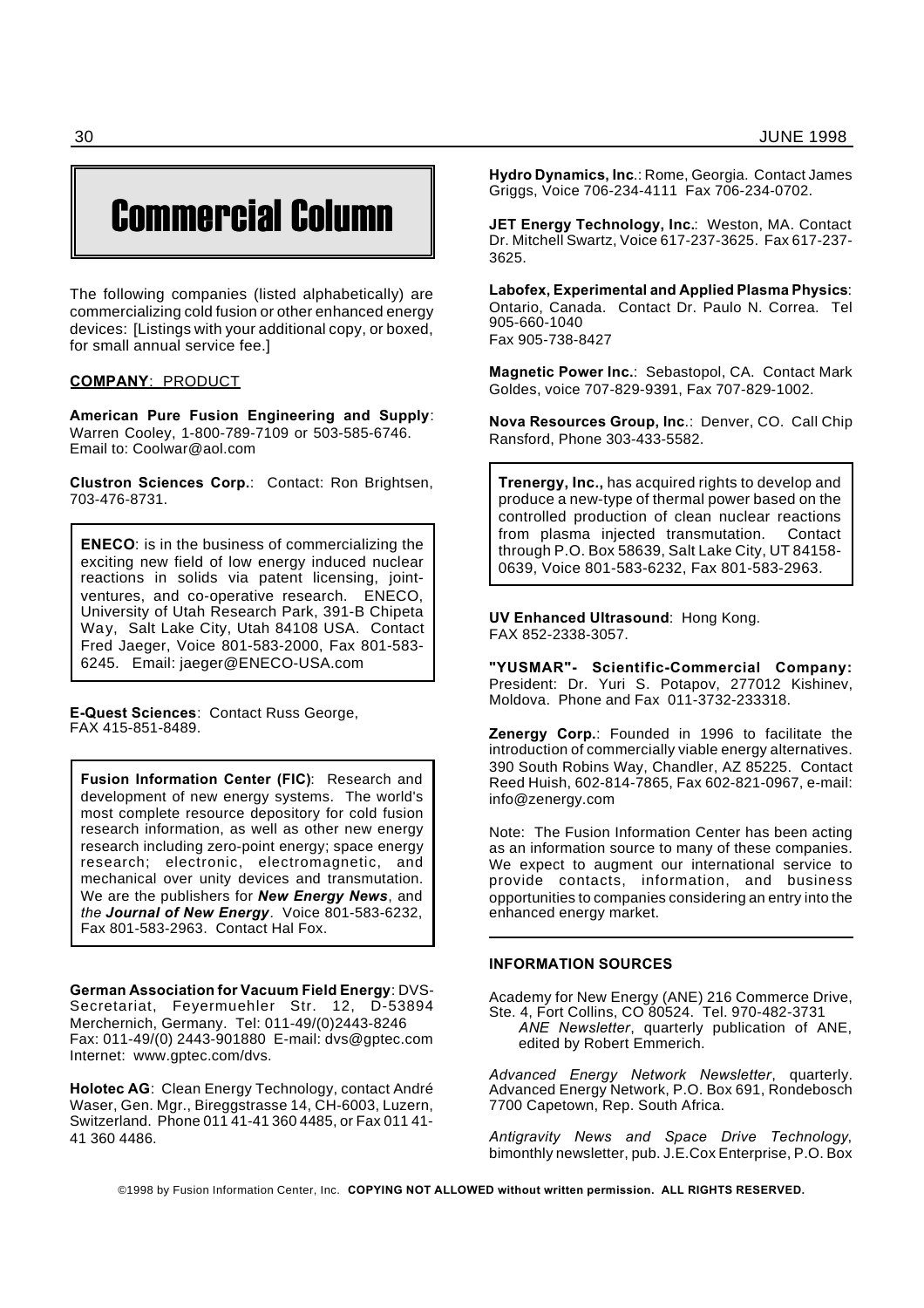655, Marietta, GA 30061-655 (Phone 770-218-9693). Per year \$36. U.S., \$48 foreign.

*Cold Fusion Times,* quarterly newsletter published by Dr. Mitchell Swartz, P.O. Box 81135, Wellesley Hills MA 02181.

Home Page: http://world.std.com/~mica/cft.html

*Cycles*, a R&D newsletter, published by Dieter Soegemeier, Editor, GPO Box 269, Brisbane, QLD.4001, Australia. Phone/Fax: +61 (0)7 3809 3257.

*Electric Spacecraft Journal*, quarterly, edited by Charles A. Yost, 73 Sunlight Drive, Leicester, NC 28748.

*Electrifying Times*, 3/year magazine. 63600 Deschutes Market Rd, Bend, OR 97701 541-388-1908, Fax 541-388-2750, E-mail <etimes@teleport.com> www.teleport.com/~etimes/

*Elemental Energy*, monthly newsletter, edited by Wayne Green, 70 Route 202N, Petersborough, NH 03458. Email: <design37@aol.com>

*Fusion Facts* has become a section in the *Journal of New Energy*.

*Fusion Technology,* Journal of the American Nuclear Society, edited by Dr. George Miley, 555 N. Kensington Ave., La Grange Park, IL 60525.

*Future Technology Intelligence Report*, monthly newsletter, making available technological information now omitted from establishment media. Back issues available at substantially lower cost on the InterNet at <www.tarapublishing.com> FTIR, P.O. Box 423652, San Francisco, CA 94142-3652.

*Infinite Energy,* bi-monthly magazine. P.O. Box 2816, Concord, NH 03302-2816. Voice: 603-228-4516. Fax: 603-224-5975

E-mail 76570.2270@compuserve.com

**Institute for New Energy (INE),** organization to promote and help find funding for new energy research.

Visit our **Home Page**: www.padrak.com/ine/ which contains many important scientific papers and current reports on all areas of research. E-mail: halfox@slkc.uswest.net

or ine@padrak.com Salt Lake City, Utah. Voice 801-583-6232,

Fax 801-583-2963.

*New Energy News* monthly newsletter for INE, highlighting the research and development in the worldwide new energy arena. Edited by Hal Fox.

*Journal of New Energy***,** quarterly, presenting papers representing the new areas of energy research, leading-edge ideas in the development of new energy technology, and the theories behind them. Published by the Fusion Information Center, Inc. Editor: Hal Fox. Address & phone above.

KeelyNet BBS - Jerry Decker, 214-324-3501 Internet: www.keelynet.com E-mail: jdecker@keelynet.com

*Planetary Association for Clean Energy Newsletter*, quarterly, edited by Dr. Andrew Michrowski. 100 Bronson Ave, # 1001, Ottawa, Ontario K1R 6G8, Canada. Web page: http://energie.keng.de/~pace

*Positive News* and *Living Lightly*, quarterly, edited by S. Crockett-Burrows. The Six Bells, Bishops Castle, Shropshire SY9 5AA UK. Tel: (01588) 630-121 / 122

*Space Energy Journal*, quarterly, edited by Jim Kettner & Don Kelly, P.O. Box 1136, Clearwater, FL 34617- 1136.

The above list of commercial and information sources<br>will be growing. New listings will be added as New listings will be added as information is received. Send information to *NEN*, P.O. Box 58639, Salt Lake City, UT, 84158.